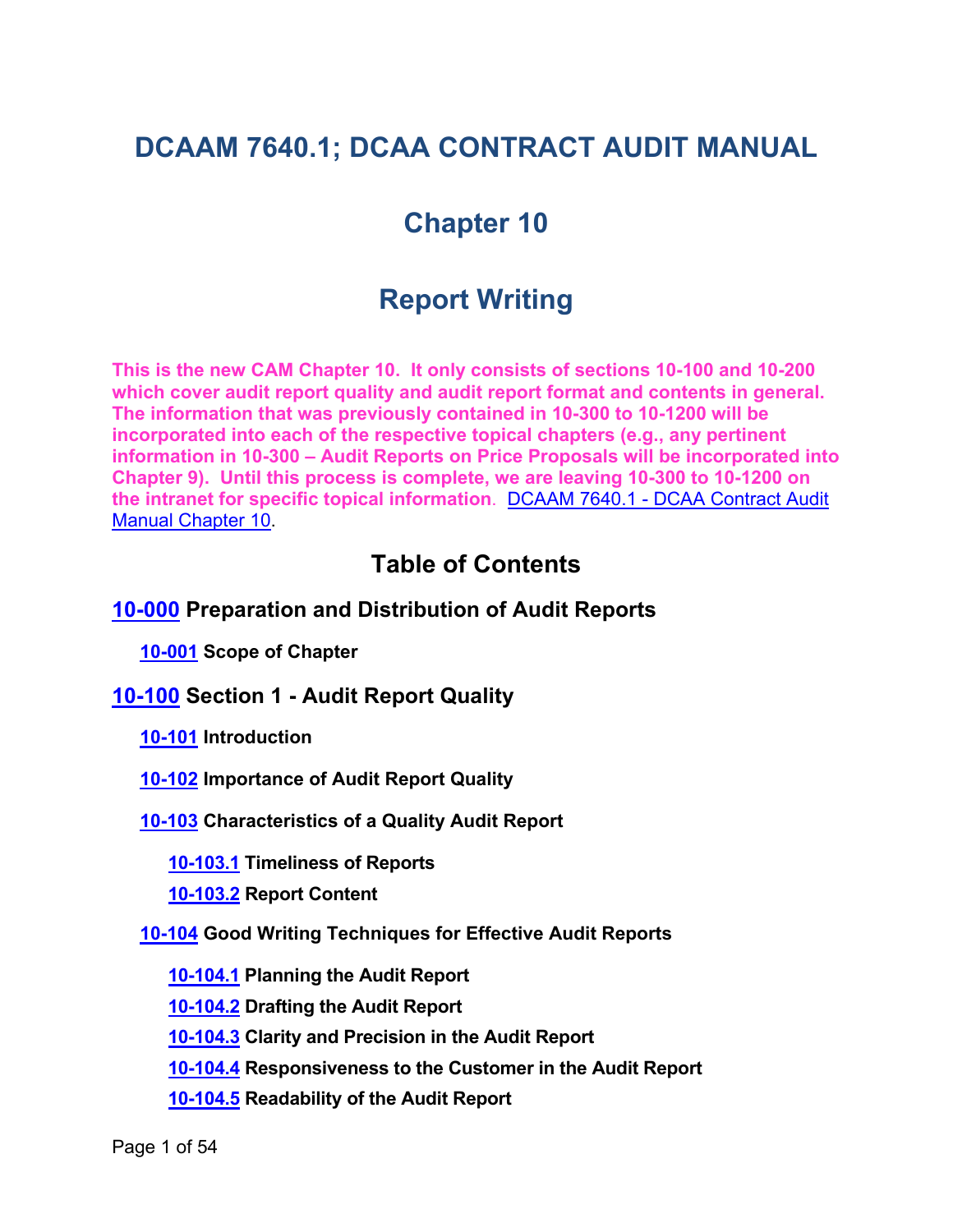<span id="page-1-1"></span><span id="page-1-0"></span>**[10-104.6](#page-10-0) The Visual Impact of the Audit Report**

**[10-104.7](#page-10-1) Active and Passive Voice**

<span id="page-1-2"></span>**[10-104.8](#page-11-0) Misplaced Modifiers and Pronouns**

<span id="page-1-3"></span>**[10-104.9](#page-12-0) Tone**

<span id="page-1-7"></span><span id="page-1-6"></span><span id="page-1-5"></span><span id="page-1-4"></span>**[10-104.10](#page-12-1) Final Steps**

**[10-105](#page-12-2) After the Report is Issued**

## **[10-200](#page-13-0) Section 2 - Audit Report Format and Contents (General)**

**[10-201](#page-13-1) Introduction (Reports-General)**

**[10-202](#page-13-2) Reporting Standards (Reports-General)**

**[10-203](#page-14-0) Report Administrative Requirements (Reports-General)**

<span id="page-1-10"></span><span id="page-1-9"></span><span id="page-1-8"></span>**[10-203.1](#page-14-1) Paper**

<span id="page-1-11"></span>**[10-203.2](#page-14-2) Margins**

<span id="page-1-12"></span>**[10-203.3](#page-14-3) Typing**

<span id="page-1-13"></span>**[10-203.4](#page-14-4) Executive Summary Typing and Paragraphing**

<span id="page-1-14"></span>**[10-203.5](#page-14-5) Report Paragraphing**

<span id="page-1-15"></span>**[10-203.6](#page-15-0) Date**

<span id="page-1-16"></span>**[10-203.7](#page-15-1) Report Numbering**

<span id="page-1-17"></span>**[10-203.8](#page-15-2) Header and Footer**

<span id="page-1-18"></span>**[10-203.9](#page-16-0) Electronic Distribution of Reports**

<span id="page-1-19"></span>**[10-203.10](#page-18-0) Citations of Legal Opinions**

<span id="page-1-20"></span>**[10-203.11](#page-18-1) Insignificant Amounts/Elimination of Cents**

<span id="page-1-21"></span>**[10-203.12](#page-19-0) Protection of Report Information**

<span id="page-1-22"></span>**[10-203.13](#page-19-1) Report Terminology**

<span id="page-1-24"></span><span id="page-1-23"></span>**[10-203.14](#page-19-2) Spreadsheets**

**[10-204](#page-20-0) Report Format (Reports-General)**

**[10-205](#page-21-0) Report Cover Sheet and Title Page**

<span id="page-1-27"></span><span id="page-1-26"></span><span id="page-1-25"></span>**[10-205.1](#page-21-1) General**

<span id="page-1-28"></span>**[10-205.2](#page-21-2) Cover Sheet and Title Page for Reports on Classified Subjects**

**[10-206](#page-21-3) Table of Contents (Reports-General)**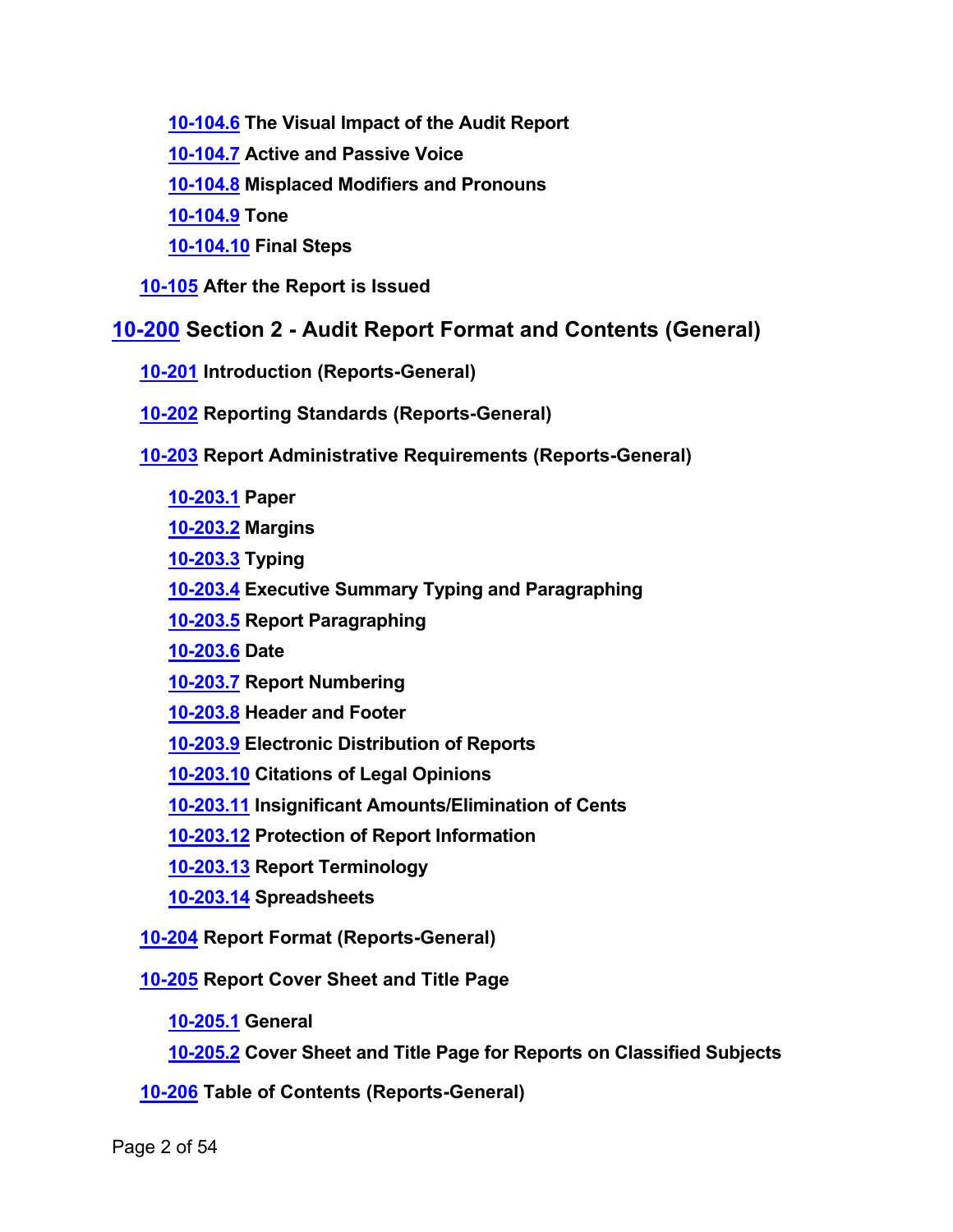<span id="page-2-0"></span>**[10.207](#page-22-0) Executive Summary**

- <span id="page-2-3"></span><span id="page-2-2"></span><span id="page-2-1"></span>**[10-208](#page-23-0) Report Narrative - Reporting on the Audit Objective, Responsibilities and Opinion**
	- **[10-208.1](#page-23-1) Report on [Brief Description of Audit]**
	- **[10-208.2](#page-23-2) Management's Responsibility**
	- **[10-208.3](#page-24-0) Auditor's Responsibility**
	- **[10-208.4](#page-24-1) Basis for [Type of Modified Opinion] Opinion**
	- **[10-208.5](#page-25-0) [Type of Opinion] Opinion**
	- **[10-208.6](#page-27-0) Report on Other Matters**
	- **[10-208.7](#page-28-0) Disclaiming an Opinion**
- <span id="page-2-8"></span><span id="page-2-7"></span><span id="page-2-6"></span><span id="page-2-5"></span><span id="page-2-4"></span>**[10-209](#page-30-0) DCAA Personnel and Report Authorization (Reports-General)**
- <span id="page-2-14"></span><span id="page-2-13"></span><span id="page-2-12"></span><span id="page-2-11"></span><span id="page-2-10"></span><span id="page-2-9"></span>**[10-210](#page-30-1) Audit Report Distribution and Restrictions (Reports-General)**
	- **[10-210.1](#page-30-2) Report Distribution**
	- **[10-210.2](#page-31-0) Report Restrictions - General**
	- **[10-210.3](#page-31-1) Release of Audit Reports to the Contractor**
	- **[10-210.4](#page-33-0) Release of Subcontract Audit Report to the Higher - Tier Contractor - Proposals or Other Cost Submissions**
	- **[10-210.5](#page-35-0) Audit Report Restrictions and Distributing Reports - Proposal Reports**
		- **[10-210.5.1](#page-35-1) Restrictions – Release of Audit Report to the Contractor Reports on Prime Contract Proposals**
		- **[10-210.5.2](#page-35-2) Restrictions - Release of Subcontract Audit Report to the Higher-Tier Contractor**
		- **[10-210.5.3](#page-35-3) Restrictions - Release of Audit Report to FMS Customers**
		- **[10-210.5.4](#page-36-0) Distributing - Reports on Prime Contract Proposals**
		- **[10-210.5.5](#page-36-1) Distributing - Reports on Intracompany and Subcontract Proposals**
- <span id="page-2-19"></span><span id="page-2-18"></span><span id="page-2-17"></span><span id="page-2-16"></span><span id="page-2-15"></span>**[10-211](#page-37-0) Exhibits**
	- **[10-211.1](#page-37-1) General**
	- **[10-211.2](#page-37-2) Structured Notes**
- <span id="page-2-21"></span><span id="page-2-20"></span>**[10-212](#page-41-0) Appendices (Reports-General)**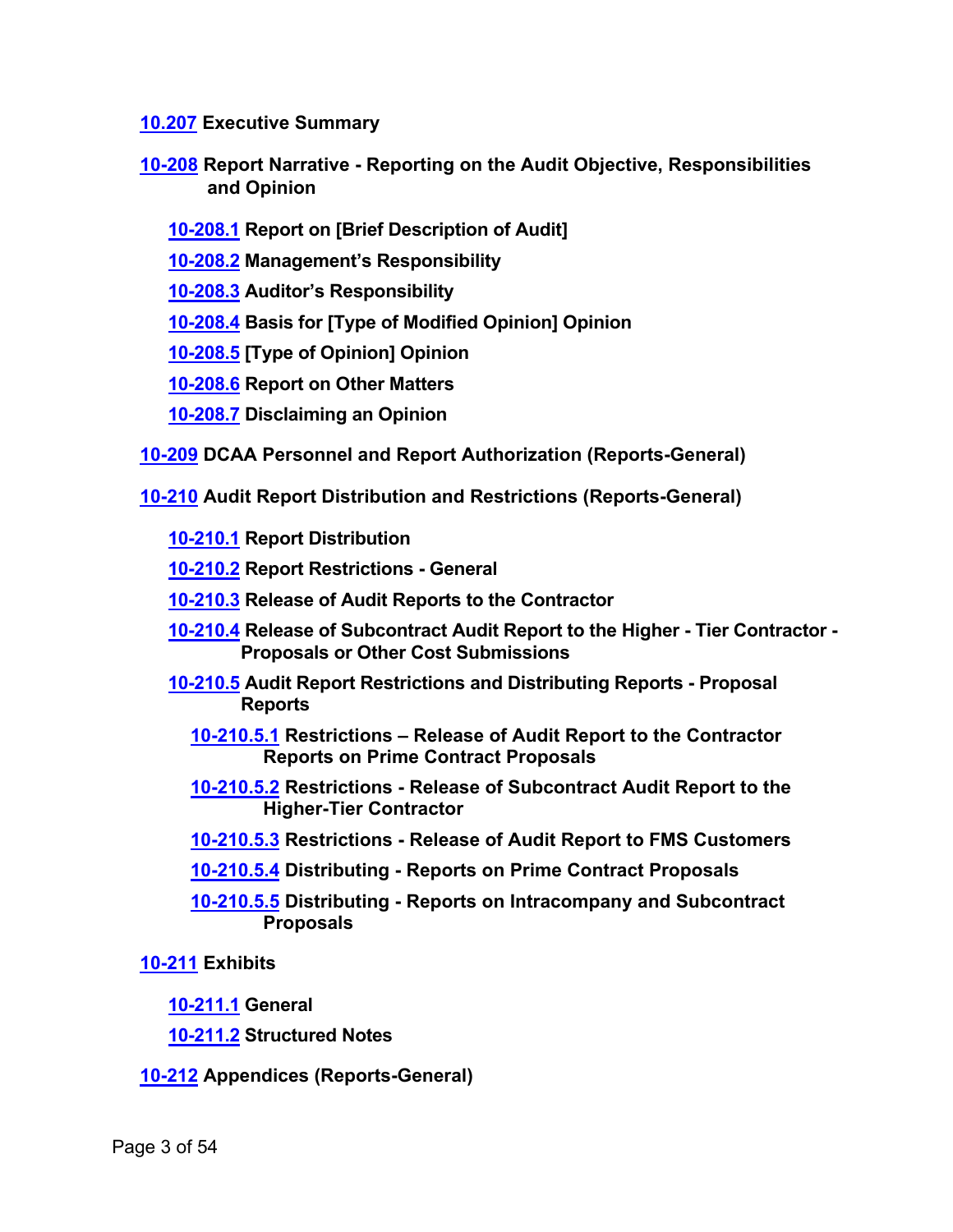**[10-213](#page-42-0) Supplemental Reports**

- <span id="page-3-9"></span><span id="page-3-8"></span>**[10-213.1](#page-42-1) Criteria for Use**
- <span id="page-3-10"></span>**[10-213.2](#page-43-0) General Requirements for Supplemental Reports**
- <span id="page-3-11"></span>**[10-213.3](#page-43-1) Supplemental Report Format**
- <span id="page-3-12"></span>**[10-213.4](#page-44-0) General, Report Title Page, Table of Contents and Executive Summary**

**[10-213.5](#page-45-0) Report Narrative**

<span id="page-3-14"></span><span id="page-3-13"></span>**[10-213.6](#page-45-1) Revised Report Format**

**[10-214](#page-46-0) Rescinding an Audit Report**

<span id="page-3-15"></span><span id="page-3-7"></span><span id="page-3-6"></span><span id="page-3-5"></span><span id="page-3-4"></span>**[Figure 10-2-1](#page-46-1) Audit Report Title Page [Figure 10-2-2](#page-3-4) Table of Contents and Executive Summary [Figure 10-2-3](#page-3-5) Report on Proposed Amounts [Figure 10-2-4](#page-3-6) DCAA Personnel [Figure 10-2-5](#page-3-7) Audit Report Distribution and Restrictions**

## <span id="page-3-0"></span>**10-000 Preparation and Distribution of Audit Reports [\\*\\*](#page-0-0)**

#### <span id="page-3-1"></span>**10-001 Scope of Chapter [\\*\\*](#page-0-1)**

This chapter discusses the importance of DCAA audit reports and provides guidance in preparing quality reports. It presents standard report formats and describes the elements common to all audit reports. Additional and proforma language is included in the report shell, working paper A, and working paper A-01 available on the intranet.

## <span id="page-3-2"></span>**10-100 Section 1 - Audit Report Quality [\\*\\*](#page-0-2)**

This section emphasizes the importance of audit report quality and describes the characteristics of a quality audit report. It also includes a brief discussion of some important report writing techniques to assist auditors in preparing quality audit reports.

#### <span id="page-3-3"></span>**10-101 Introduction [\\*\\*](#page-0-3)**

a. Users should recognize that the "standard" report language is provided as an example and is generally not mandatory wording. Some sections like the Management and Auditor Responsibility paragraphs must adhere to the assigned template language based on the type of opinion being issued. The audit team should exercise judgment in tailoring report language to the situation being reported.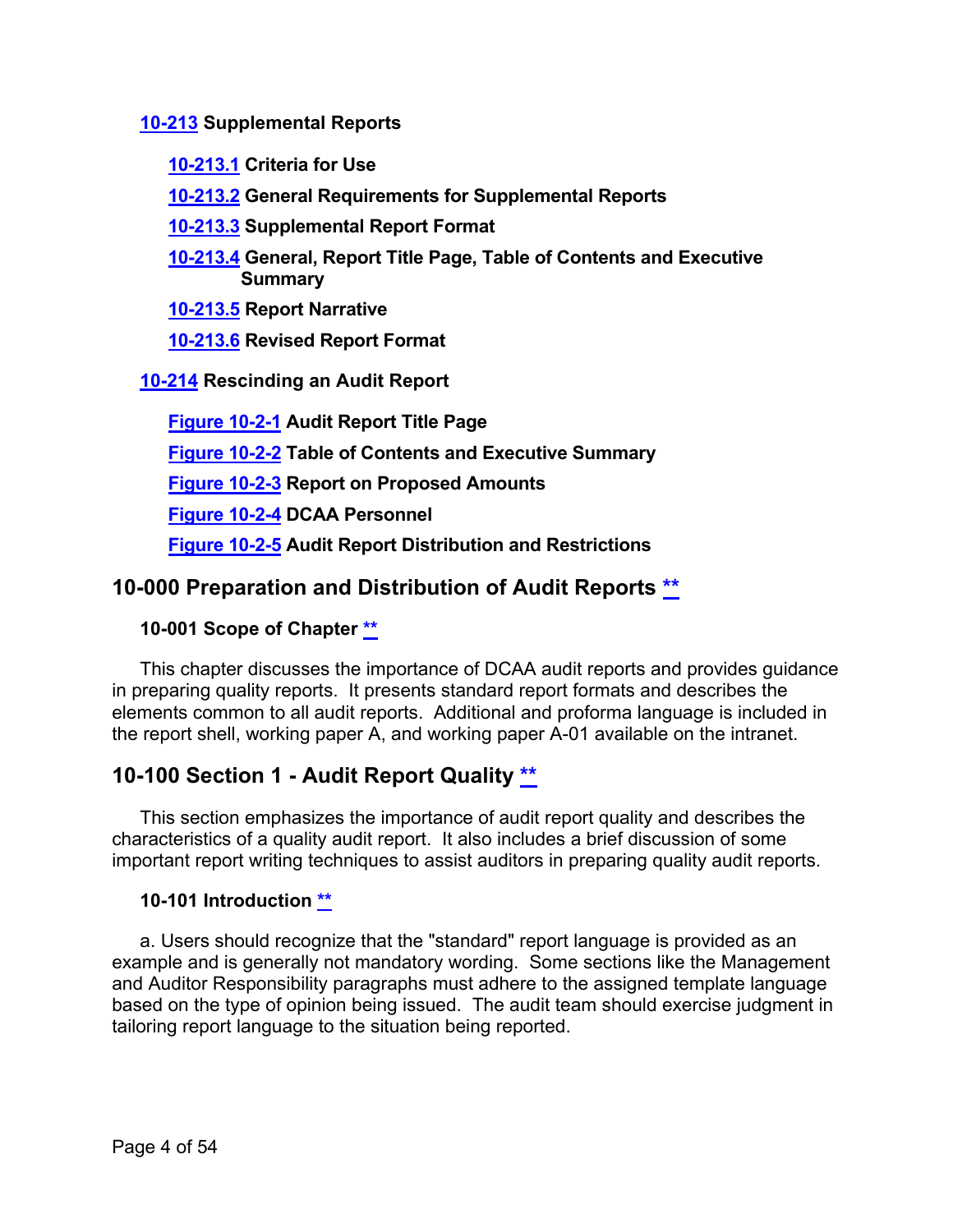b. The written audit report is presented in a way that complies with our professional standards and is necessary to make the auditor's findings and recommendations less susceptible to misunderstanding. A written report:

● communicates our results to responsible Government officials and occasionally to higher levels in the Department of Defense,

• is used in negotiation proceedings, and

● facilitates follow-up to determine whether appropriate measures have been taken in response to the auditor's findings and recommendations.

#### <span id="page-4-0"></span>**10-102 Importance of Audit Report Quality [\\*\\*](#page-0-4)**

The importance of the DCAA audit report cannot be overemphasized. Audit reports are the principal means of conveying our audit results to contracting officers and other interested parties. Because effective reporting is a major factor in building and maintaining confidence in DCAA audit activities, we must continually strive to produce high quality reports. All members of the audit team and the professional support staff must exercise due care in preparing, reviewing, and processing reports to provide reasonable assurance that our reports contain no grammatical and mathematical errors, and no errors of fact, logic, or reasoning.

#### <span id="page-4-1"></span>**10-103 Characteristics of a Quality Audit Report [\\*\\*](#page-0-5)**

The DCAA audit report must satisfy Generally Accepted Government Auditing [Standards](http://www.gao.gov/yellowbook/overview) (GAGAS) as outlined in [2-400](https://viper.dcaa.mil/guidance/cam/3128/auditing-standards#Sec2400) and [2-600.](https://viper.dcaa.mil/guidance/cam/3128/auditing-standards#Sec2600) A good report will present the scope and results of a quality audit in an objective, concise, complete, and easy to understand manner. Report findings and conclusions must be accurate, reasonable, and supported by sufficient objective evidential matter, while not being unfair or misleading. The report should also reflect common sense and good judgment in dealing with materiality, the level of detail provided, and the requestor's needs.

#### **10-103.1 Timeliness of Reports [\\*\\*](#page-0-6)**

<span id="page-4-2"></span>a. To be useful, the audit report must be timely. Reports are to be issued on or before the dates specified and, in any event, as promptly as possible. The audit team should realize that every day of delay in issuing an overdue report may diminish its value. Therefore, the audit team should plan and conduct the work with the objective of reporting the results by the report due date.

b. The auditor should communicate significant matters to appropriate officials during the course of the audit work. However, this is not a substitute for a final written report, but does alert officials to matters needing correction at an earlier date.

#### **10-103.2 Report Content [\\*\\*](#page-0-7)**

<span id="page-4-3"></span>a. The audit report should be easily understood. The audit report should clearly identify the subject matter which can be the cost element, area, system or the proposal being audited or having agreed-upon procedures applied. The audit report should also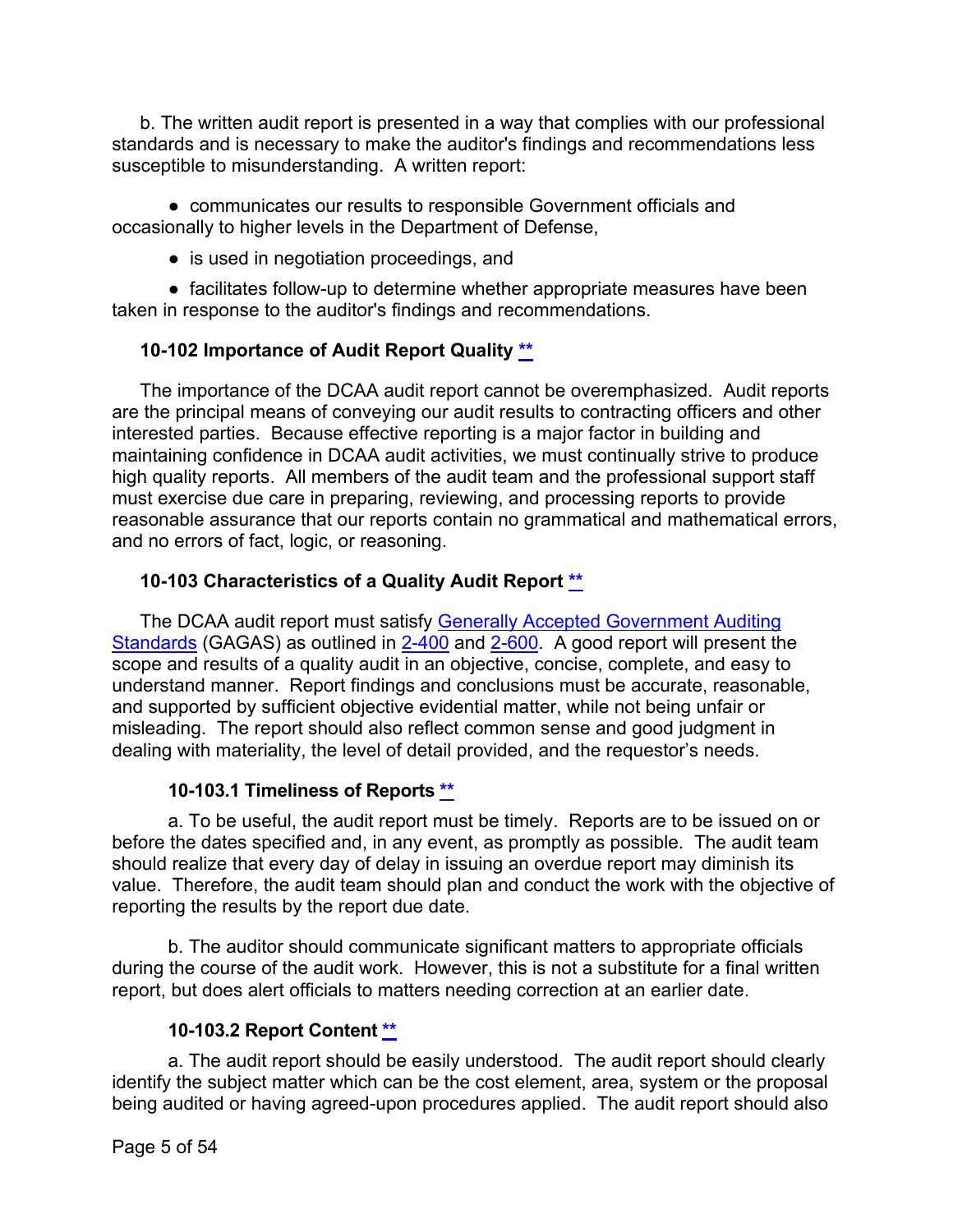identify the audit criteria used to evaluate the subject matter and present the auditor's findings and conclusions objectively and completely, with appropriate support for positions taken. The overall results of the audit are conveyed in the audit opinion. It should also provide recommendations for improvement, whenever appropriate.

b. The audit team should ensure they produce reports that contain no errors of fact, logic, or reasoning during each stage of report preparation, review, and processing. Reports must be accurate, fair and impartial to assure readers that the information is reliable (i.e., one inaccuracy can cast doubt on the validity of an entire report and can divert attention from the substance of the report). Reports should be concise but still provide all the necessary information to support the findings, conclusions or recommendations. They should also provide convincing, but fair, presentations in proper perspective. Sufficient amounts of background information should also be included, as the reader may not possess all the facts that the auditor has. The auditor should state conclusions or opinions clearly and specifically as all audit findings must be presented so they can be easily understood.

#### <span id="page-5-0"></span>**10-104 Good Writing Techniques for Effective Audit Reports [\\*\\*](#page-0-8)**

a. A very important aspect of performing a quality audit is communicating the results of that audit. Good fieldwork and analysis may be misunderstood if the audit report does not effectively communicate audit conclusions. Our customer is interested in a clear and concise audit opinion, with supporting data that is easily understood.

b. Natural writing ability is not necessary for effective audit report writing. Effective audit report writing first requires knowledge of good writing techniques, which can be acquired through training and practice.

c. Effective audit report writing requires selection of efficient ways of collecting the information needed for the report. CaseWare provides for the audit planning, documentation of the audit performance, and the subsequent audit conclusions to be written directly in the electronic working papers. These working papers should be effectively used to draft the report. This process also involves keeping the needs of the reader in mind throughout the audit so that it addresses all relevant issues and the auditor records the results in a similar format used to prepare the report.

#### **10-104.1 Planning the Audit Report [\\*\\*](#page-0-9)**

<span id="page-5-1"></span>a. Planning the report begins with the receipt of a request for audit and/or establishment of the assignment. Planning continues throughout the audit process, from the development of the audit program to the completion of the working papers and finally, the report itself. The report will not be effective unless the needs of the requestor are clearly understood and addressed. If there is any confusion regarding the request or the special needs of the requestor, the auditor should call the requestor immediately for clarification.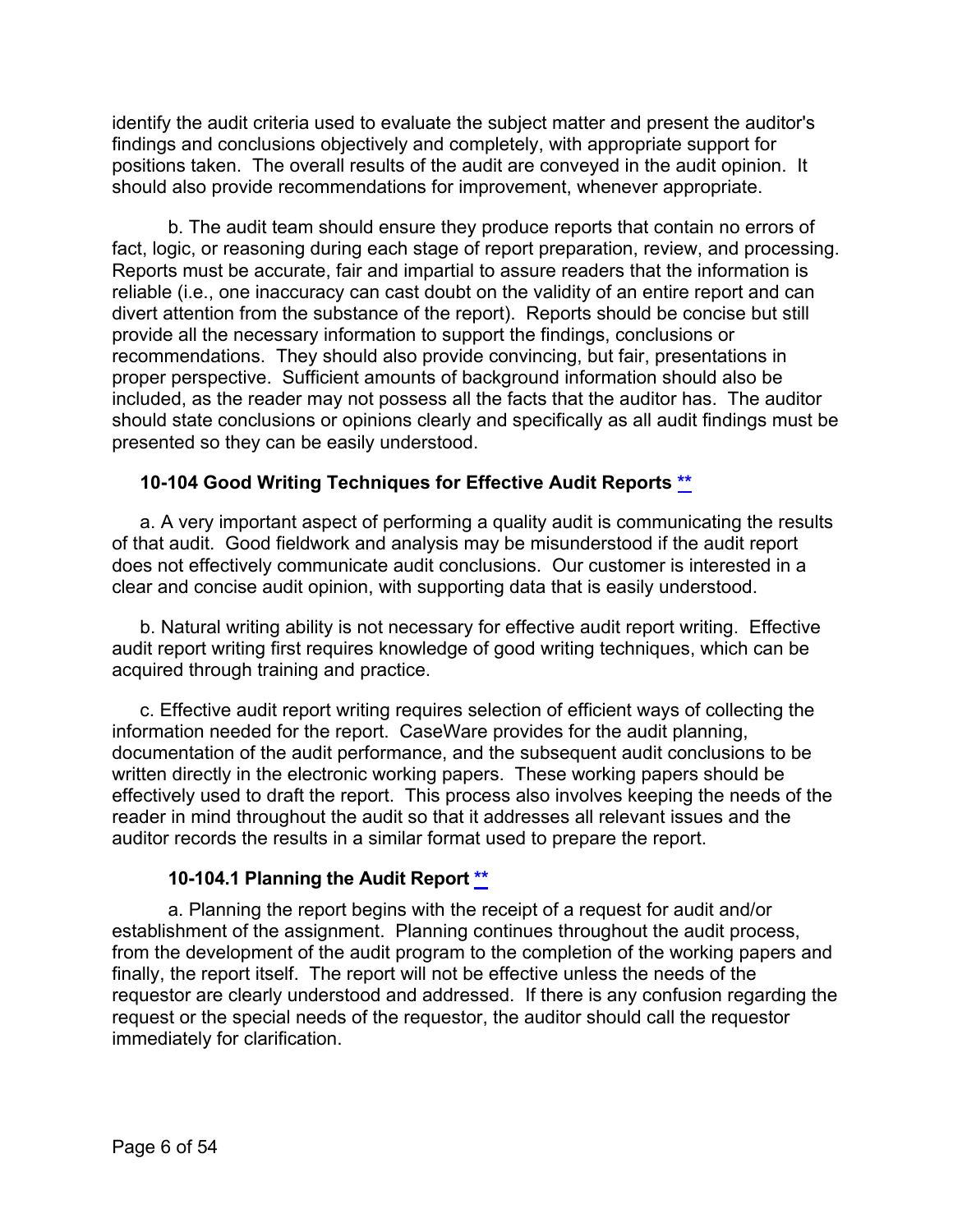b. Auditors should determine what is required for the audit report early in the audit process. We need to ensure that the audit program is properly designed so all necessary information is obtained during the course of the audit. Working paper packages should contain lead working papers supported by sufficient evidence to support the conclusions made. A detailed summary provided on each lead working paper should be used to draft the report. This will save time since the structured notes to the audit report are being written at the same time the audit is being performed. The copy and paste software function easily transfers the lead sheet summaries to the draft audit report.

c. Interim supervisory reviews performed throughout the process will save auditor and supervisory time during the report writing and review phases. Interim reviews are beneficial since corrections and revisions may be made timely and supporting notes are verified for use in the report. This will result in a properly documented working paper package, containing all of the evidence of a well-planned audit, and working paper notes which can effectively be incorporated into the report.

d. Writing an audit report requires original writing combined with suggested proforma language. Use the suggested paragraphs and carefully revise them to describe the audit situation.

#### **10-104.2 Drafting the Audit Report [\\*\\*](#page-0-10)**

<span id="page-6-0"></span>Proforma language contained in CaseWare is intended to incorporate all required elements into the report. However, any report language example (CAM or CaseWare) should be modified as appropriate. Since the proforma reports are for general use, the language must be tailored to reflect each audit. For reports not available in proforma format, the auditor must ensure that all required elements are included. The general arrangement of the report and the report contents are in Chapter 10, section 200. A very important part of the writing process is revision. If possible, prepare the draft report simultaneously with the audit being performed. This permits ample time for reviews and revisions by the writer and others.

#### **10-104.3 Clarity and Precision in the Audit Report [\\*\\*](#page-0-11)**

<span id="page-6-1"></span>a. The audit team should review the draft report to see if it is complete and balanced and that Headquarters' guidance is followed for the type of audit report being issued. For customer requested assignments, check the request for audit to see if all special items have been addressed. Then determine if the report has the appropriate level of detail under the circumstances. Keep in mind that the report will be read by persons who are not auditors or accountants. Consider the following questions:

- Does it read well and make sense to those outside of the auditing profession?
- Does it read well to readers who may not be familiar with a particular contractor's practices or audit history?
- Will it prompt the desired action?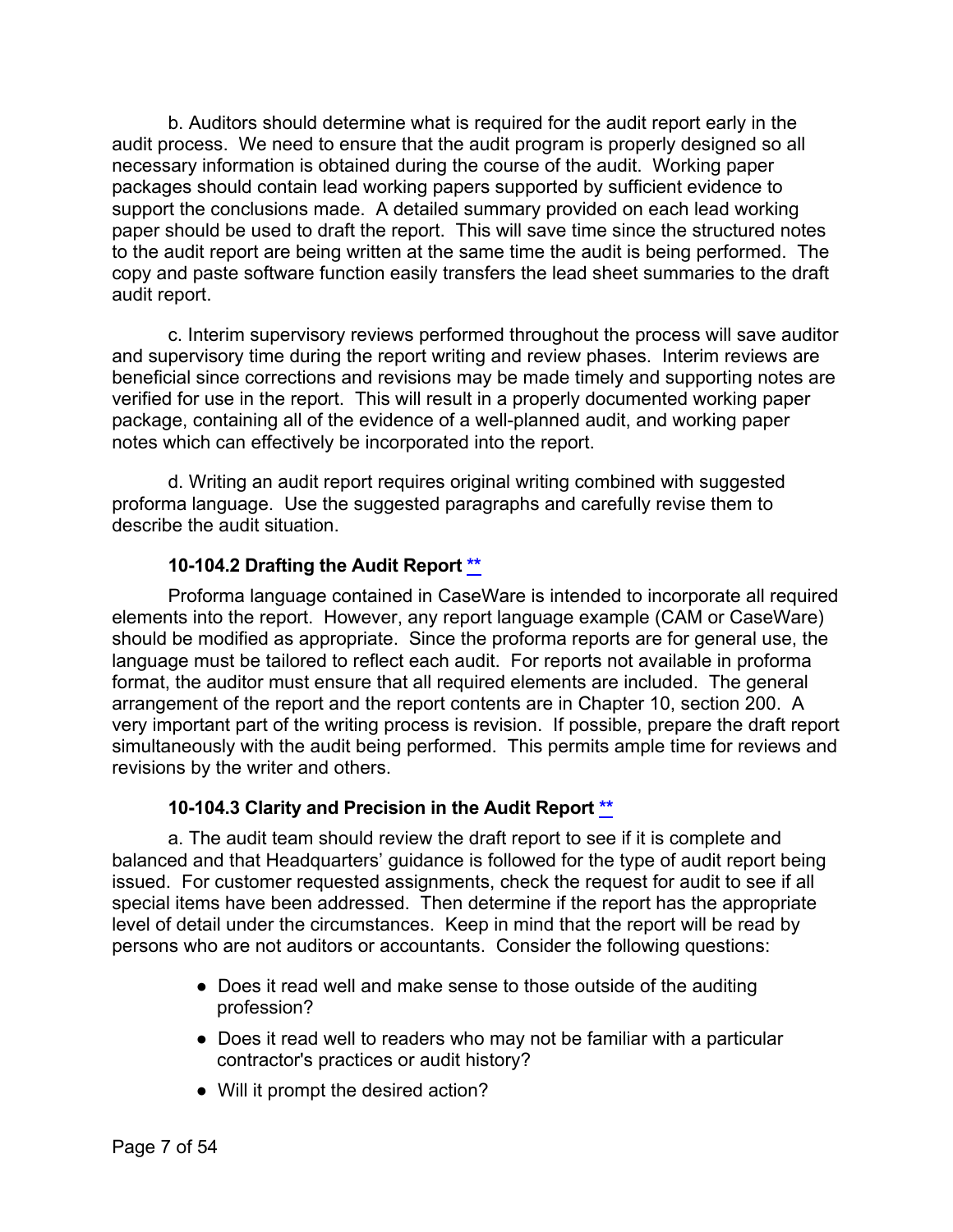A good audit report is clear and concise, expresses a well-founded audit opinion, meets the customer's needs, and is in accordance with the Headquarters' guidance and GAGAS.

b. Make the report concise, but ensure it provides enough detail to be useful. This includes making sure exhibits and supporting schedules are adequate. When determining the amount of detail to include in the report, keep in mind the report is generally written for more than one recipient or customer. Consider the following:

- Does it provide enough information for a clear and complete explanation of the audit results and recommendations?
- Do the customers have the same background?
- How knowledgeable are the customers about the subject?

c. Verify the facts and check the calculations within the report. Ensure that figures in the audit agree with the structured notes. Review tables for any math errors. Technical errors cause confusion for the recipient and can significantly weaken a report.

d. The writer of the report may unintentionally be reading what they meant to say rather than what is actually there. If time permits, allow the report to "cool," preferably overnight, so that the draft may be reviewed with a critical eye. If this is not possible, consider having a peer review the report.

e. Reread the report looking for grammatical and spelling errors. Use the spellcheck feature on the word processing software to help. Make sure that all names are spelled correctly. Errors in spelling and grammar also weaken a report.

#### **10-104.4 Responsiveness to the Customer in the Audit Report [\\*\\*](#page-0-12)**

<span id="page-7-0"></span>When writing the report, focus on the customer's needs. In addition to meeting GAGAS requirements, the report must be useful to the primary report recipient. To accomplish this, focus on the customer. Remember that a report accomplishes nothing unless the reader becomes better informed or is moved to action.

#### **10-104.5 Readability of the Audit Report [\\*\\*](#page-0-13)**

<span id="page-7-1"></span>a. A general rule of good writing is to divide the subject into topics and cover each topic in a paragraph. A further principle of good business writing is to make sure each paragraph is relatively short and contains the following characteristics:

- Keep sentences short (one idea per sentence) or break into multiple sentences when necessary,
- Keep the subject, verb, object close together,
- Start paragraphs with conclusion; follow with details,
- The opening sentence establishes the topic,
- The middle section should explain, illustrate, amplify or clarify the topic,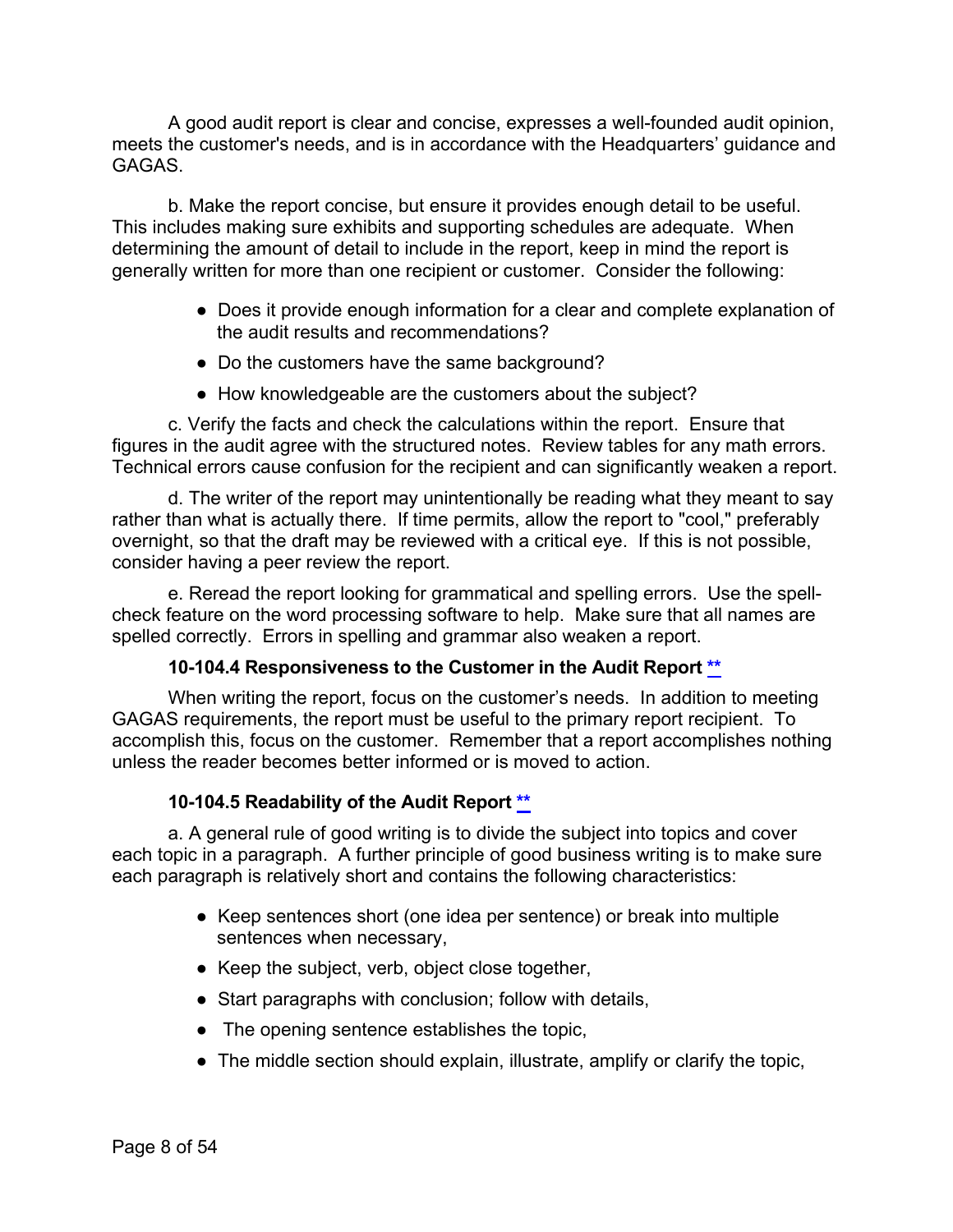- The last sentence can repeat or summarize while indicating further direction, providing a transition, or connector, to the next paragraph,
- The opening sentence in the next paragraph announces its own topic and completes the transition from the preceding paragraph, and
- One topic per paragraph (several paragraphs can include the same topic with additional information, but only one topic per paragraph).

Choose your words and phrases carefully. Use short, simpler words and phrases for easier reading. Auditors should also consider varying sentence lengths. Break long sentences into shorter ones. The average sentence length should be about 17 to 20 words.

b. Audit reports are persuasive documents that offer and support an opinion. Reports should be written using a courteous, objective and professional tone. Avoid using negative and condescending language, or any words or phrases that might generate defensiveness or opposition. Statements should be expressed in a positive form.

c. When possible, write in the same manner as you speak. Imagine talking to the reader in a professional situation. Don't try to inflate the report with impressive words. Use ordinary words that readers easily understand. Use action words and make writing direct rather than elaborately indirect.

d. Use a variety of punctuation (beyond the period and the comma) to control emphasis and to help avoid monotony. Use the dash only when a more common mark of punctuation seems inadequate. The variety of punctuation provided can help stimulate the reader's imagination, which aids in the delivery of the message.

e. Avoid using jargon in reports. Jargon is a specialized or technical language used by a select group and can be difficult for persons outside of that group to understand. Consider these examples of bureaucratic jargon and the plain English replacements:

| <b>Bureaucratic Jargon</b> | <b>Plain English</b> |
|----------------------------|----------------------|
| afford an opportunity      | let                  |
| due to the fact that       | because              |
| monetize                   | give a dollar value  |
| utilize, utilization       | use                  |

Jargon also can be any language which clouds a sentence's meaning by hiding its main subject and verb. Ensure that the sentences in our report can be clearly read and understood. Compare the following sentences: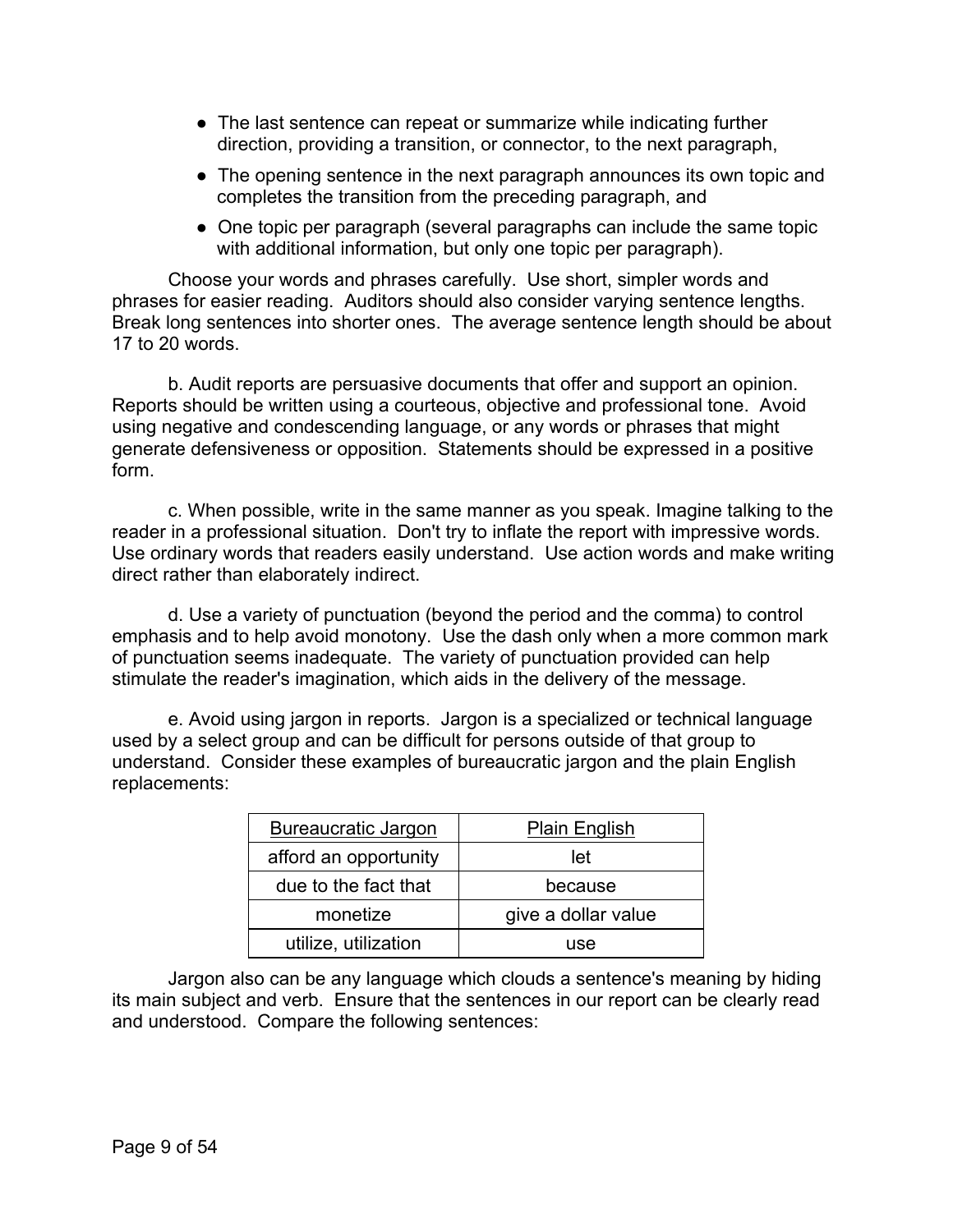#### **Difficult:**

Excess starting load costs were allocated by the contractor to the terminated portion of the contract on the basis of an unrealistically low projection of the labor costs which would have been incurred on the terminated units.

#### **Better:**

Because the labor cost estimate was too low, the contractor allocated too much start-up cost to the terminated contract.

Jargon can also occur when common words take on a special meaning within a profession, and create confusion in the minds of those outside that profession. For example, auditors frequently use the verb "monetize," meaning, to them, to determine a monetary value. This usage is inaccurate. "Monetize" actually means (a) to coin into money, or (b) to legalize as money. We should not be using monetize in an audit report. Search for substitutes, such as "We have calculated the dollar value of the technical recommendations".

Acronyms or abbreviations sometimes cause confusion for readers. If an acronym is used frequently and is commonly understood by the report users, provide the complete words the first time followed by the acronym in parentheses, i.e. total quality management (TQM). If the acronym is more familiar than the words; provide the acronym first followed by the words it stands for in parentheses, i.e. NASA (National Aeronautics and Space Administration). Redefine unusual acronyms periodically throughout the report. They should be redefined when first needed in each section of the report and possibly every two to three pages.

Be careful about using words correctly in audit reports. Some words are frequently used incorrectly, such as "unsupport" and "unresolve". However the verbs "unsupported" and "unresolved," when used as adjectives, are perfectly acceptable.

#### **Correct:**

The contractor's tooling costs are unsupported.

#### **Incorrect:**

We unsupport the tooling cost.

In addition, as a Government agency, we are governed by the Plain Writing Act of 2010. This law requires that federal agencies use "clear Government communication that the public can understand and use". Information on the law can be found at http://www.plainlanguage.gov/.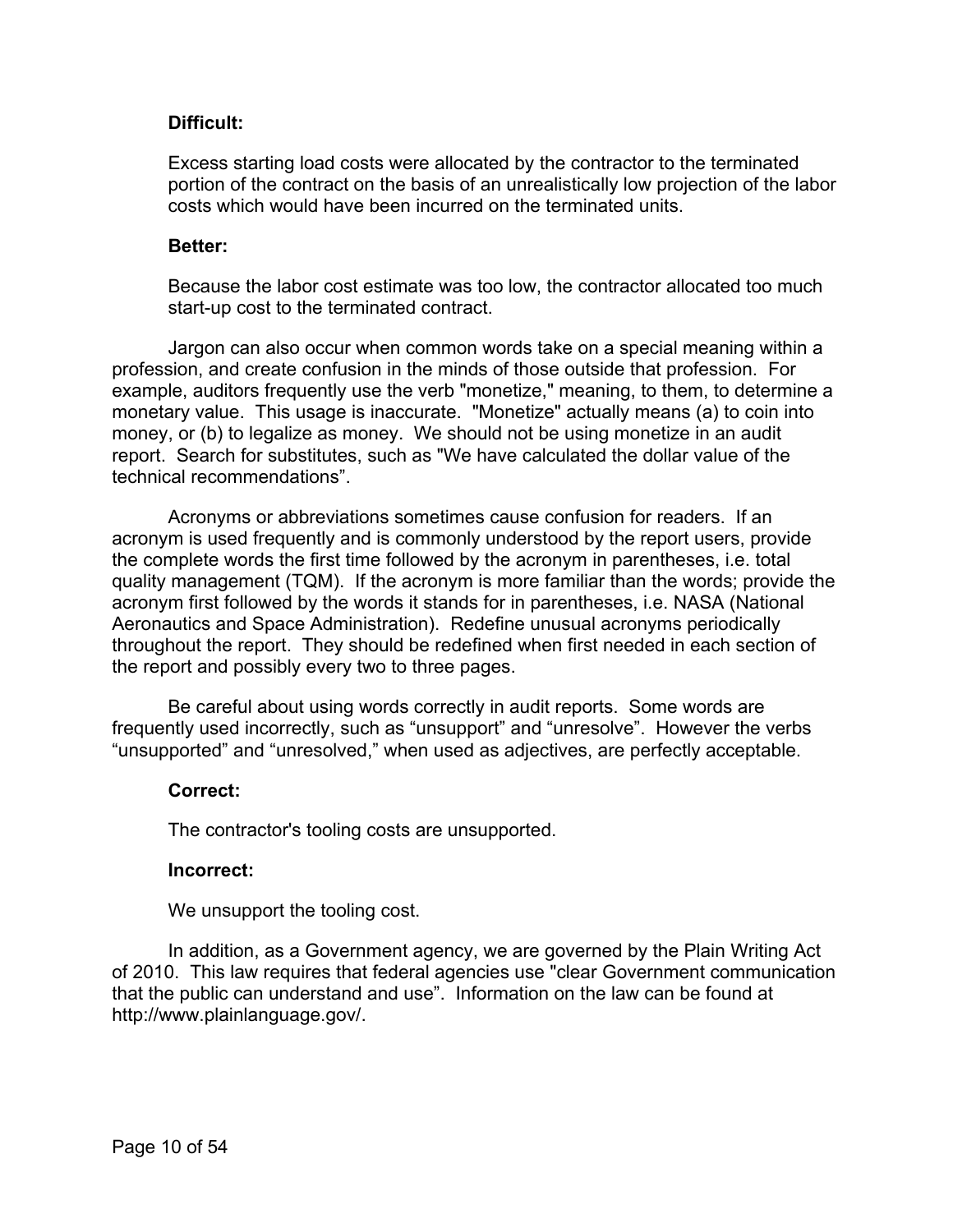#### **10-104.6 The Visual Impact of the Audit Report [\\*\\*](#page-1-0)**

<span id="page-10-0"></span>a. Visual presentation is an important part of communicating. Auditors should use headings to set off main points and "bullets" to highlight several items where one item does not have priority over the other item. For example, a bullet list is effective for listing points because:

- each point is emphasized,
- the items are easier to see, and
- there is more space around each point.

Use a numbered list when the points must be taken in order or when some items are significantly more important than others.

b. Charts, graphs, and tables may be used to summarize large amounts of data in a meaningful and concise manner. They add variety to the report and may easily be developed from available Agency software. Auditors are encouraged to use charts, graphs, and tables where they result in increased clarity and understanding of complex audit findings.

c. The effective use of white space (a term from printing meaning that part of the page that does not have any ink printed on it) can make a report more inviting to the reader. If a paragraph has more than 10 to 15 typed lines, consider dividing it into two paragraphs. Form separate paragraphs by grouping like ideas together. Highlight extracts from regulations or the contractor's policies by separating and indenting them as a block. If paragraphs or other items are numbered or lettered, ensure that there are at least two paragraphs or items, i.e., there should be a "2" for each "1" and a "b" for each "a".

#### **10-104.7 Active and Passive Voice [\\*\\*](#page-1-1)**

<span id="page-10-1"></span>a. Auditors want to take responsibility for the audit work we performed. One way of doing this is to use the active voice when writing reports (with the exceptions discussed in paragraph d below). Using the active voice in writing can improve clarity, creates a better understanding and is more effective. Writing in the active voice forces the writer to state who is doing the action. Use of the active voice makes the sentence stronger and easier to visualize and understand.

b. One way of ensuring we do not write using passive voice, is to be aware of the characteristics. A passive sentence includes:

- $\bullet$  the verb form of "to be" (is, am, are, was, were, be, been, or being),
- a past participle (verb ending in –ed or –en), and
- a prepositional phrase beginning with "by" (which can be implied).

All characteristics must be present or implied for passive voice.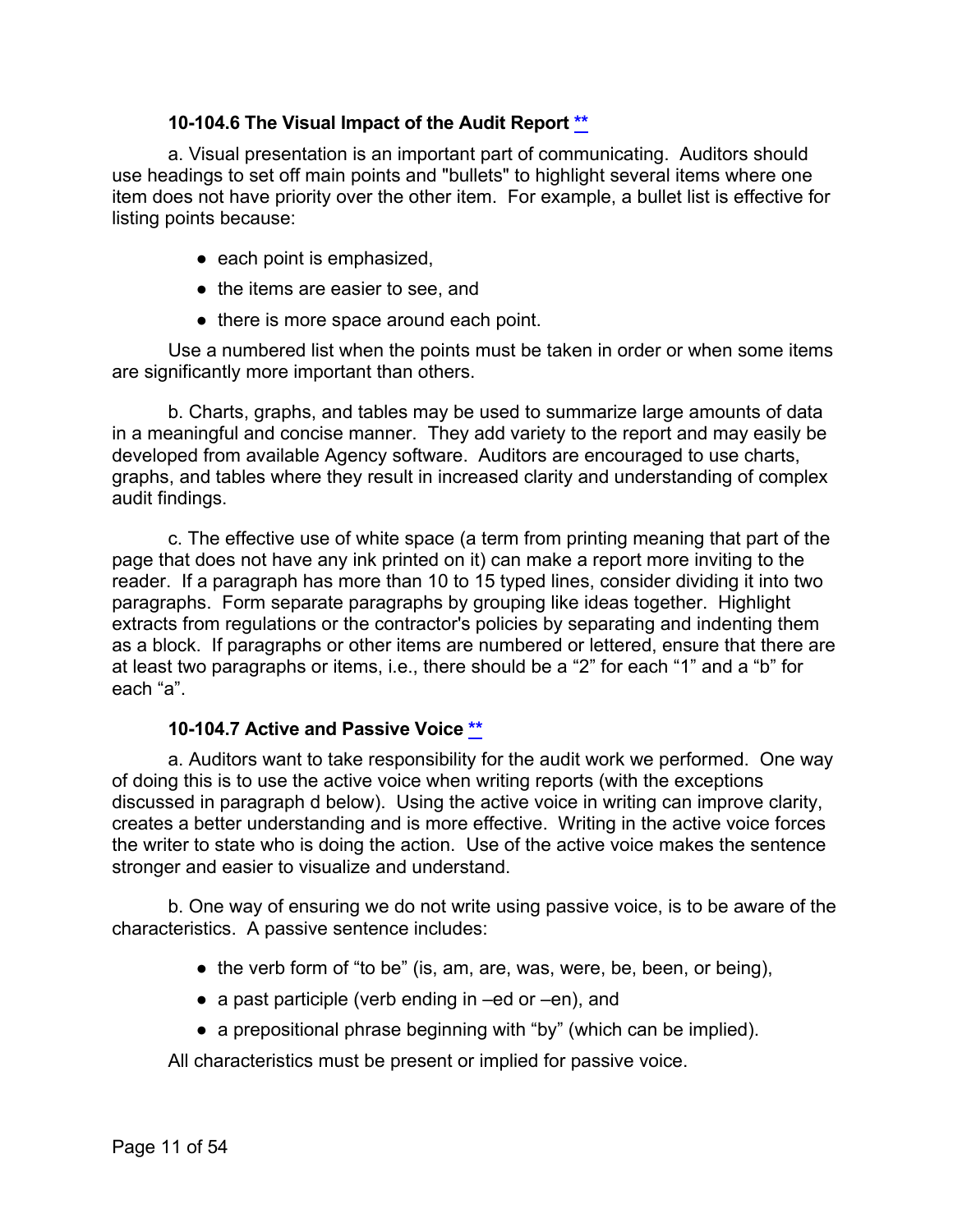If you find passive sentences in your report, you should consider converting them to active voice by:

- finding or supplying, if implied, the doer of the action,
- placing the doer in front of the verb, and
- using an active verb form.
- c. Examples of passive and active sentences are provided in the table below.

| Passive Voice                                                  | <b>Active Voice</b>                                                                |
|----------------------------------------------------------------|------------------------------------------------------------------------------------|
| The costs were questioned.                                     | We questioned the costs.                                                           |
| The contractor will be provided a copy of<br>the audit report. | The contracting officer will provide the<br>contractor a copy of the audit report. |
| The report was written by the auditor.                         | The auditor wrote the report.                                                      |

d. Good technical writing often requires use of the passive voice. Use of the passive voice is appropriate when the emphasis is on the effect of the action, not the person performing it (i.e. "Bad debts are questioned," not "The auditor questioned bad debts," or "FAR 31.205-3 mandates the questioning of bad debts."). The passive voice is appropriate when the doer of the action is understood and perhaps not important to what is being said. As a rule, use of the passive voice should be limited to situations in which the doer is:

- unknown,
- unimportant,
- deliberately de-emphasized, or
- obvious to the customer.

These situations can be quite common in audit reports and other technical writing.

#### **10-104.8 Misplaced Modifiers and Pronouns [\\*\\*](#page-1-2)**

<span id="page-11-0"></span>a. A "modifier" is a word (usually an adjective or adverb), a phrase, or a clause that modifies the meaning of another word or phrase. A modifier makes the meaning more specific. Modifiers should be placed so that they are close to the words they define. When a modifier is too far from the word it modifies, the reader may connect the modifier to some other word. The reader may also be confused when a modifier ambiguously appears to modify two words. Too many modifiers can weaken writing. Strings of words or phrases will often bury the subject and confuse the reader.

#### **Misplaced**:

He only found two mistakes (As placed in this sentence, "only" can modify the pronoun "he" and the sentence appears to mean, "He did nothing other than finding two mistakes.").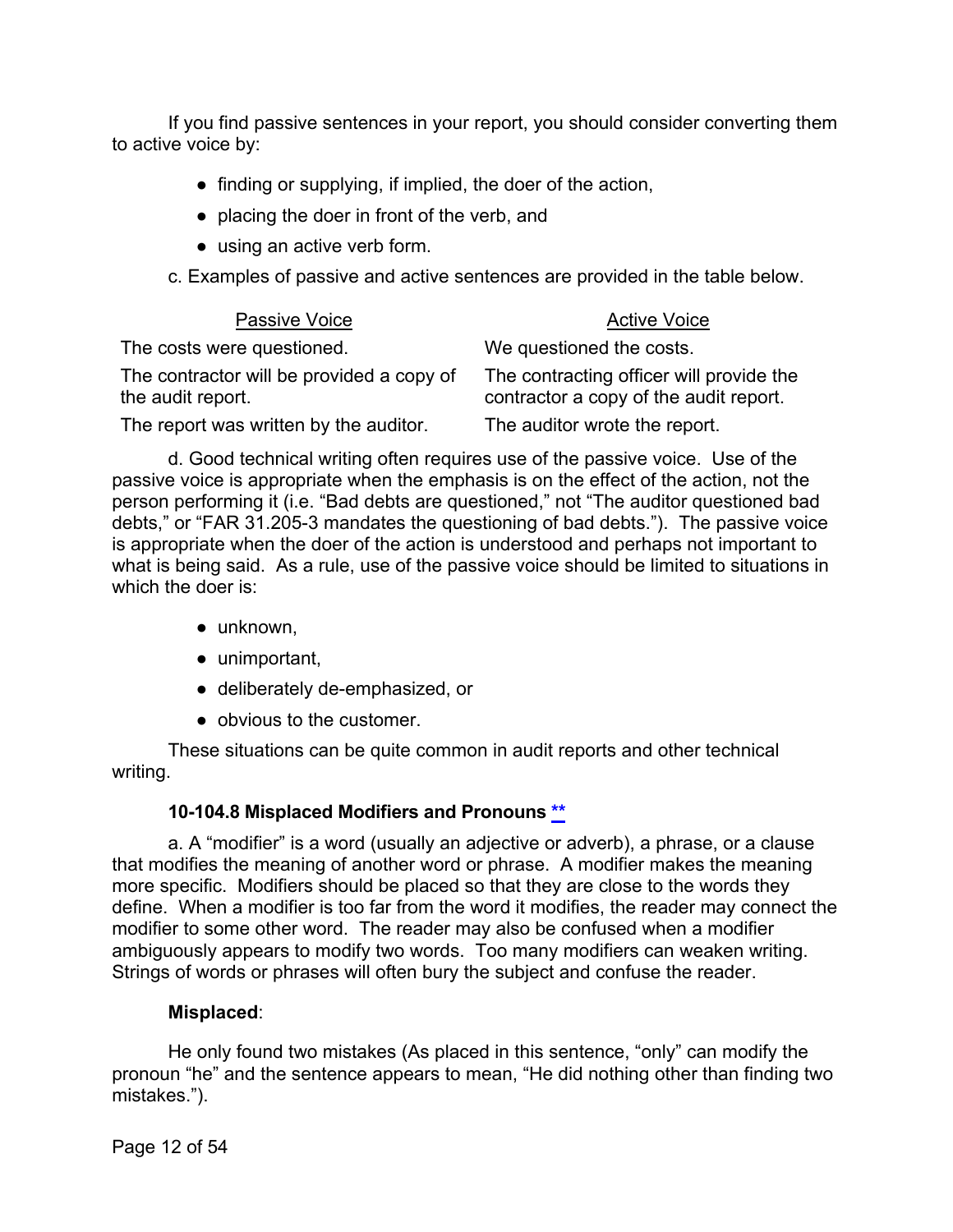#### **Correct**:

He found only two mistakes (As placed in this sentence, "only" modifies "found"; we do not know what else he did, but he found no more than two mistakes.).

b. Similarly, pronouns are often misplaced. Pronouns are substituted for nouns for brevity and to reduce repetitiveness. The antecedent of a pronoun is usually the closest noun preceding the pronoun which must agree with it in person and number.

#### **10-104.9 Tone [\\*\\*](#page-1-3)**

<span id="page-12-0"></span>The tone of the report should be objective, professional, and courteous. Use conversational English, which is a relaxed, professional style. Report writing can be somewhat informal in tone yet remain professional and businesslike. Keep in mind that the goal is to get a favorable reaction. Avoid using accusatory, inflammatory language. This is likely to cause defensiveness and opposition. When presenting problem areas, the report should emphasize improvements needed.

#### **10-104.10 Final Steps [\\*\\*](#page-1-4)**

<span id="page-12-1"></span>a. Before submitting the report for supervisory approval or for peer review, check again to ensure the report complies with Headquarters' guidance. The draft report should be cross-referenced to the working papers. This ensures that the audit conclusions are supported and easily found.

b. Be sure to use the Spelling Check function prior to submitting the report for peer or supervisory review; however, do not rely solely on this function to find all errors within the report.

c. A peer review can provide a critical review for content and for good writing techniques. However, the peer reviewer should not rewrite the report in his or her own personal style. Another point of view can help develop a final draft needing little or no revision by the supervisor.

d. If a peer reviewer is not available, you should consider putting the report aside for a day, if time allows, then rereading the report. If it does not make sense to you when reread, it will probably not make sense to the reader either.

e. If the supervisor requires the report to be modified, ensure that the change is reflected throughout the entire report. If significant changes are made to exhibits and schedules, go back and request the peer reviewer to check both the "carry" of numbers from schedules to text and the mathematical accuracy of the report.

#### <span id="page-12-2"></span>**10-105 After the Report is Issued [\\*\\*](#page-1-5)**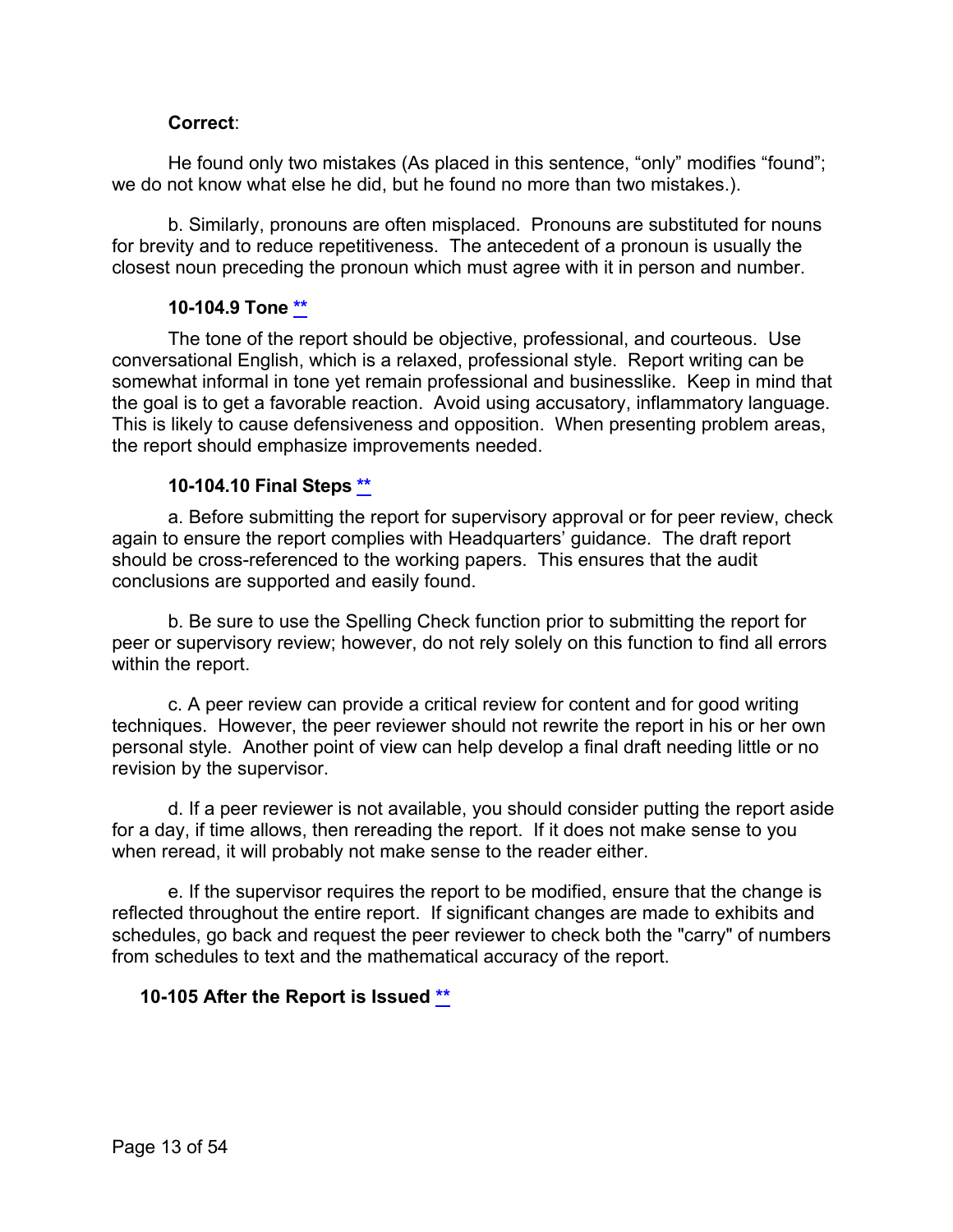While the audit report is the final product of our work, it is not necessarily the final step in the audit process. Once the report is issued, we should still remain in contact with the requestor to determine if our report met his or her needs. We also may be required to assist the requestor at negotiations. See further instruction on Negotiation Attendance in [15-400.](https://viper.dcaa.mil/guidance/cam/3161/other-dcaa-functions#Sec15400)

## <span id="page-13-0"></span>**10-200 Section 2 -Audit Report Format and Contents (General) [\\*\\*](#page-1-6)**

#### <span id="page-13-1"></span>**10-201 Introduction (Reports-General) [\\*\\*](#page-1-7)**

a. This section discusses DCAA requirements governing audit report content; details the general administrative and format requirements of audit reports; lists and defines the elements of audit reports in their order of appearance; summarizes DCAA policy regarding protection of report information; and provides guidance on audit report distribution. It also explains the circumstances under which supplemental audit reports should be issued and describes the recommended format for these reports.

b. The guidance included in this section is general in nature and applies regardless of the type of audit report being prepared. Specific report preparation requirements for various types of audit assignments are discussed in the chapter pertaining to that audit type and the shell report. Shell/Proforma reports, working paper A and A-01, which include standard paragraphs applicable to specific reports, are available on the DCAA Intranet and in CaseWare.

#### <span id="page-13-2"></span>**10-202 Reporting Standards (Reports-General) [\\*\\*](#page-1-8)**

To satisfy Government reporting standards, there must be a written record of the results of each engagement  $(2-400)$  $(2-400)$  and [2-600\)](https://viper.dcaa.mil/guidance/cam/3128/auditing-standards#Sec2600). Normally, when performing an audit this requirement is satisfied by issuing an audit report. However, certain situations may call for preparation of a Memorandum for Record (MFR) (refer to [DCAAM](https://sharepoint.dcaaintra.mil/headquarters/resources/CM/CMC/Publications/Publications/DCAAM%205020.1.pdf) 5020.1, Correspondence Manual) rather than an audit report. For example, this may be appropriate upon completion of an individual overhead account audit which represents only one portion of a final overhead audit report to be issued later or interim testing such as MAARS 6 and 13. Other situations, such as the performance of XXXXX services (completion of an evaluation of a final voucher or low-risk incurred cost proposal), may call for preparation of a Memorandum for Administrative Contracting Officer. Typically, MFRs and other memorandums prepared as a written record of the results of an engagement contain contractor proprietary information. Therefore, such memorandums not containing classified information must be marked "CUI". Under no circumstances will audit reports be addressed "to the file" or "for the record"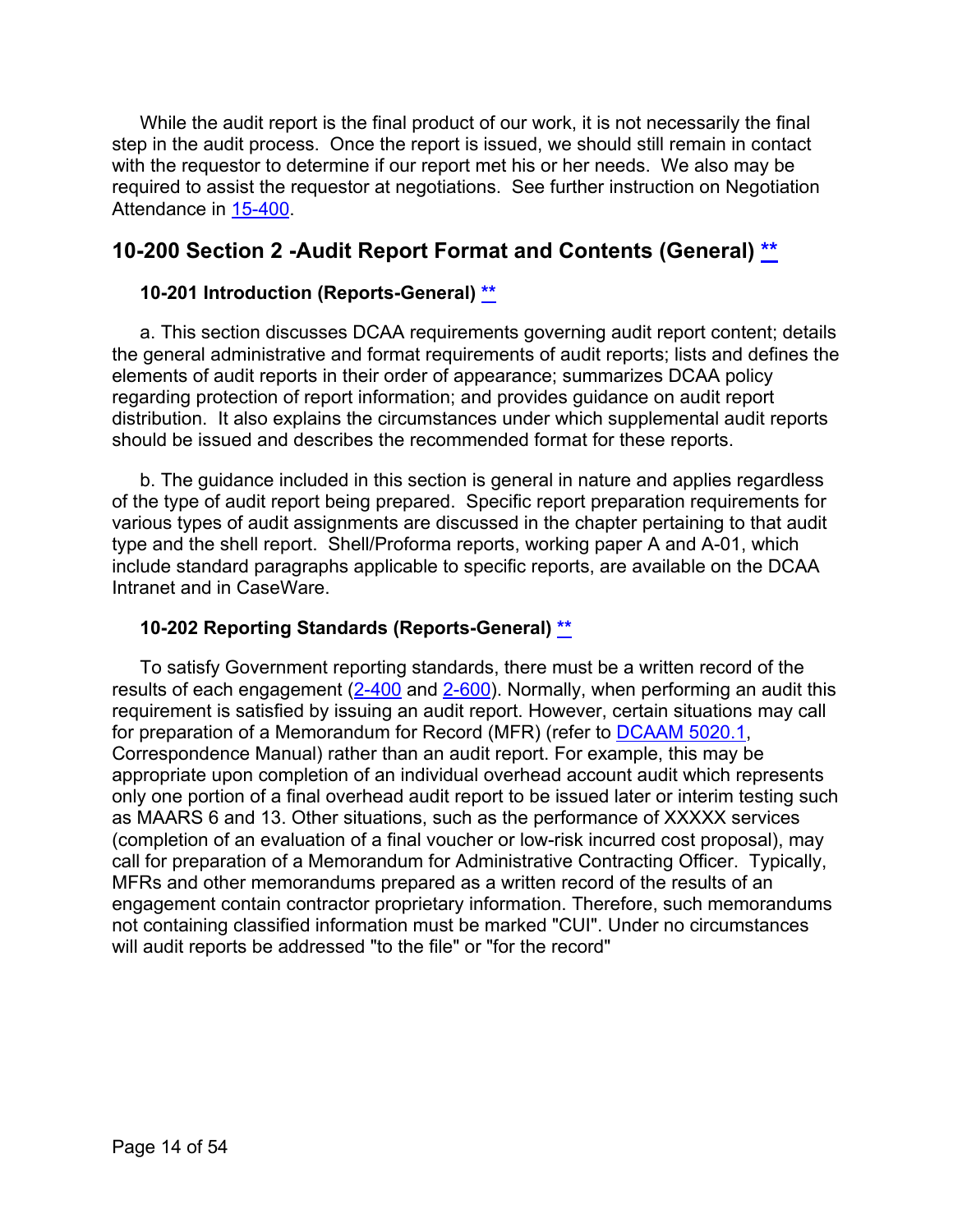#### <span id="page-14-0"></span>**10-203 Report Administrative Requirements (Reports-General) [\\*\\*](#page-1-9)**

#### **10-203.1 Paper [\\*\\*](#page-1-10)**

<span id="page-14-1"></span>Print reports on 8 1/2 by 11 inch paper. If wider sheets are needed for tabulations, reduce them to 8 1/2 by 11 inches and print in landscape. The paper should be white and of a grade, weight, and substance as available through normal supply channels for printers and copiers.

#### **10-203.2 Margins [\\*\\*](#page-1-11)**

<span id="page-14-2"></span>Margins should be uniform; e.g., allow 1 inch for left and right margins and at least 1 inch at the bottom of the page. Leave at least two lines between the last line of typing and the page number.

#### **10-203.3 Typing [\\*\\*](#page-1-12)**

<span id="page-14-3"></span>a. Agency designated computer equipment and word processing software should be used, to the extent possible, to prepare all portions of the report.

b. Font type and sizes on the title page should remain the same as the Shell/Proforma report. Size 12 "Times New Roman" font type should be used in the remainder of the report. When necessary to fit all the data in a report table, the font size for the entire table may be reduced to size 10.

c. In the report, each sentence should be followed by two spaces.

#### **10-203.4 Executive Summary Typing and Paragraphing [\\*\\*](#page-1-13)**

<span id="page-14-4"></span>Font type and sizes on the Executive Summary page should remain the same as the shell/proforma report. The "EXECUTIVE SUMMARY" title should be centered, bold type, upper case, and placed with a top and bottom border of 1 1/2 pt. width. Executive summary paragraph subtitles should be regular type, upper case, underlined, and placed at the left margin. Executive summary paragraphs should not be indented. There should be two lines between Executive summary paragraph sections.

#### **10-203.5 Report Paragraphing [\\*\\*](#page-1-14)**

<span id="page-14-5"></span>a. Report section titles should be bold, upper case and placed at the left margin. In addition, the "AUDIT REPORT AUTHORIZED BY" section title should be followed by a colon (see Figures 10-2-3 and 10-2-4). When a paragraph subtitle is appropriate, place it on a separate line. Paragraph subtitles should be bold and placed at the left margin. Subparagraph titles within a subsection will be in italic, upper case, and placed at the left margin.

b. There should be two lines between report sections.

c. The first sentence in a paragraph should be indented no more than one half of one inch (tab at 0.5") from the left margin.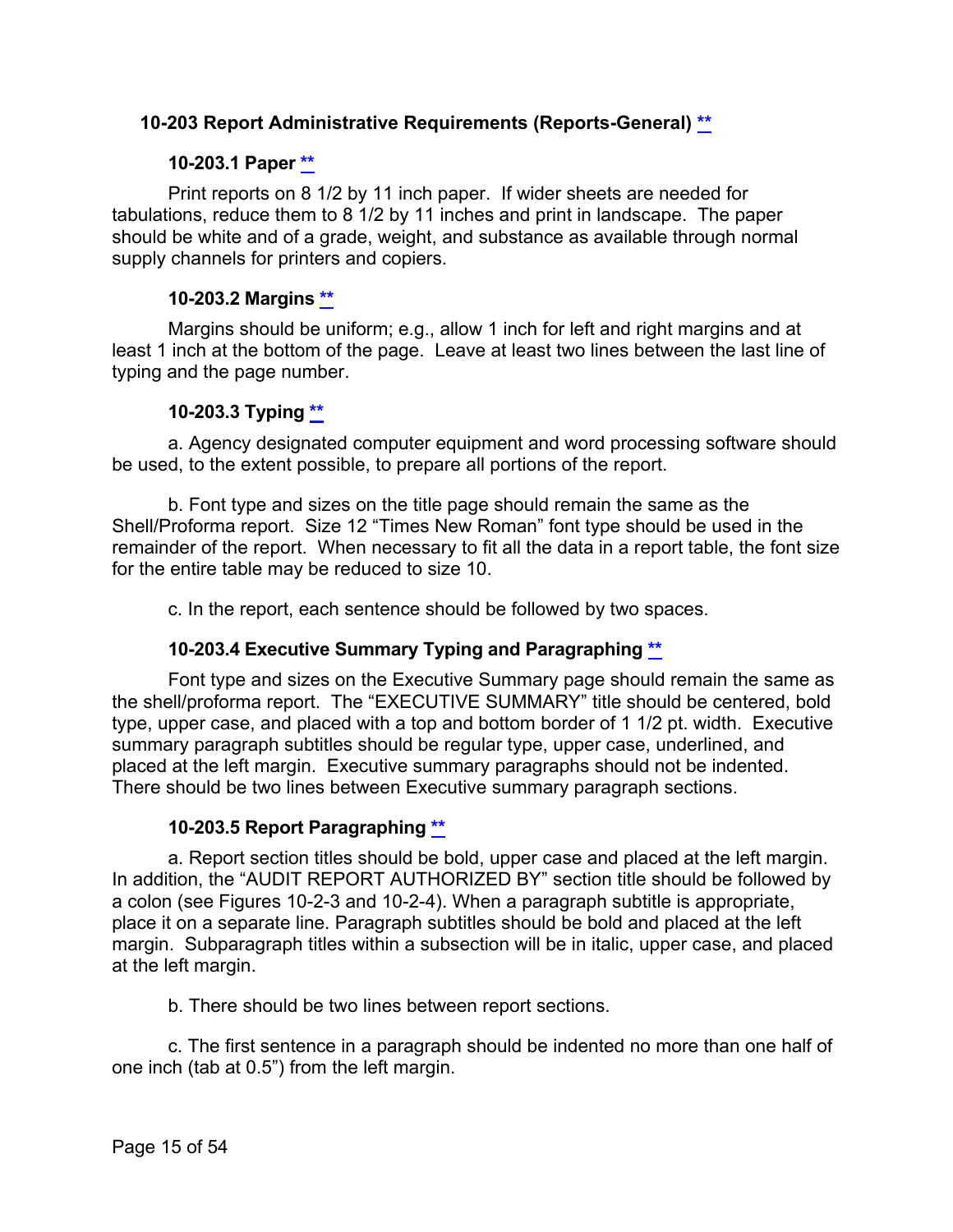d. The subparagraphs within "MATERIAL NONCOMPLIANCE" and "SCOPE LIMITATIONS" will be bulleted.

e. The subparagraphs within "EXPLANATORY NOTES," will be lettered or numbered if there are two or more; when there is an "a", there must be a "b", etc.

#### **10-203.6 Date [\\*\\*](#page-1-15)**

<span id="page-15-0"></span>Express the month, day, and year of the audit report in the order named (for example, December 16, 20XX). The report date must be consistent with the FAO manager's digital signature date, except for revised reports, as described in 10-213.6.

#### **10-203.7 Report Numbering [\\*\\*](#page-1-16)**

<span id="page-15-1"></span>The audit report number is the assignment number prefixed by the regional organization code (RORG) of the Branch or Resident Office. The RORG code should be designated as 4 digits. No additional alphanumeric characters are to be added to the audit report number, except for supplemental and revised audit reports (10-213).

#### **10-203.8 Header and Footer [\\*\\*](#page-1-17)**

<span id="page-15-2"></span>a. The DCAA graphic headers (see Figure 10-2-1) should be used on the report title page, the table of contents page, and each page of the executive summary. The graphic headers should remain the same as the shell/proforma reports. A separate header should be included on each page of the report starting with the report narrative ("REPORT ON PROPOSED"), which states "CUI", the audit report number, and the date in bold font. "CUI" should be centered at the top of the header. The audit report number should be on the left margin, while the date is to be on the right margin of the same line. The audit report number and the date should have a bottom border of 1/2 pt. width. The table of contents page and the executive summary page will include both the graphic header and the audit report number and date. The header on the subsequent pages should include "CUI", the report number, and the date without the graphic header.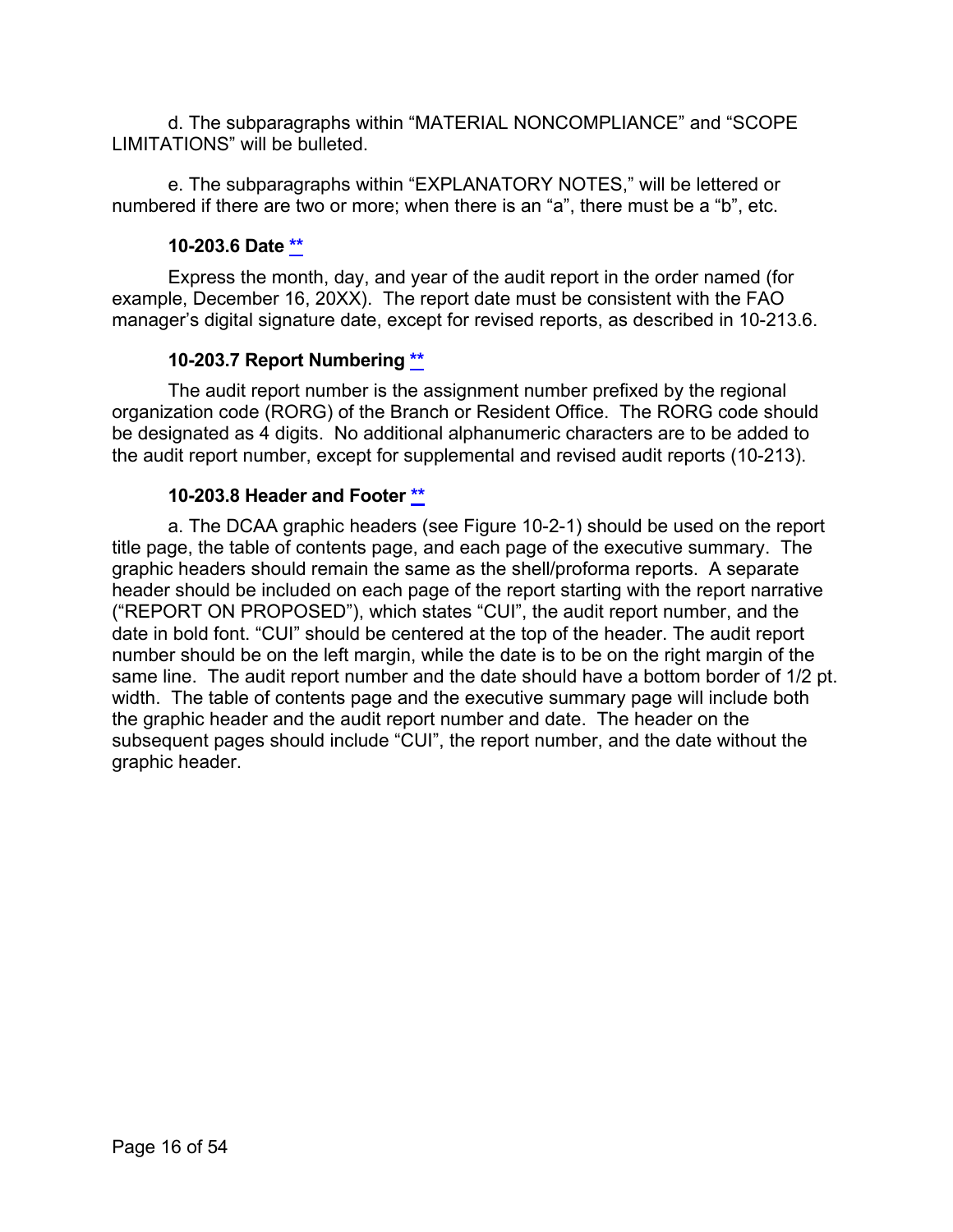b. The DCAA graphic footers (see Figure 10-2-1) should be used on the report title page, the table of contents page, and the executive summary page. The footer should include "CUI" centered in bold font. The graphic footers should remain the same as the shell/proforma reports. Starting with the report narrative, the footer should include a page number and "CUI" centered in bold font without the graphic footer. Page numbers should be in regular type and placed at the bottom center of the page followed by one line, above "CUI". The report title page must also include a CUI designation indicator. Do not number the title page or table of contents pages, but place a number on the executive summary page. Begin numbering pages with the number "1". Consecutively number pages through the report. Do not offset page numbers with periods, dashes, or other punctuation. Examples of report numbering are contained in the shell/proforma reports. If DCAA assist audit reports, Government technical reports, or other documents that are individually numbered are included in a report as appendixes, it is necessary to number only the first page of the document. In cases where many appendixes are included in a report, it may be convenient to preface each appendix with a blank sheet indicating the title of the appendix and page number, rather than making any annotations on the particular document.

#### **10-203.9 Electronic Distribution of Reports [\\*\\*](#page-1-18)**

<span id="page-16-0"></span>a. The final version  $(4-407d(3))$  of the report to be issued must be digitally signed and secured. Only auditors with appropriate signature authority (DCAAR 5600.1, "Delegation of Signature Authority for Audit Reports and Other Related Documents") may sign audit reports (10-209.b(1)).

b. To the maximum extent possible, all written correspondence and audit reports should be transmitted electronically to requestors and customers via e-mail. DCAA email to DoD components will be sent only through Defense Information Systems Agency (DISA) supported communications channels to ".mil" addresses. NASA Headquarters Office of Procurement has also authorized its NASA Centers (generally ".nasa.gov" addresses) to request and receive DCAA audit reports electronically. Procedures for electronic communications with other non-DoD customers should be determined on a case-by-case basis after consultation with the customer and the regional information technology (IT) staff. Transmission of "CUI" material using private and commercial service providers is prohibited.

c. It is critical to communicate with customers to determine the version and brand of software they are using. Based on customer requirements, choose the appropriate format and version that provides the best opportunity for the customer's efficient use of the audit report and any accompanying files or attachments. If the customer requires the use of compression technologies, specific arrangements should be made to ensure delivery. The possibility exists that the e-mail will not be delivered to the recipient as many networks strip compressed files from incoming e-mails because of virus concerns. The regional IT staff should be consulted if problems arise while preparing files for transmission or during the electronic transmission.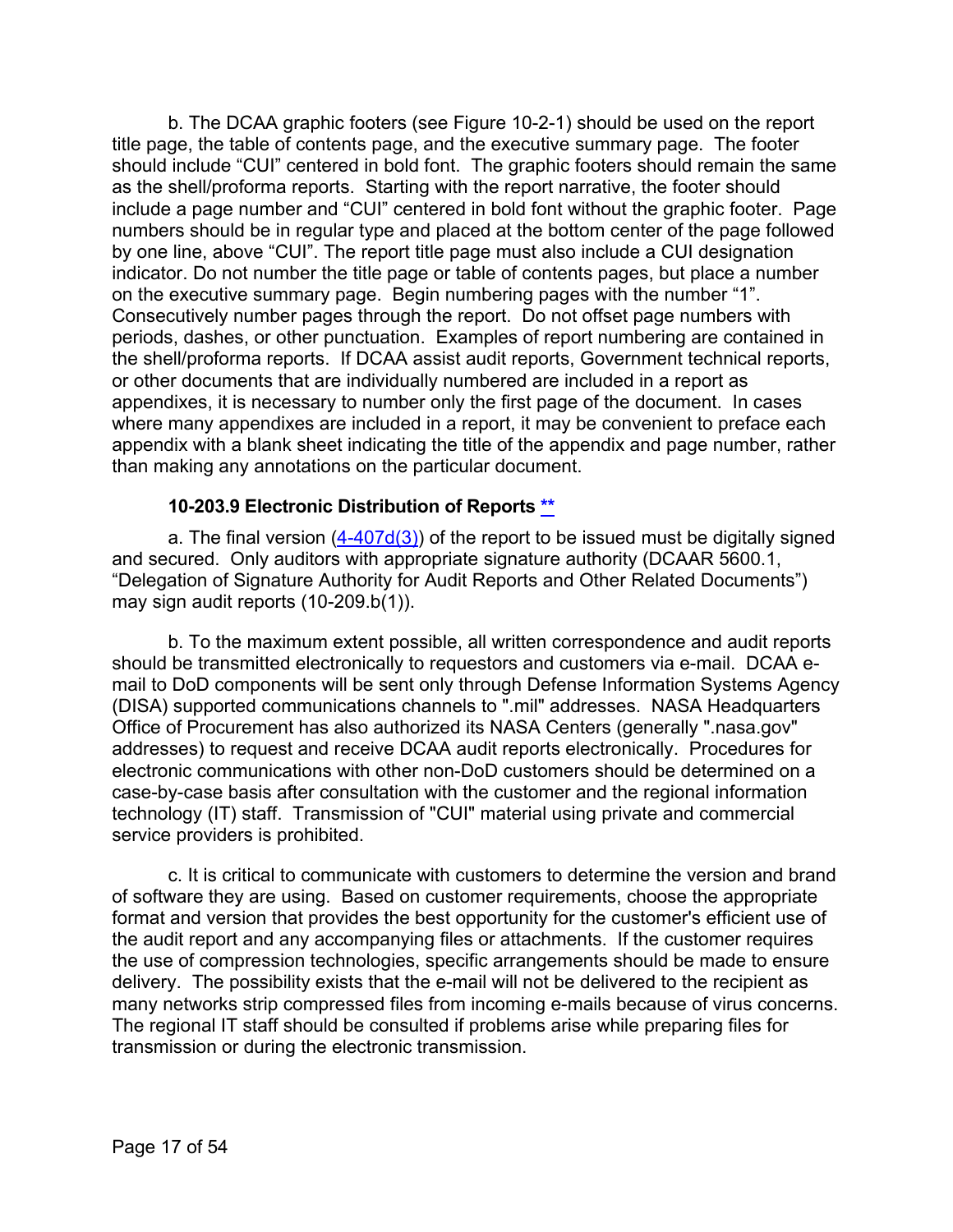d. Cover e-mail messages for audit reports should only include administrativetype information. Cover message subjects will include contractor name, customer reference number (if any), and assignment subject (e.g. XYZ Company-DCMA Case No. 05E100005 CAS 410 Noncompliance). Cover messages will also provide information in the body of the e-mail, such as:

- name of document attached,
- audit assignment number for reference purposes (if not already in the filename),
- software used to prepare the report; e.g. Adobe Acrobat  $X$  (version),
- comment that the audit report is marked "CUI",
- comments regarding the validity and authenticity of the electronic signature,
- $\bullet$  if applicable, instructions for opening the compressed file(s),
- if applicable, whether and why an electronic report is incomplete, and
- a cautionary note regarding the intended recipients and use of the e-mail (use the example provided below).

An example cover message follows:

*Attached is subject audit report [provide file name] which is prepared in [specify the specific version of Adobe Acrobat]. The attached report is Controlled Unclassified Information. The attached electronic audit report includes a digital signature. A digital signature addresses security concerns by providing greater assurances of document integrity, authenticity and non-repudiation. As the recipient of the report you can verify that the content of the electronic report has not been altered since the signature was applied (integrity). If desired, you can also validate document authenticity by verifying a signer's digital identity. The individual who has signed the document cannot deny the signature (non-repudiation). Signature validation may require acceptance of the issuing authority.*

*The report was compressed using [specify the software used and whether the file was saved as a self-extracting file or not]. To extract (decompress) the report [provide specific steps to the user on how to extract the file].*

*The report is incomplete [provide reasons why (e.g., hard copy forthcoming) the report is incomplete to the customer].*

*If you have difficulty opening the audit report document or have other questions, please contact [provide points of contact to the customer, including telephone number and e-mail address].*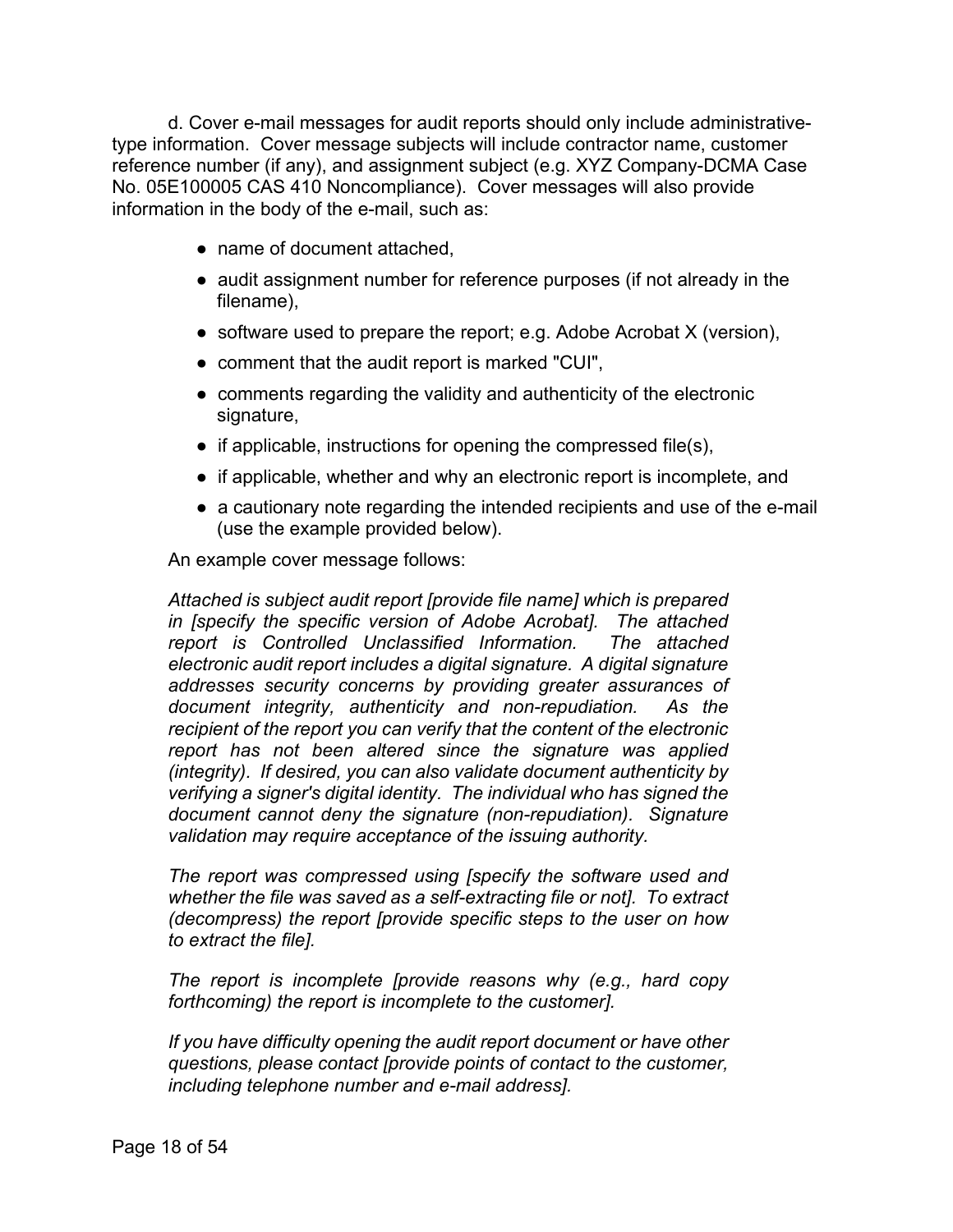*IMPORTANT: This e-mail, including all attachments, constitutes Federal Government records and property that is intended only for the use of the individual or entity to which it is addressed. It also may contain information that is privileged, confidential, or otherwise protected from disclosure under applicable law. If the reader of this e-mail transmission is not the intended recipient or the employee or agent responsible for delivering the transmission to the intended recipient, you are hereby notified that any dissemination, distribution, copying or use of this e-mail or its contents is strictly prohibited. If you have received this e-mail in error, please notify the sender by responding to the e-mail and then delete the e-mail immediately.*

#### **10-203.10 Citations of Legal Opinions [\\*\\*](#page-1-19)**

<span id="page-18-0"></span>Audit guidance is based on Generally Accepted Accounting Principles (GAAP), applicable Government regulations (e.g. FAR, CAS, & DFARS), and rulings of Boards of Contract Appeals and Federal courts. Often the authoritative source of the guidance (e.g., a board or court case) is cited in CAM, DCAA Audit Guidebooks (VIPER), and/or specific audit guidance provided by Headquarters in support of the recommended audit conclusion. The guidance stated in CAM and specific audit guidance, including relevant legal citations, should be employed in the audit and explained in the audit report to the extent necessary to support the audit conclusions. When the audit team believes it is necessary to include in the audit report a legal citation not discussed in CAM or Headquarters guidance, the citation must be formally coordinated, through the region, with Headquarters, Policy and Plans Directorate. The Headquarters division responsible for the audit issue will coordinate with our legal advisors and the FAO to ensure that the citation is relevant and properly applied.

#### **10-203.11 Insignificant Amounts/Elimination of Cents [\\*\\*](#page-1-20)**

<span id="page-18-1"></span>a. Only significant amounts of questioned costs should be displayed in audit reports. The CAS materiality criteria in [48 CFR 9903.305](https://www.ecfr.gov/cgi-bin/text-idx?SID=5e419a9a8e40e98c2874c53a2392ed6e&mc=true&node=se48.7.9903_1305&rgn=div8) should be considered in making this determination. These criteria are: absolute dollar amount; ratio of the amount of an item to an appropriate base figure; relationship between a cost item and cost objective; the impact on Government funding; the cumulative impact of individually immaterial items; and the cost of administrative processing of the audit exception. When unallowable costs are identified during the audits that are subject to penalties, they must be communicated to the ACO regardless of materiality [\(6-609.2b\)](https://viper.dcaa.mil/guidance/cam/3136/incurred-cost-audit-procedures#Sec66092). The communication of the expressly unallowable costs needs to be documented and provide the ACO sufficient information to make the penalty determination pursuant to [FAR](https://www.ecfr.gov/cgi-bin/text-idx?SID=5e419a9a8e40e98c2874c53a2392ed6e&mc=true&node=se48.1.42_1709&rgn=div8)  [42.709.](https://www.ecfr.gov/cgi-bin/text-idx?SID=5e419a9a8e40e98c2874c53a2392ed6e&mc=true&node=se48.1.42_1709&rgn=div8) If the expressly unallowable costs result in a material reservation about the subject matter and we therefore question the costs in the report, the communication would be provided in the report. If the expressly unallowable costs do not result in a material reservation about the subject matter and we therefore do not question the costs in the report, the communication can be documented through either e-mail or memorandum to the ACO.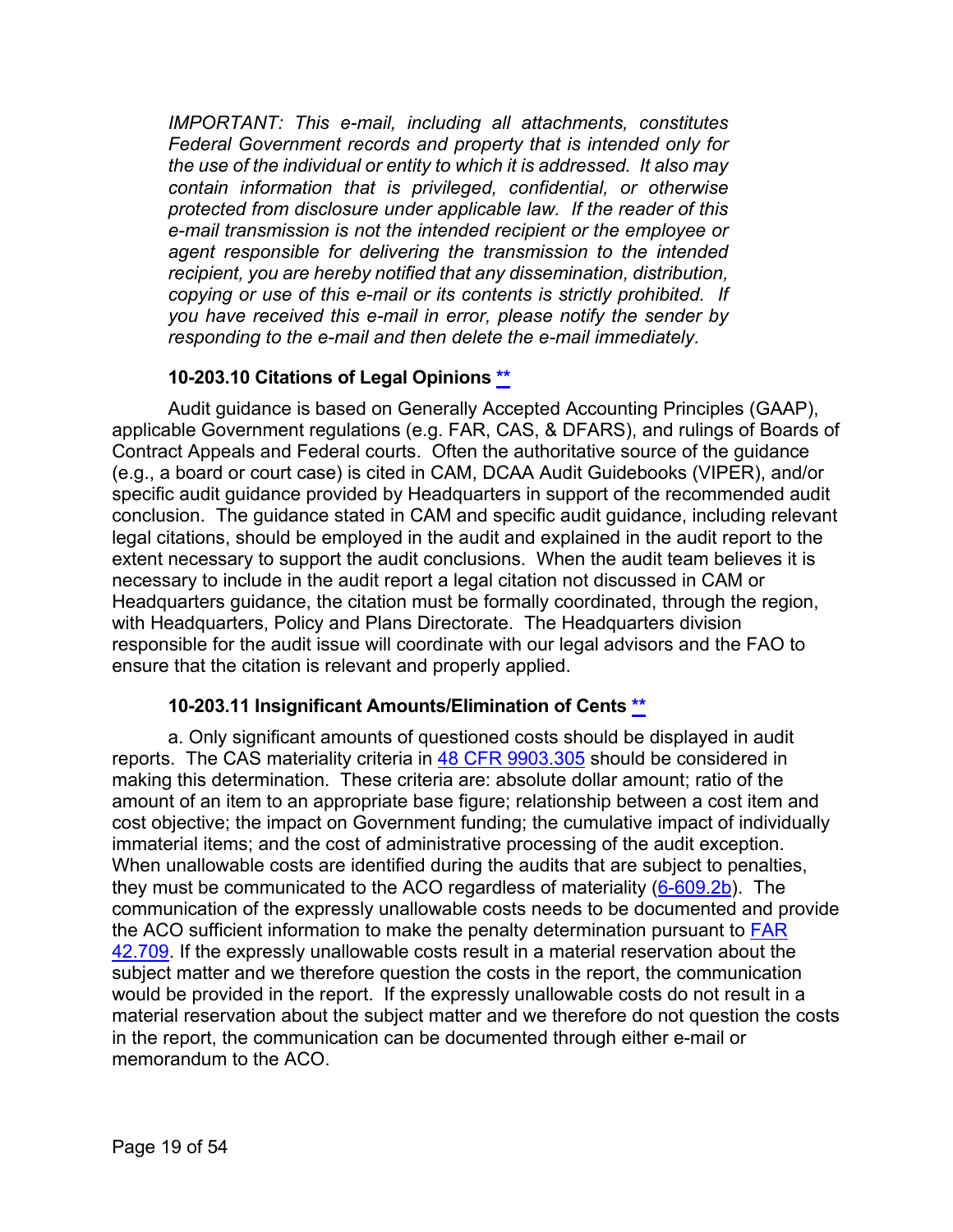b. Cents should not be included in summary report paragraphs, exhibits and schedules. However, they can be used in certain explanatory notes and supporting schedules, such as those relating to direct labor rates or material unit prices.

#### **10-203.12 Protection of Report Information [\\*\\*](#page-1-21)**

<span id="page-19-0"></span>All DCAA audit reports, not containing classified information, are "CUI". MFRs and other memorandums not containing classified information that are prepared as a written record of the results of an engagement should also be marked "CUI". Reports containing classified information will be prepared, classified, marked, and protected in accordance with [DoD Manual 5200.01,](https://www.esd.whs.mil/Portals/54/Documents/DD/issuances/dodm/520001-V4p.PDF?ver=2018-05-09-115318-927) DoD Information Security Programs. To the extent possible, limit classified material included in the report, because audit reports must be classified at the highest security classification contained therein. Also see 10- 205.2 if the report pertains to a classified subject.

#### **10-203.13 Report Terminology [\\*\\*](#page-1-22)**

<span id="page-19-1"></span>a. DCAA primarily performs compliance attestation engagements and the vast majority of them are examination engagements. However, for all of the work that DCAA performs, the related fieldwork, and the resulting examination reports, DCAA uses the term "audit" to describe the work. This also applies to operations (performance) audits. However, auditors should not use the term "audit" when performing applications of agreed-upon procedures engagements. Additionally, any advisory service performed by the DCAA will not use the word audit and will not use an audit report.

b. The difference between an examination and an application of agreed-upon procedures is the level of assurance (see [Chapter 2\)](https://viper.dcaa.mil/guidance/cam/3128/auditing-standards#Sec). The preferred terminology is contained in the "Report on" paragraphs in the shell/proforma reports. If the audit is an examination, the report narrative will state "we examined". Similarly, if the audit is an application of agreed-upon procedures, the report narrative will state "we applied agreed-upon procedures".

c. Most audits DCAA auditors perform are examinations that require a high level of assurance. However, any assignment may be performed as an application of agreed-upon procedures when the procedures to be performed have been specified by the requestor.

#### **10-203.14 Spreadsheets [\\*\\*](#page-1-23)**

<span id="page-19-2"></span>a. An assessment should be made in each case if the inclusion of spreadsheet data is necessary to support the results of audit. Spreadsheet data should not be pasted or inserted into the report where the entire workbook is embedded as an object.

When tables are inserted in the audit report and they cover more than one page, each subsequent page should also include the column headings of the table.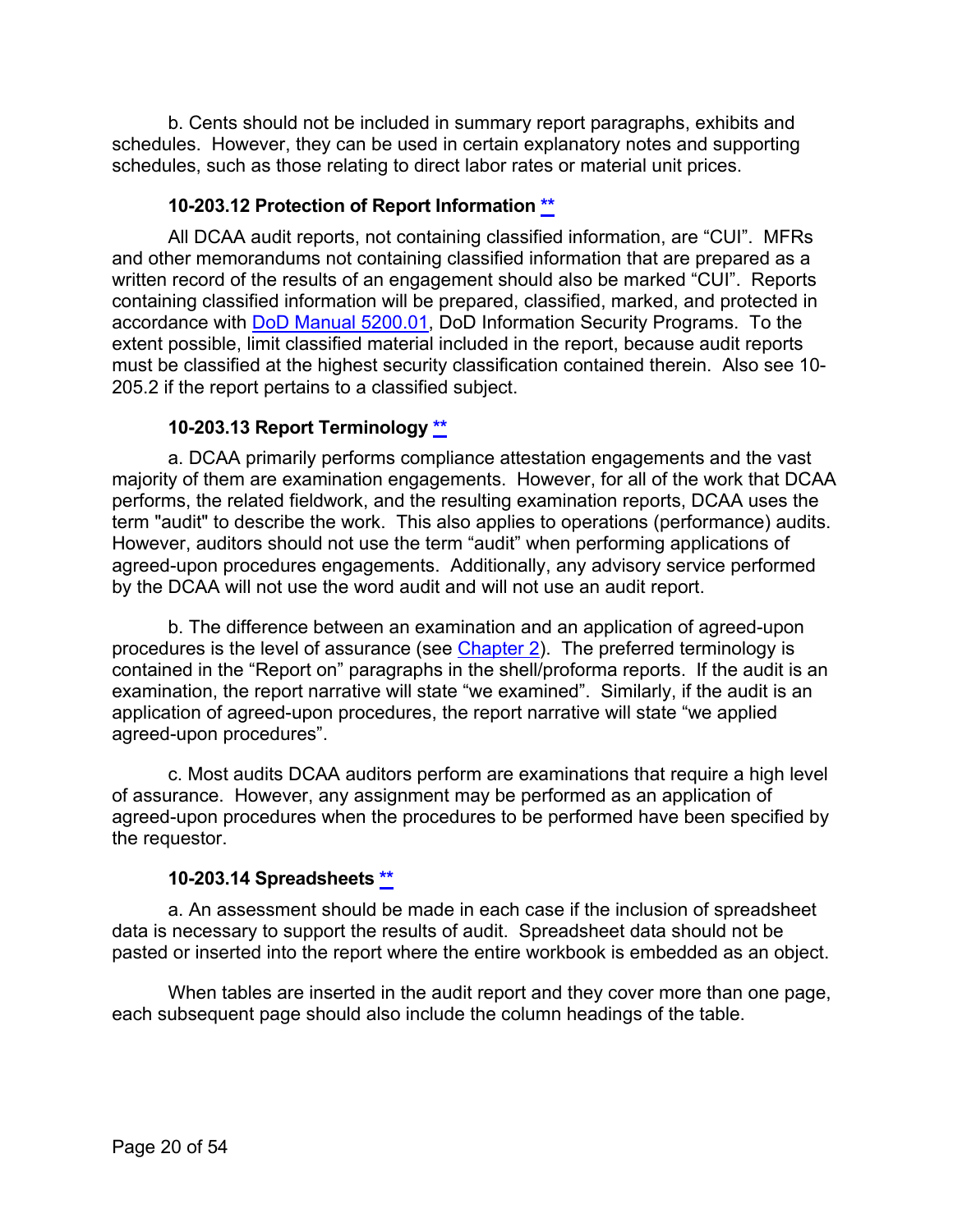b. In many instances, audit report recipients find the auditor's spreadsheets useful in performing negotiation scenarios, preparing business clearances, etc. Where reports contain tables generated from spreadsheets that may be useful to the recipient, an offer to provide the spreadsheets should be included in the notes. Where spreadsheet usage was significant, the auditor may also contact the requestor in advance to determine if the requestor would like the spreadsheets to be provided outside the audit report.

c. Spreadsheets or graphs should be positioned with their headings either at the top or at the left side of the report.

#### <span id="page-20-0"></span>**10-204 Report Format (Reports-General) [\\*\\*](#page-1-24)**

Major examination report components are listed below in the sequence in which they generally appear. They are discussed in detail in the referenced paragraphs (see [14-](https://viper.dcaa.mil/guidance/cam/3158/other-contract-audit-assignments#Sec1410032) [1003.2](https://viper.dcaa.mil/guidance/cam/3158/other-contract-audit-assignments#Sec1410032) for the components of a report on an application of agreed-upon procedures). Those components highlighted with an asterisk should appear in every DCAA audit report regardless of type to satisfy minimum professional standards. Other elements may or may not be included in a particular report depending on the type of audit performed or other circumstances. For example, "Report on Other Matters" is not identified with an asterisk but becomes a mandatory report requirement if existing conditions require its use. Refer to the chapter pertaining to that audit area and proforma language in CaseWare for additional guidance on audit report preparation for specific types of audit assignments.

- Report Cover Sheet and Title Page (10-205)\*
- Table of Contents (10-206)\*
- Executive Summary  $(10-207)^*$ 
	- About [Contractor's Name]\*
	- About this Audit\*
	- What We Found\*
- Report on [Brief Description of Audit] (10-208.1)\*
	- Management's Responsibility (10-208.2)\*
	- Auditor's Responsibility (10-208.3)\*
	- Basis for [Type of Modified Opinion] Opinion (10-208.4)
	- [Type of Opinion] Opinion (10-208.5)\*
- Report on Other Matters (10-208.6)
- DCAA Personnel and Report Authorization (10-209)\*
- Audit Report Distribution and Restrictions (10-210)\*
- $\bullet$  Exhibits (10-211)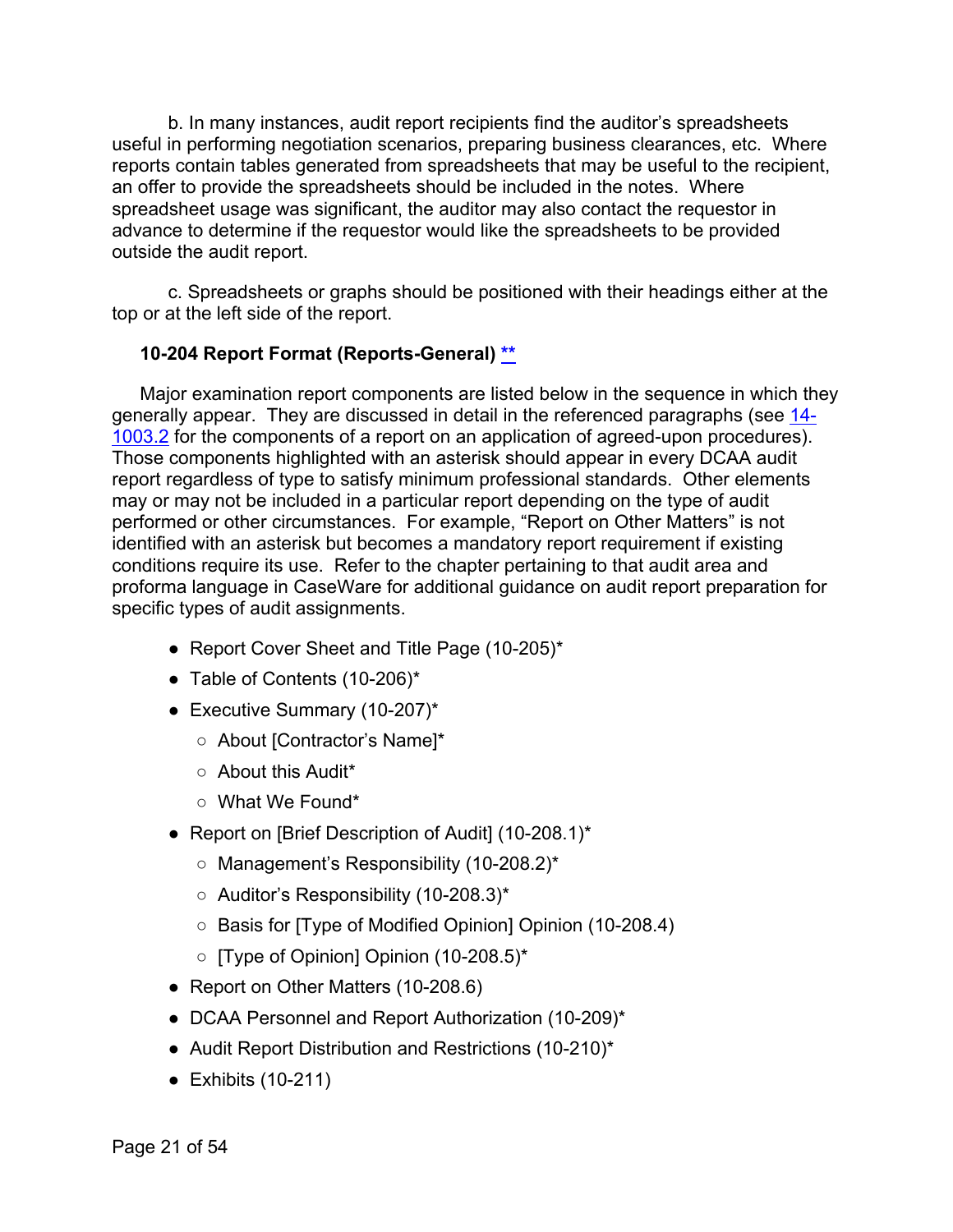● Appendixes (10-212)

\* Required in every report regardless of type.

#### <span id="page-21-0"></span>**10-205 Report Cover Sheet and Title Page [\\*\\*](#page-1-25)**

#### **10-205.1 General [\\*\\*](#page-1-26)**

<span id="page-21-1"></span>a. Audit reports that do not contain classified information must include a CUI cover sheet

b. An Agency title page is required for every report. The DCAA graphic headers and footers should be used on the title page (see Figure 10-2-1). The graphics and fonts should remain the same as the CaseWare reports.

c. The report number, FAO name, FAO street address, and date should be included on the title page as presented in Figure 10-2-1. The date on the original report must be the date the report is signed and forwarded to the requestor or other addressee, except for revised reports as described in 10-213.6.

d. A descriptive title should be included on the title page. The titles should include the contractor's name, the subject of the audit, and subject's date.

e. Reports that do not contain classified information should include a CUI designation box on the title page as presented in Figure 10-2-1.

f. A Special Warning is positioned on the bottom of the title page. This warning briefly summaries restriction on the release of the report, confidentiality of contractor information, and references the Restrictions section of the report (10-210). In addition, reports that do not contain classified information must be marked "CUI".

#### **10-205.2 Title Pages for Reports on Classified Subjects [\\*\\*](#page-1-27)**

<span id="page-21-2"></span>If the report contains a security classification (see 10-203.12), the classification marking must replace "CUI" on the report title page. This should be done by deleting "CUI" and inserting the appropriate security classification on both the top and bottom of the audit title page and subsequent pages. The CUI cover sheet must be replaced by an appropriate classified cover sheet. If a stamp for the appropriate classification is not available, classification markings should be made in letters conspicuously larger than the size of the print of the report.

#### <span id="page-21-3"></span>**10-206 Table of Contents (Reports-General) [\\*\\*](#page-1-28)**

a. The table of contents will be located on a separate page following the Title Page. The table of contents section should be simple and uncluttered (See Figure 10-2-2). Exhibits and schedules should not be listed individually. Instead, the reader will be able to find references to exhibits and schedules by reading sections of the report.

b. Appendixes. If there is only one appendix to the report, show the title and page number in the table. If there are multiple appendixes, use the term "Appendixes" and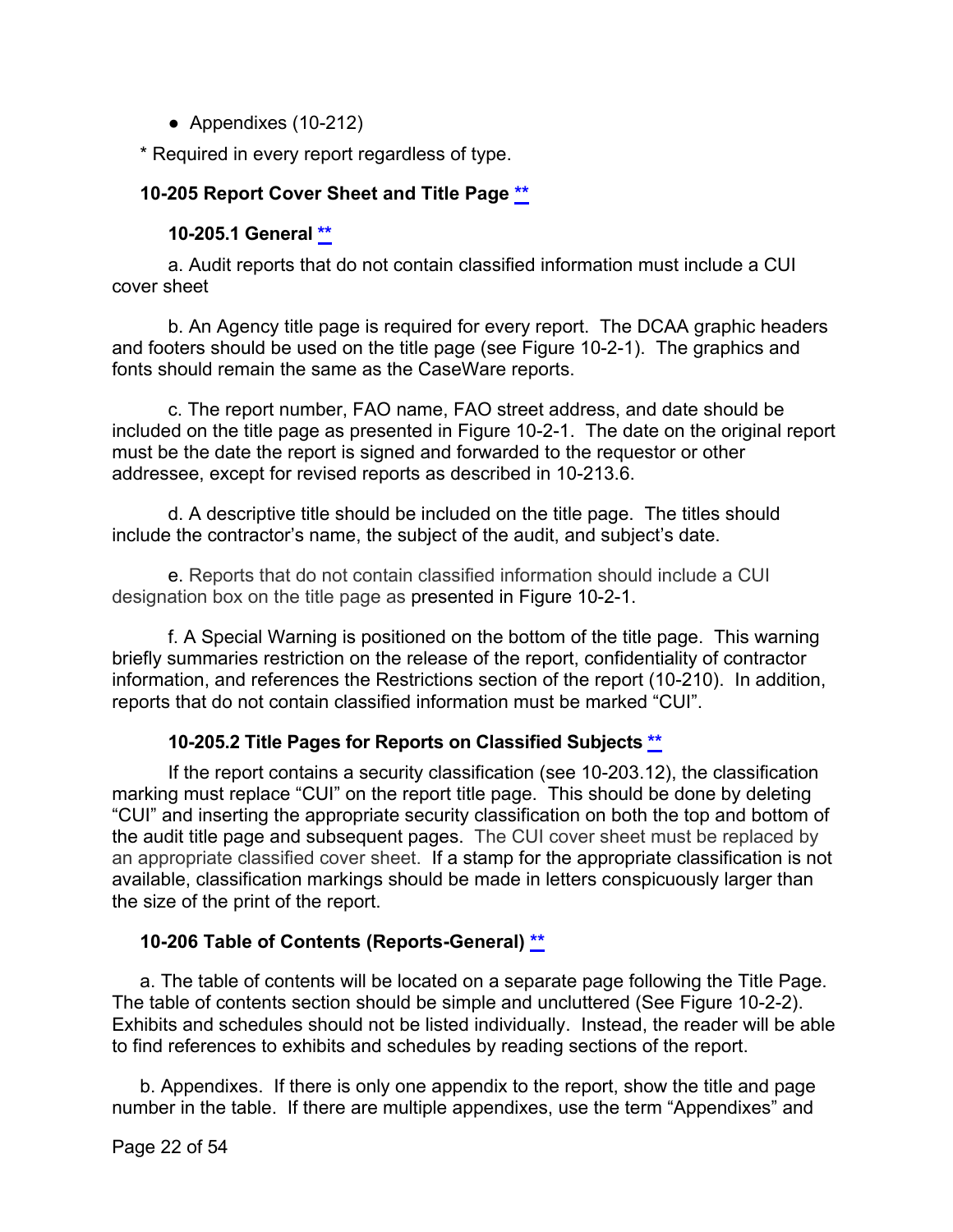show the page number for the first appendix in lieu of listing each appendix.

#### <span id="page-22-0"></span>**10.207 Executive Summary [\\*\\*](#page-2-0)**

a. The executive summary provides the reader with a brief (generally no longer than a page) summary of the report. Information in the executive summary should be relevant to the report user. When applicable, it should include references to the report section where more detailed results can be found. The executive summary should contain the following sections (see Figure 10-2-2):

- About [Contractor's Name],
- About This Audit, and
- What We Found

b. About [Contractor's Name]. This section is designed to give the reader general relevant information which impacts the scope and the results of the audit. It should include background information such as:

- Annual sales,
- Percentage of Government sales,
- Number of employees,
- Facilities,
- Intercompany relationships, and
- Major services and products provided by the company.
- The contractor's physical address and CAGE Code.

*Note: Be sure to reference where the information in this section comes from (e.g., from the contractor's website as of a specific date.*

c. About This Audit. This section should describe why the audit was performed. It should identify the requestor(s); the contractor's assertion or the subject matter, including the date; and reference numbers (solicitation number or ACO field pricing case number). When disclaiming an opinion the section should be modified to avoid any confusion on whether an audit was performed (e.g., modify "why we performed…" to "Why we were engaged to perform…").

d. What We Found. This section should provide a high level summary of our findings. Auditors should adjust the section based on the customer's request and audit findings. It should not include scope limitations. When disclaiming an opinion this section should be modified to state that, the scope of the audit was not sufficient to warrant the expression of an opinion. The auditor **should not** identify the procedures that were performed, findings, and/or material noncompliances as to do so may overshadow the disclaimer. Refer to the basis for opinion section and the appendix if noncompliances were identified during the limited procedures performed.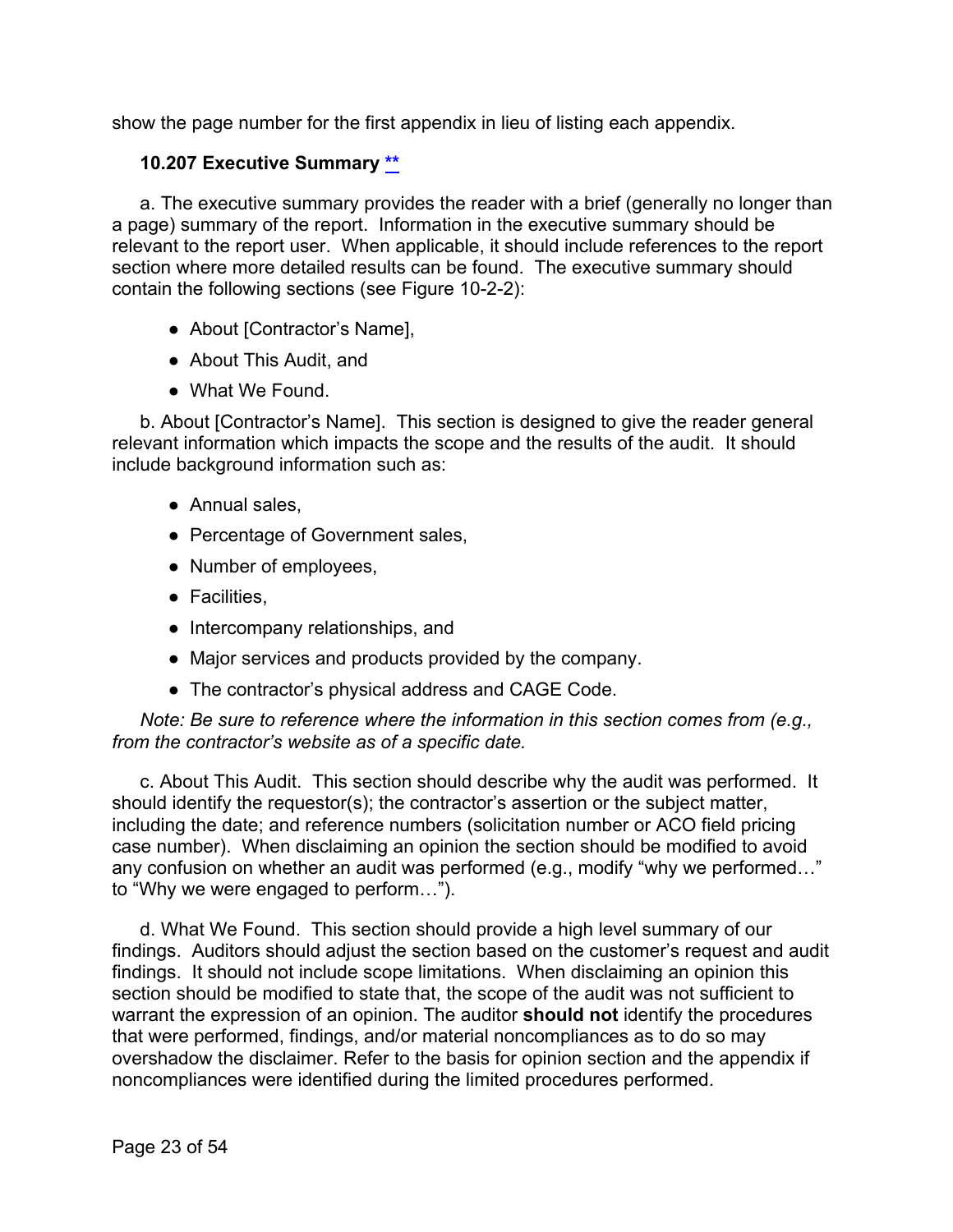#### <span id="page-23-0"></span>**10-208 Report Narrative - Reporting on the Audit Objective, Responsibilities and Opinion [\\*\\*](#page-2-1)**

All reports must have a narrative body that contains: the report objectives; contractor's and auditor's responsibilities; the audit results, including findings, conclusions and recommendation, as appropriate. This section provides guidance and general content on the following examination report sections:

- Report on [Brief Description of Audit] (10-208.1)\*
	- Management's Responsibility (10-208.2)\*
	- Auditor's Responsibility (10-208.3)\*
	- Basis for [Type of Modified Opinion] Opinion (10-208.4)
	- [Type of Opinion] Opinion (10-208.5)\*
- Report on Other Matters (10-208.6)

The report in each CaseWare audit working paper package contains language specific to the type of audit performed.

#### **10-208.1 Report on [Brief Description of Audit] \*\***

<span id="page-23-1"></span>a. The objective of DCAA audits is whether the contractor complied, in all material respects, with the applicable criteria. The section will identify the subject matter of the audit (e.g., proposal), the criteria to which you measured the subject matter against (e.g., solicitation terms related to pricing), and the period covered (e.g., FY 20XX).

b. For certain engagements, the contractor is required to update the subject matter of the audit throughout the audit fieldwork and up until an unknown date in the future, such as with a price proposal. In these instances, the requirement for identifying the period covered is met by identifying the approximate date the team completed the audit fieldwork. The fieldwork completion is the date the auditor submits the final audit package for management review. However, if the audit team discovers the existence of new evidence or information that could affect the decision process, the team should discuss its significance and determine if additional fieldwork procedures are necessary in order to provide optimal value to the report users. If additional fieldwork is necessary, the team should extend the fieldwork completion date to the date on which the auditor submits the revised audit package for management review.

## **10-208.2 Management's Responsibility [\\*\\*](#page-2-2)**

<span id="page-23-2"></span>This subparagraph states that it is the contractor's responsibility to comply with the specified criteria (e.g., contract terms). It also states that the contractor is responsible for its internal control that prevents, detects, and corrects noncompliances due to error or fraud. The report in each CaseWare audit working paper package contains language specific to the type of audit performed.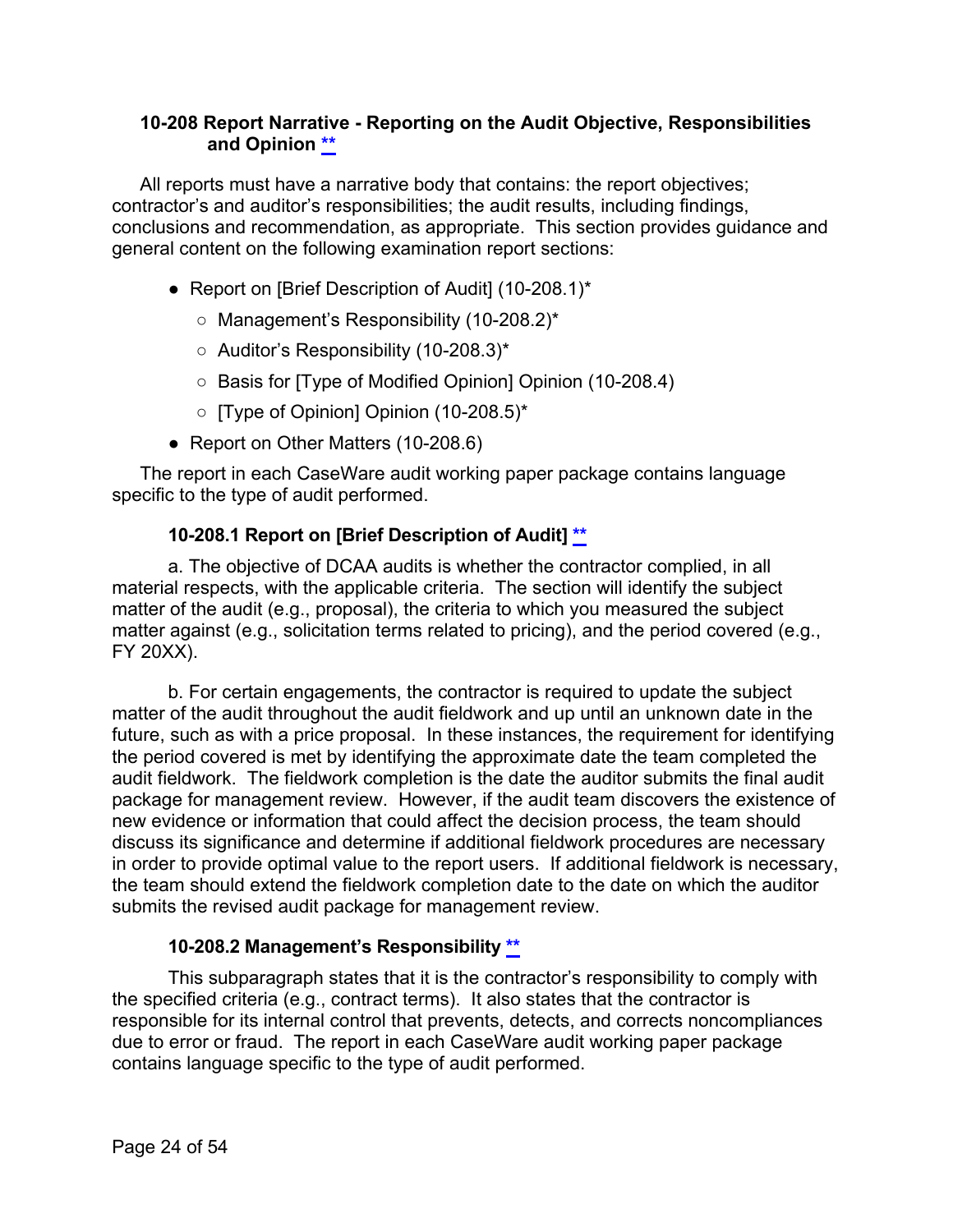#### **10-208.3 Auditor's Responsibility [\\*\\*](#page-2-3)**

<span id="page-24-0"></span>This section summarizes our responsibility in conducting the audit, and routinely includes the following five paragraphs:

(1) Responsibility to Express an Opinion and Compliance with GAGAS - The first paragraph of this subsection will state that it is our responsibility to express an opinion based on our audit. It also will state that we conducted our audit in accordance with GAGAS

(2) What a GAGAS Audit Represents - The second paragraph describes the requirements for a GAGAS compliant audit. This informs the report user about the assurance service we are providing and briefly describes the procedures we must perform to provide such assurance.

(3) Sufficient and Appropriate Evidence - In the next paragraph we explicitly state that we gathered sufficient and appropriate evidence to provide a reasonable basis for our audit opinion. This paragraph also states that our examination does not provide a legal determination on the contractor's compliance with the specified criteria.

(4) GAGAS Independence and Ethics Requirements - The fourth paragraph states we are required to be independent and to meet our other ethical responsibilities in accordance with GAGAS.

(5) Inherent limitations - The last paragraph is only necessary when the subject matter under audit has significant forecasted costs (e.g., forward pricing).

#### **10-208.4 Basis for [Type of Modified Opinion] Opinion [\\*\\*](#page-2-4)**

<span id="page-24-1"></span>a. Include this subsection if the examination disclosed a material reservation(s) about the subject matter (noncompliance) and/or material reservation(s) about the engagement (scope limitations). State the type of modified opinion in the paragraph title (e.g., Basis for Qualified Opinion). Omit this section if the opinion is unmodified (unqualified opinion).

b. This section should include only the noncompliance and/or scope limitations that materially affect the subject matter and support the modified opinion. The audit team should describe the basis for the modified opinion using the two subheadings: Material Noncompliances (reservations about the subject matter) and Scope Limitations (reservations about the engagement).

(1) Material Noncompliances - Briefly describe the material noncompliance(s) and refer the reader to the detailed discussion in the exhibit notes.

(2) Scope Limitations – Fully describe the scope limitation(s) and its effect (or potential effect) on the subject matter. Do not reference exhibit notes unless the scope limitation is the result of noncompliance and the notes describe the effect of the noncompliance.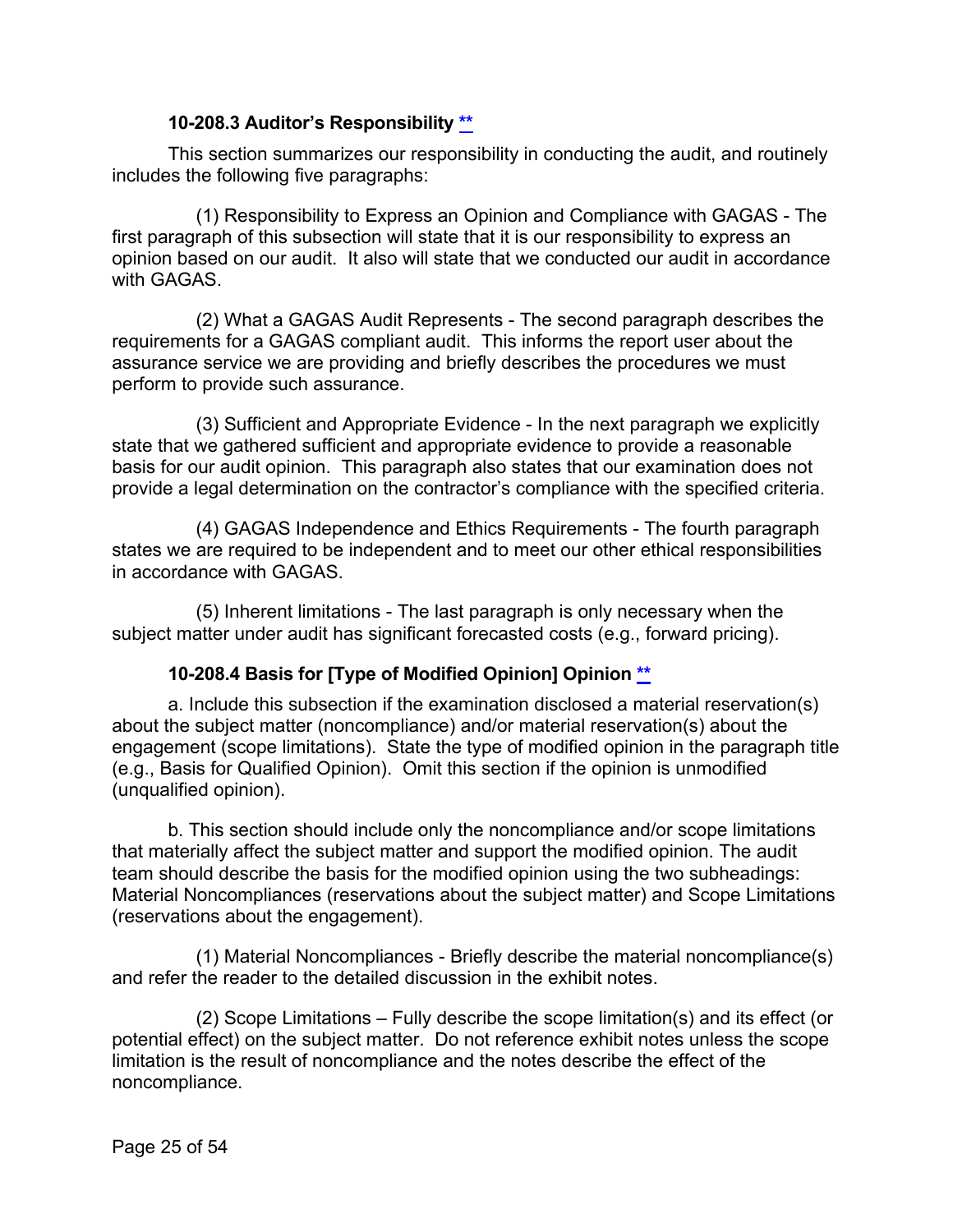#### **10-208.5 [Type of Opinion] Opinion [\\*\\*](#page-2-5)**

<span id="page-25-0"></span>a. This subsection should provide the auditor's opinion about whether the subject matter complies with the criteria. Similar to the Basis for Opinion section, state the type of opinion in the heading (e.g., Unqualified Opinion). The different types of opinions are:

Unqualified Opinion - The audit team issues an unqualified opinion when they have obtained sufficient appropriate evidence to be **reasonably** sure (not absolute assurance) the subject matter, as a whole, is free of material noncompliances and the audit team has applied all the procedures considered necessary.

Modified Opinion - The audit team issues a modified opinion when there is a reservation. A reservation occurs when the audit team discloses material noncompliances or there are unresolved risks of material noncompliances. There are two types of reservations; Reservations about the Subject Matter and Reservations about the Engagement.

- Reservations about the subject matter occur when the audit team discloses a material noncompliance (e.g., contractor's claimed depreciation expenses do not comply with CAS 409):
	- This type of reservation will result in either a qualified or an adverse opinion depending on materiality and pervasiveness.
	- The audit team should issue a **qualified** opinion when they have disclosed noncompliances that are material but not pervasive.
	- The audit team should issue an **adverse** opinion when they have disclosed noncompliances that are both material and pervasive.
- Reservation about the engagement occur when the audit team is unable to obtain sufficient appropriate evidence (i.e., unable to apply all the procedures considered necessary in the circumstances). Reservations about the engagement can originate from the contracting officer (e.g., time constraints), the contractor (e.g., access to records), or internally within DCAA (e.g., lack of assist audits).
	- $\circ$  This type of reservation will result in either a qualified or disclaimer of opinion depending on materiality and pervasiveness.
	- The audit team should issue a **qualified** opinion when they are unable to obtain sufficient appropriate audit evidence (i.e., not all planned audit procedures could be completed) and its potential effects are material but not pervasive.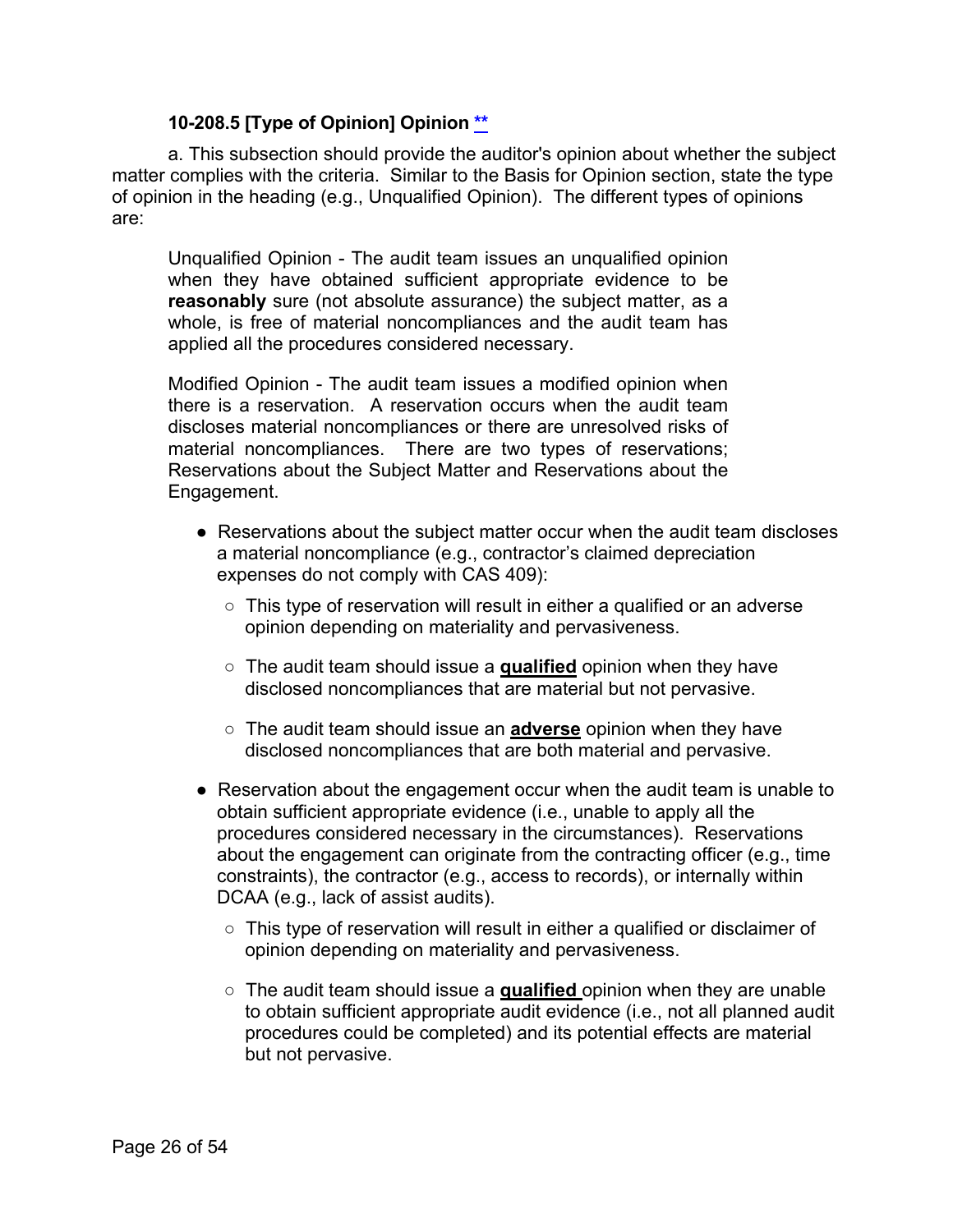○ The audit team should **disclaim** an opinion when they are unable to obtain sufficient appropriate audit evidence (i.e., not all planned audit procedures could be completed) and its potential effects are material and pervasive. Note: Auditors should not disclaim an opinion if they have sufficient evidential matter that warrants expressing an adverse opinion. For additional details on disclaiming an opinion, refer to 10- 2XX.

The following table illustrates the decision process, using professional judgment about the pervasive nature of the reservation when selecting the appropriate modified opinion:

| <b>Nature of Reservation</b> | <b>Material but not</b><br><b>Pervasive</b> | <b>Material and Pervasive</b> |
|------------------------------|---------------------------------------------|-------------------------------|
| <b>Subject Matter</b>        | Qualified opinion                           | Adverse opinion               |
| Engagement                   | Qualified opinion                           | Disclaimer of opinion         |

#### b. Applying the Concept of Pervasive

(1) The audit team **must** make a final assessment about whether or not reservations about the subject matter are pervasive, in combination, to determine the audit opinion.

Reservation about the Subject Matter – In this context, pervasive means the reservations affects a substantial portion of the subject matter under audit and is generally not confined to specific cost elements.

(2) The audit team **must** make a final assessment about whether or not the **true effects** of the reservations about the engagement are pervasive, in combination, to determine the audit opinion.

Reservation about the Engagement – In this context, pervasive means that the possible impact of the audit procedures not performed can affect a substantial portion of the subject matter under audit and is generally not confined to specific cost elements.

c. Working paper A proforma documents on the intranet have additional instructions and report language specific to the type of audit being performed.

d. Additional Remarks

(1) Exit Conference - Immediately following the opinion paragraph, discuss the meeting in which the team communicated the results of audit to the contractor, including whether the team furnished the contractor a draft report or other written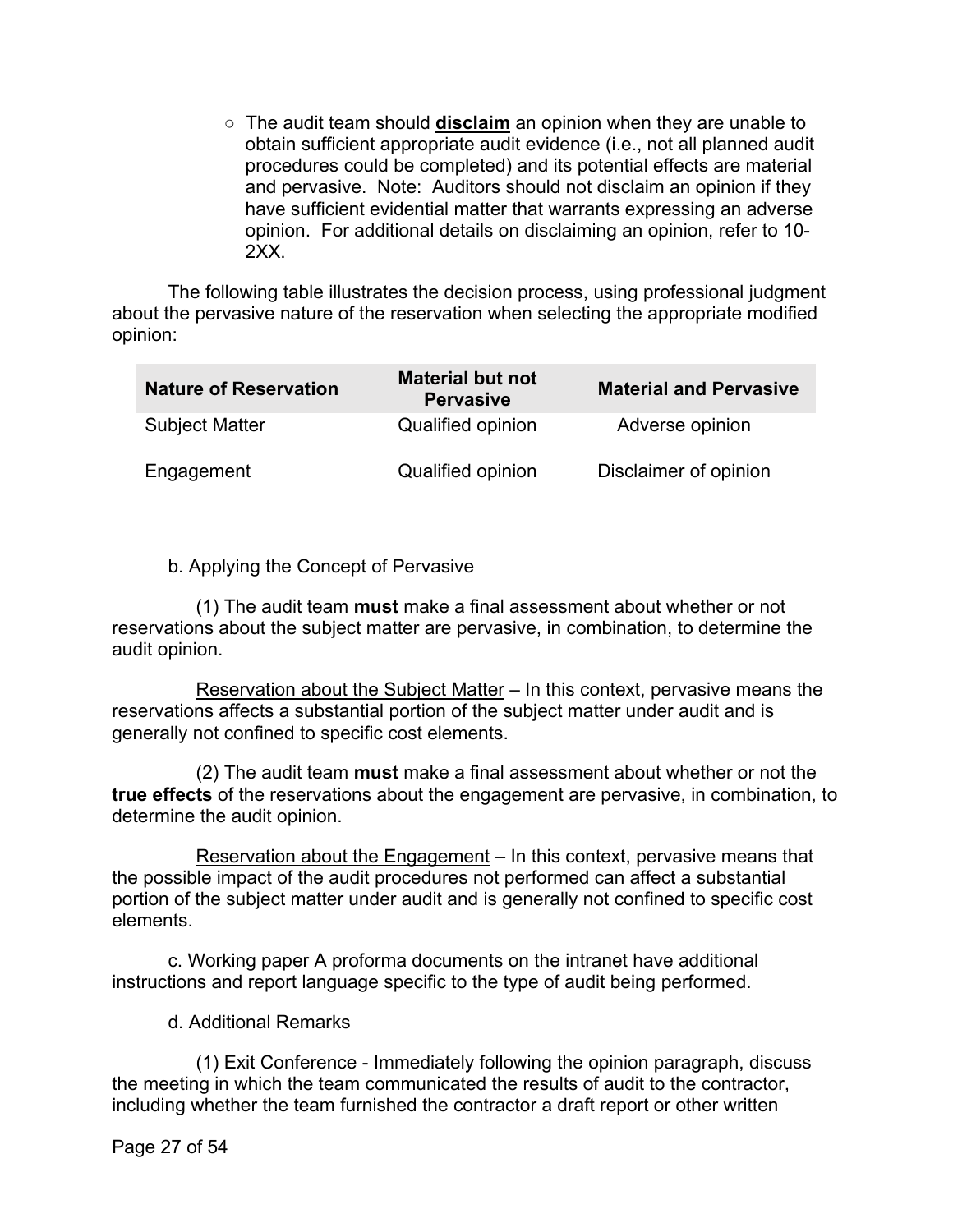communication. Briefly discuss the contractor's response and reference the Appendix containing the contractor's written response, if applicable. Pursuant to FAR 15.404- 2(c)(1)(i), do not disclose to the contractor the audit conclusions and recommendations on projected costs or rates that are subject to contracting officer negotiation, except as specifically requested by the negotiating contracting officer (4-304.2b). Include the following paragraph:

*We provided a draft copy of the report and discussed the results of our examination with [insert Name and Title of contractor's representative], in an exit conference held on [insert date]. [Summarize the contractor's reaction here]*

When a contractor provides comments, we should summarize the oral comments and provide the summary to the responsible contractor official. The written reaction or summary of oral comments should be referenced within the Results of Audit section and included as an appendix to the audit report. Include the following statement:

*The complete text of the contractor's reaction or summary of oral comments appears as Appendix [X].*

(2) Other Additional Remarks

(3) If applicable, mention any expected subsequent or supplemental reports because of scope limitations.

(4) If the audit team received a Government technical evaluation in conjunction with the audit, the team will normally incorporate the technical report recommendations into the audit conclusions. In such cases the audit report should include an additional statement, such as the following:

*We obtained permission from the external technical specialist to reference the specialist work in explaining the nature of the audit conclusions. Referencing the specialist report does not reduce DCAA's responsibility for the audit opinion. See Appendix [X] for a copy of the technical report.*

#### **10-208.6 Report on Other Matters [\\*\\*](#page-2-6)**

<span id="page-27-0"></span>a. Include this section when (1) reporting matters not directly related to the examination and the resulting opinion that warrant the attention of those charged with governance and/or (2) reporting findings from the limited procedures performed when disclaiming an opinion. The following is an example Report on Other Matters paragraph when disclaiming an opinion and the auditor is reporting findings, based on the limited procedures performed, in an appendix:

*Our examination disclosed certain findings that do not affect the opinion above but we are required to report under GAGAS (see attached Report on Other Matters appendix).*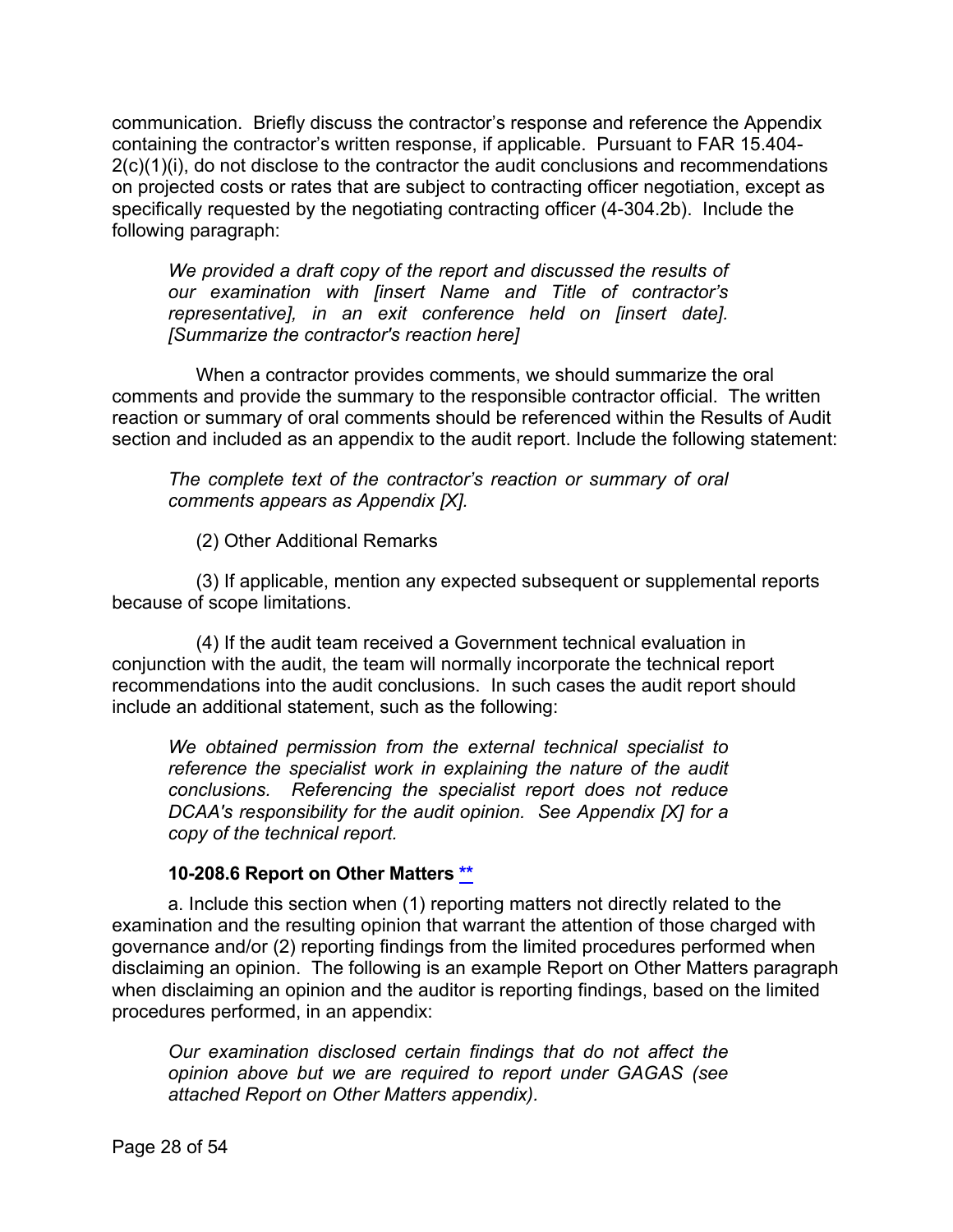b. Provide the contractor's view when the other matter pertains to a noncompliance.

#### **10-208.7 Disclaiming an Opinion [\\*\\*](#page-2-7)**

<span id="page-28-0"></span>a. The audit team should disclaim an opinion when (1) the team has not performed an audit adequate in scope to obtain sufficient appropriate evidence (i.e., reservation about the engagement) to form even a qualified opinion and (2) the team concludes that the possible effects of the noncompliances that could have been identified are both **material** and **pervasive** on the subject matter under audit.

Before making the determination to disclaim an opinion, the audit team should make every effort to complete all planned procedures. If the audit team is unable to perform the planned procedures, they should attempt to perform alternate procedures (i.e., obtain sufficient appropriate audit evidence through other audit procedures). The audit team should use judgment in applying resources and determining whether performing alternate procedures would serve a useful purpose.

The audit team should not disclaim an opinion if they have sufficient evidential matter of the contractor's material noncompliance that warrants expressing an adverse opinion.

When disclaiming an opinion, edit the report as follows:

(1) The first sentence in the "Report on…" section should state "We were engaged to examine", rather than "We examined" since the auditor was not able to perform an examination in accordance with GAGAS.

(2) Replace the entire Auditor's Responsibility section with the following paragraph:

(3) Our responsibility is to express an opinion on the subject matter based on conducting the audit in accordance with Generally Accepted Government Auditing Standards. Because of the limitation(s) on the scope of our examination described in the Basis for Disclaimer of Opinion paragraph, the scope of our work was not sufficient to enable us to express, and we do not express, an opinion on whether the subject matter is in accordance with the criteria, in all material respects.

(4) Describe material and pervasive Scope Limitations in the "Basis for Disclaimer of Opinion" section. This paragraph should provide a clear and comprehensive description of the matter(s) giving rise to the disclaimer, reasons for the disclaimer and its true effect, or potential true effect on the subject matter.

(5) When disclaiming an opinion, the audit team should use the heading "Disclaimer of Opinion" for the opinion paragraph. Use the following template for the disclaimer of opinion language.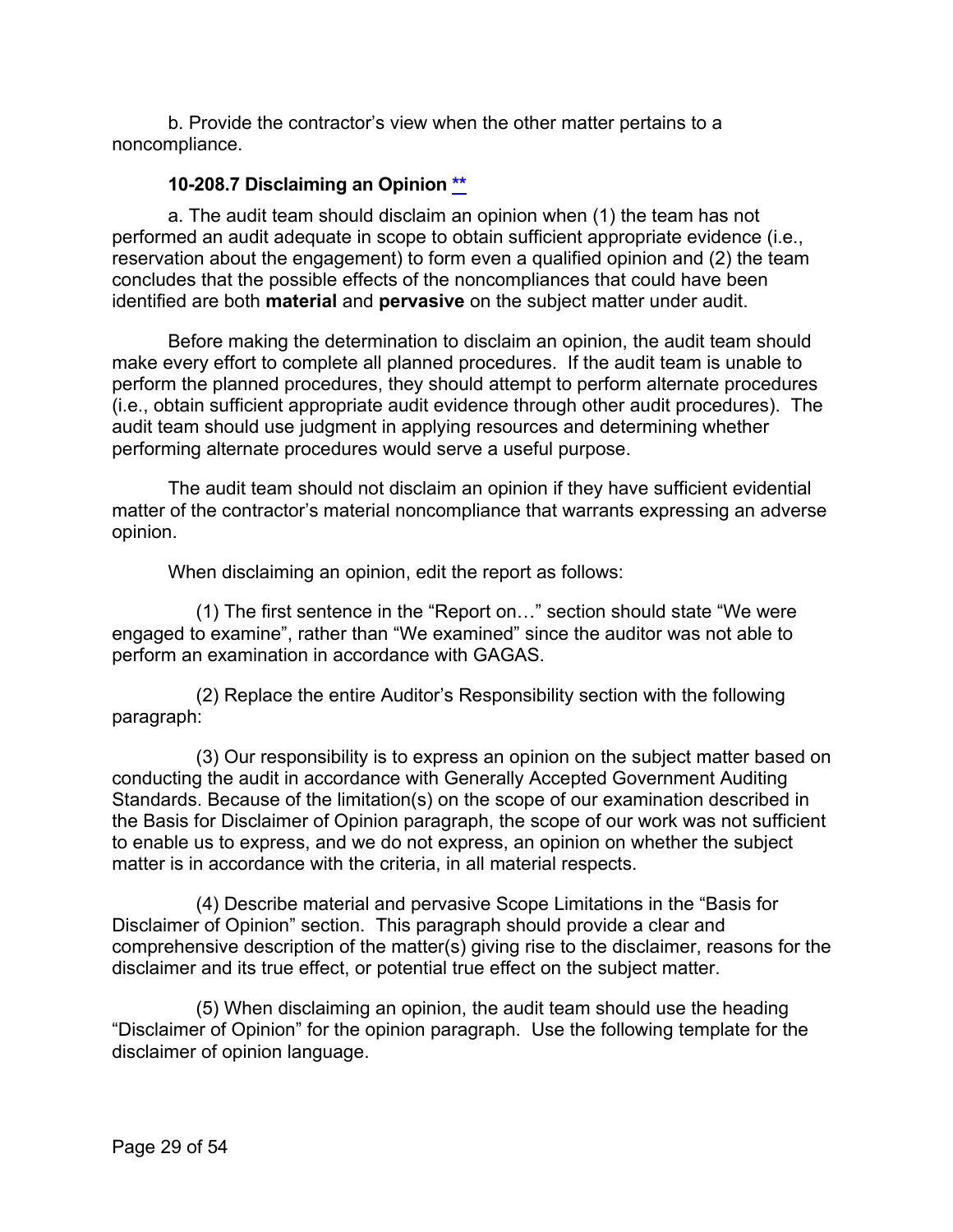(6) Because of the limitation on the scope of our examination discussed in the preceding paragraph, the scope of our work was not sufficient to enable us to express, and we do not express an opinion on whether [identify the subject matter (e.g., proposed direct and indirect amounts for contract reimbursement on unsettled flexiblypriced contracts contained in XYZ Company's CFY 20XX final indirect rate proposal)] complies, in all material respects, with [identify the criteria (e.g., contract terms pertaining to accumulating and billing incurred amounts)].

b. When disclaiming an opinion, the audit report should describe the nature of any material noncompliance and its actual and potential effect on the subject matter in a "Report on Other Matters" appendix.

(1) Include the following language at the beginning of the appendix:

*Reporting noncompliances do not represent an overall opinion on the subject matter under audit but are fully developed findings based on substantiated evidence from the limited procedures applied during the performance of the audit.*

As a general rule, the audit team should not describe specific audit procedures in the Report on Other Matters appendix. Furthermore, the team should:

- Not use the structured note format in the appendix because audit evaluation section describes the audit procedures and could be misleading.
- Avoid summary exhibits showing a difference or audit recommended column.
- Avoid using the term "questioned" costs.
- Avoid presenting calculated rates based on the report findings.

c. Communicate noncompliances to the contractor and include the contractor's reaction and auditor's response in the appendix.

d. There may be cases where the audit team believes identifying audit procedures will assist the contracting officer (e.g., assist in negotiations). In these cases, the audit team should communicate that additional information in a separate section in the Report on Other Matters appendix. This additional information generally should not include a list of audit procedures that were performed since audit procedures in and of themselves would not provide the type of information necessary for contracting officers to make a determination (e.g., assist in the negotiation of rates). When deciding to include additional information, the audit team should coordinate first with the contracting officer and use judgment in determining what information will benefit their decision-making process.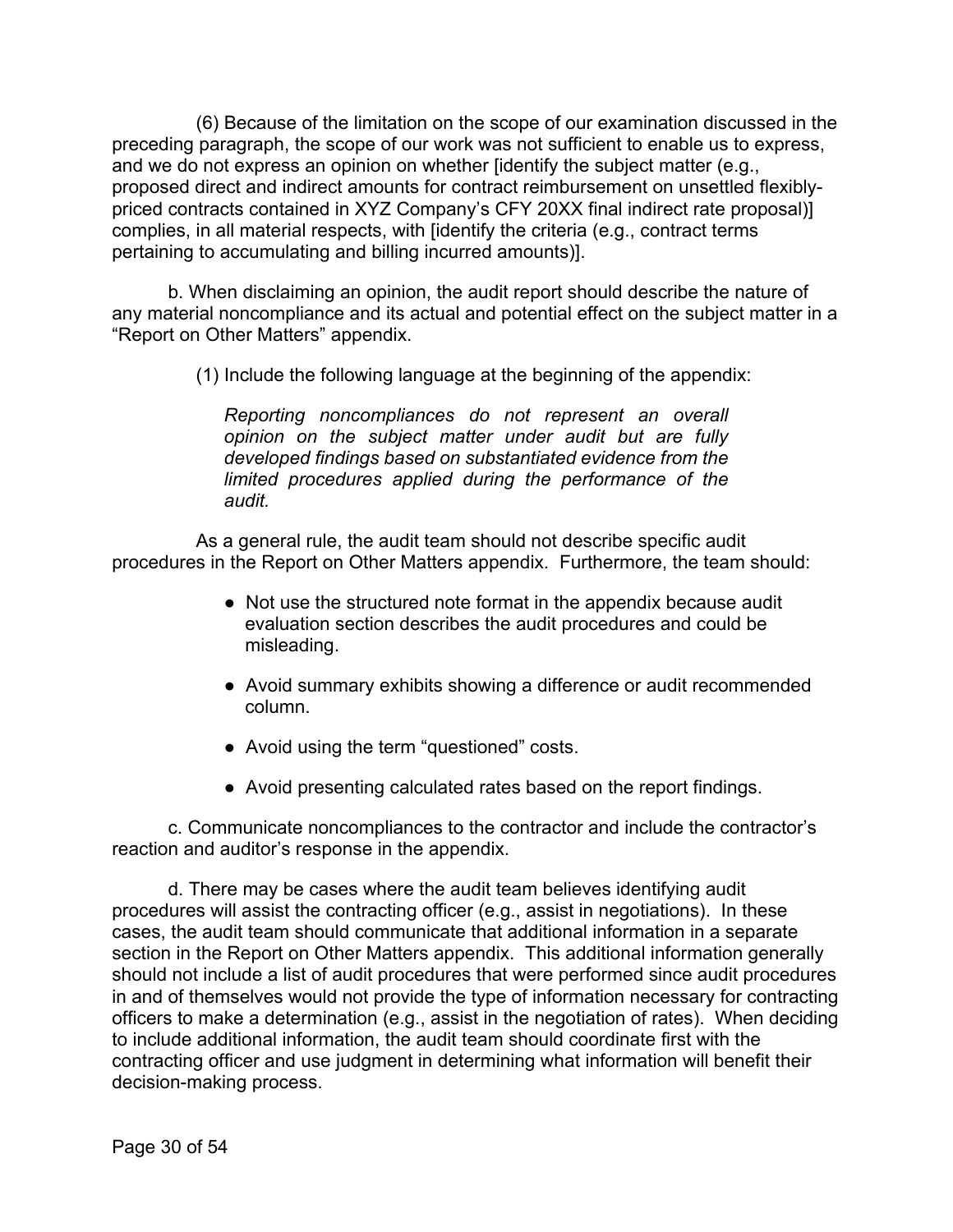e. The audit team should issue separate noncompliance reports for CAS noncompliances and business systems deficiencies, when appropriate.

#### <span id="page-30-0"></span>**10-209 DCAA Personnel and Report Authorization (Reports-General) [\\*\\*](#page-2-8)**

a. DCAA Personnel. For all reports, identify the primary point of contact(s) and the general contact(s) for questions regarding the audit. Also, provide telephone numbers where they can be reached. Include the telephone, fax number and email address for the onsite financial liaison advisor, when applicable. Provide the FAO fax number and e-mail address (see Fig. 10-2-4). The name of an auditor who has documented an unreconciled difference of opinion on audit findings may be excluded from the DCAA Personnel section of the applicable audit report if the auditor so chooses (see 4-409(d)).

#### b. Signature.

(1) The report will be signed by personnel authorized to do so in accordance with the provisions of DCAAI 5600.1, Delegation of Signature Authority for Audit Reports and Other Related Documents, in most cases, the FAO Manager or their designee. As shown in Figure 10-2-4, "AUDIT REPORT AUTHORIZED BY:" is typed at the left margin. The first line of the signature block is typed on the fifth line below this line.

(2) All final audit reports will be converted to PDF format and must be secured and digitally signed by the FAO Manager using the Adobe Acrobat software.

[Digital Signature] Robert T. Brown Branch Manager DCAA Arizona Branch Office

(3) If someone other than the FAO manager signs the report, use the following electronic signature format.

[Digital Signature] /for/ John W. Brown Branch Manager DCAA Arizona Branch Office

#### <span id="page-30-1"></span>**10-210 Audit Report Distribution and Restrictions (Reports-General) [\\*\\*](#page-2-9)**

#### **10-210.1 Report Distribution [\\*\\*](#page-2-10)**

<span id="page-30-2"></span>a. A separate page should be provided, after the signature page, to advise the report recipient of report distribution. If e-mail addresses are available, include them for each recipient who is willing to receive the report electronically. The distribution list should properly identify each organization, with the exception of DCAA Field Detachment, which receives a blind copy of audit reports. The contractor is not to be placed on the report distribution list, refer to 10-210.3(e) below. The report distribution is illustrated in Figure 10-2-5.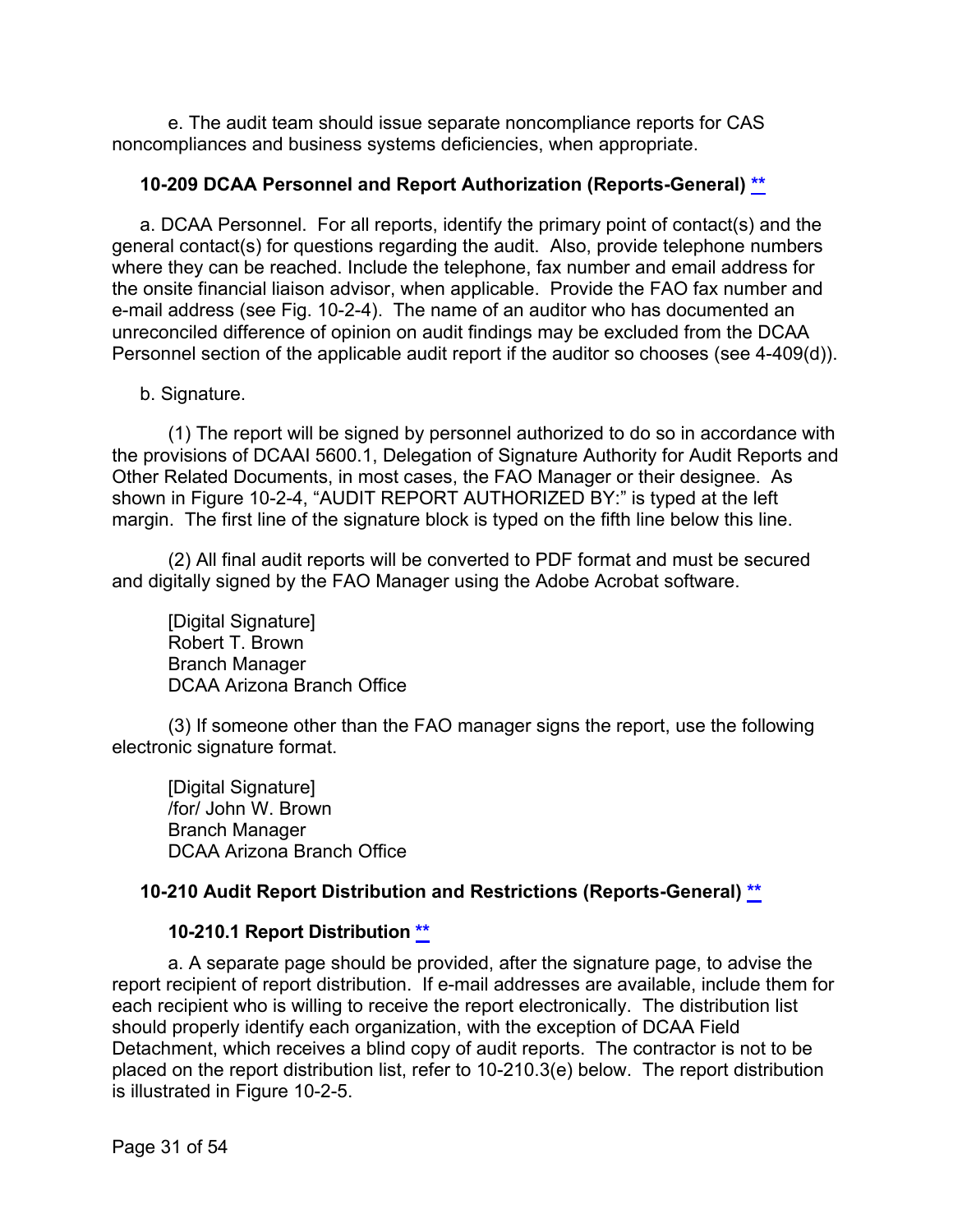b. Long distribution lists maybe placed in a report Appendix; however, the location of such long distributions will be referenced on a separate sheet following the signature page.

c. Refer to CAM Chapter 13 for audit report distribution requirements for audits of states and local Governments, universities, and non-profit organizations.

d. Provide copies of reports on lower-tier subcontractors to FAOs cognizant of the upper-tier contractor in accordance with 10-210.4, Release of Subcontract Audit Report to the Higher-Tier Contractor, below. Provide the name of the upper-tier contractor and relevant contract numbers for ease in routing the report (See 10-210.4).

e. A copy of all audit reports for non-DoD customers resulting from forward pricing, terminations, equitable adjustment claims, and systems and incurred cost audits should be e-mailed to DCAA-FLA-NONDOD. Also see [15-100](https://viper.dcaa.mil/guidance/cam/3161/other-dcaa-functions#Sec15100) for distribution requirements pertaining to non-DoD agencies.

#### **10-210.2 Report Restrictions – General [\\*\\*](#page-2-11)**

<span id="page-31-0"></span>Figure 10-2-5 contains an example of the report restrictions required in all reports. Restriction 3 should be tailored for release applications as discussed in 10- 210.3 and 10-210.4. Restrictions for release of the pricing proposal report to a United States contracting officer working on behalf of an FMS customer are set forth in 10- 210.5.3. In addition, other types of reports such as, a postaward, termination, etc., requested by a United States contracting officer on behalf of an FMS customer, should follow the guidance related to proposal reports set forth in Chapter 9. The language in the figure should be used as shown except that the language in restriction 4 must be modified for the application of agreed-upon procedures reports. If the report contains classified information, refer to 10-205.2 for guidance on classification markings. In addition, for reporting on audits performed under  $2$  CFR 200, subpart F, see 13-706.7.

#### **10-210.3 Release of Audit Reports to the Contractor [\\*\\*](#page-2-12)**

<span id="page-31-1"></span>a. As provided for in the Government Auditing Standards, DCAA routinely provides copies of draft reports for all audits, except those dealing with negotiation of forecasted costs or those dealing with costs potentially under litigation to the contractor being audited for review and comment. (See also [4-303](https://viper.dcaa.mil/guidance/cam/3130/general-audit-requirements#Sec4303) and [4-304](https://viper.dcaa.mil/guidance/cam/3130/general-audit-requirements#Sec4304) regarding information to be discussed at interim and exit conferences.)

b. Except for the reports described in paragraphs c and d, the auditor should provide the contractor a copy of the draft report, or at a minimum, the audit opinion and any exhibits and notes, or statement of conditions and recommendations, to the contractor at the exit conference in draft form for written comment. As discussed in 4- 303, the details of significant audit findings are provided to the contractor for comment at the time they are discovered during the audit. This allows for quick turnaround once the complete draft report is provided, since all findings will have already been fully discussed with the contractor. The contractor should be provided a reasonable amount of time to analyze the audit results and to submit its reaction for incorporation into the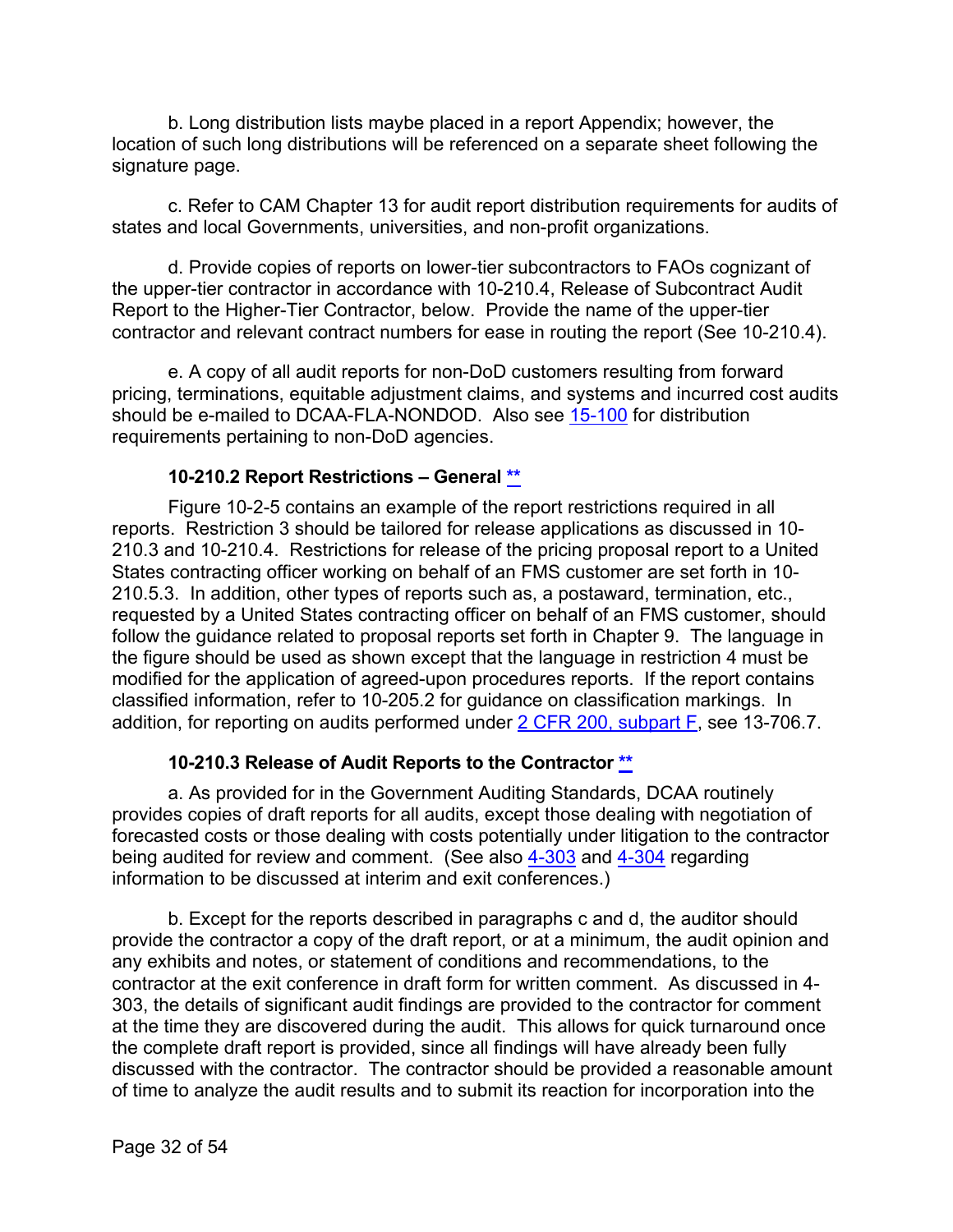final report. However, this time should be minimal since the audit issues were discussed on a real-time basis during the evaluation. If the contractor's reaction is not provided in a timely manner, the final report should be issued stating that the report was provided for comments to the contractor but the comments were not received in time to incorporate them into the final report. If written comments are received after the report was issued, prepare a supplemental report if it will serve a useful purpose.

c. In order to avoid disclosing the Government's negotiating position, draft reports that include forecasted costs to be used in negotiations are not provided to the contractor unless specifically authorized by the contracting officer (FAR 15.404- 2(c)(1)(i). The contracting officer may restrict the discussion of source selection information with an offeror (FAR 15.3). However, the auditor should fully discuss with the contractor any factual differences, unsupported items, certified cost or pricing data inadequacies, and CAS/FAR noncompliances and obtain the contractor's reaction for inclusion in the final audit report. Draft and final audit reports on the areas listed below are not provided to the contractor unless the contracting officer directs such release in writing.

- Individual Price Proposals,
- Should Cost Reviews,
- Forward Pricing Rate Proposals,
- Evaluations of Part of a Proposal, including audits of specified cost elements,
- Agreed-upon procedures,
- FPR/FPI Price Redetermination Proposals, containing forecasted costs, and
- Equitable Adjustment and Termination Submissions, containing forecasted costs (refer to [12-507](https://viper.dcaa.mil/guidance/cam/3154/auditing-contract-termination-delay-disruption-and-other-price-adjustment-proposals-or-claims#Sec12507) for general guidance concerning equitable adjustment submissions), and
- Other evaluations where the PCO/requester restricts release to the contractor.

d. Draft and final reports that are of a privileged and sensitive nature (such as those reporting on unsatisfactory conditions [\(4-803.2\)](https://viper.dcaa.mil/guidance/cam/3130/general-audit-requirements#Sec48032) or which make reference to suspected irregular conduct or referral for investigation [\(4-700\)](https://viper.dcaa.mil/guidance/cam/3130/general-audit-requirements#Sec4700)) will not be provided to the contractor. These types of reports are not usually discussed with contractor representatives, and any inquiries concerning disclosure of the report information will be resolved in accordance with [DoDM 5400.07](https://www.esd.whs.mil/Portals/54/Documents/DD/issuances/dodm/540007_dodm_2017.pdf) and the DCAA Freedom of Information Act Program.

e. The statement regarding release of the audit report solely at the discretion of the cognizant contracting agency pertains to the complete report including all appendixes. Restriction 3 paragraph provides for distribution of reports at the discretion of the Contracting Officer. Report Restriction 3 is included in all reports (refer to 210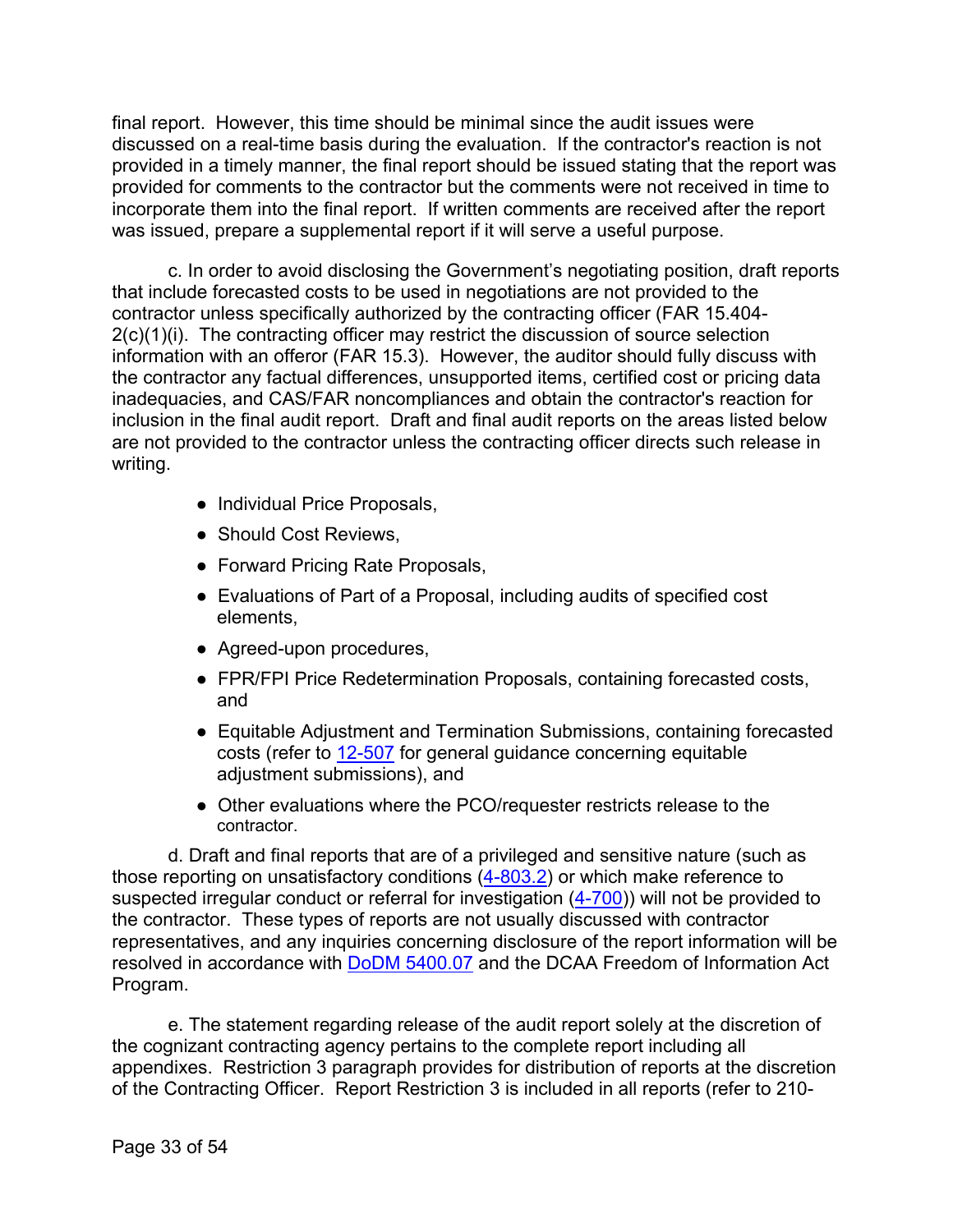3.g).

f. Frequently, a Government technical evaluation report may be referenced in or included as an appendix to the DCAA audit report. If, for any reason, the Government activity supplying a technical evaluation has any objection to release of its report to contractor representatives, this must be highlighted in the "Restrictions" section of the title page. For example:

*The Defense Contract Audit Agency has no objection to release of this report. However, do not release the Government technical evaluation report included as Appendix XX of our report to [Contractor or Subcontractor Acronym] without approval of [name of Government agency supplying technical report].*

g. All audit reports will include the following contingent release statement shown on Figure 10-2-5.

*The Defense Contract Audit Agency has no objection to release of this report, at the discretion of the contracting agency, to authorized representatives of [insert name of contractor or subcontractor to which the report pertains].*

h. If the contractor requests a copy of the final reports after the report has been issued, coordinate with the contracting officer to determine if the contracting officer has any objection to DCAA providing a copy of the report directly to the contractor.

#### **10-210.4 Release of Subcontract Audit Report to the Higher-Tier Contractor - Proposals or Other Cost Submissions [\\*\\*](#page-2-13)**

<span id="page-33-0"></span>a. When the report is on a subcontractor's proposal or other cost submission to a higher-tier contractor, the audit report "RESTRICTIONS" must contain a statement regarding the subcontractor's agreement or objection to release of the report or information to the higher-tier contractor. The release statement applies to all subcontract audit reports or summary information. The audit procedures on this matter are discussed in 9-106 for price proposals and 6-802.6 for incurred costs. The auditor should determine at the start of the audit whether the subcontractor would have any restrictions on release of the report to the higher-tier contractor. If so, the auditor should also discuss with the requestor if the audit should proceed, and if so, how the audit results could best be presented to provide for release to the higher-tier contractor and maximize their usefulness to the recipient. (See 10-210.4d.below)

b. The comment regarding subcontractor release restrictions will be included in the Audit Report Distribution and Restrictions section (10-210). If a report is issued, the comment will appear either as a stand-alone comment or as a follow-on comment to the sentence provided in 10-210.4c. and 10-210.4d., if required. If a cumulative allowable cost worksheet (CACWS) is issued, the comment may be included as a note in the CACWS.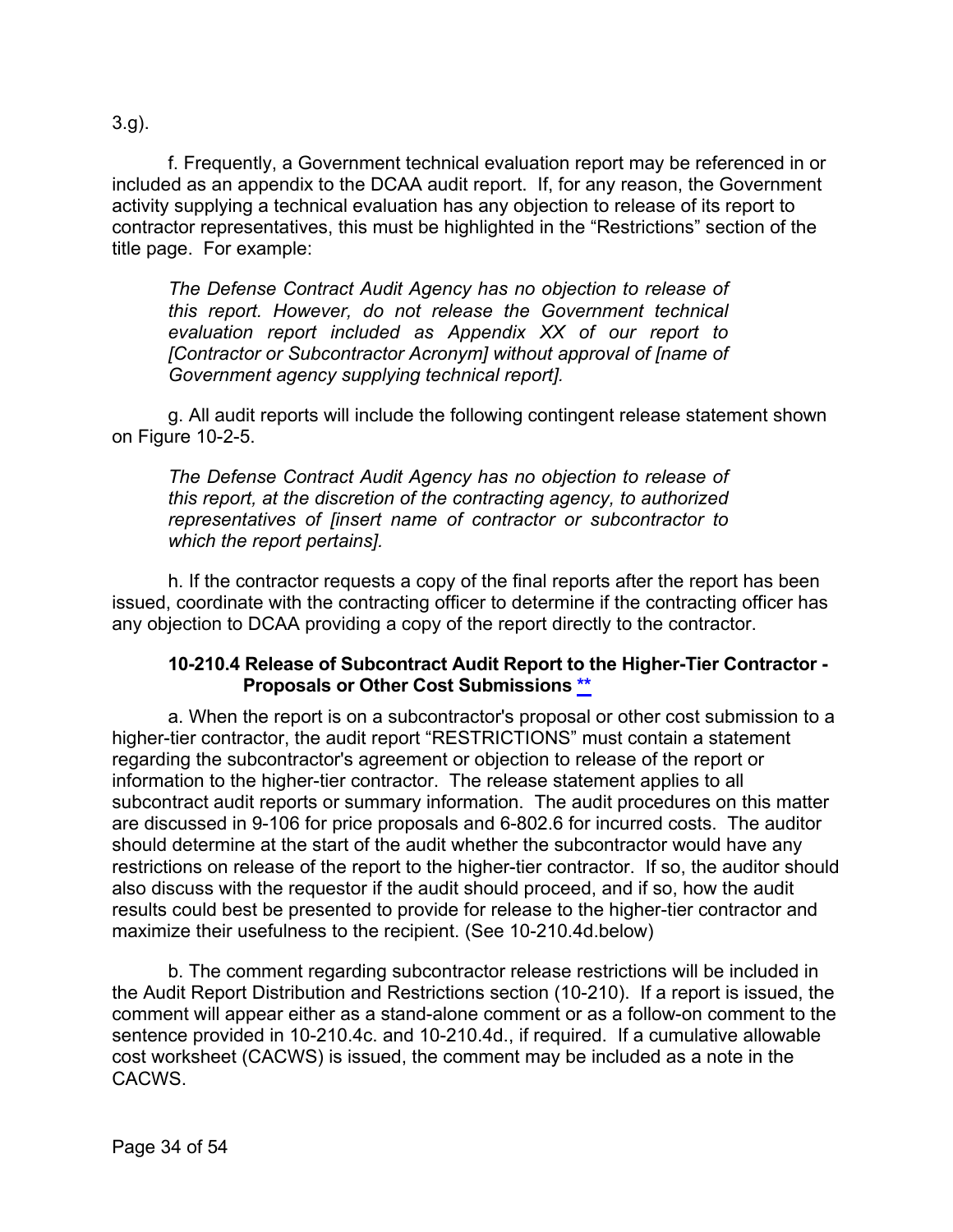c. If the subcontractor does not object to release of the report, use the following statements:

*The Defense Contract Audit Agency has no objection to the release of this report, at the discretion of the contracting agency, to authorized representatives of [Subcontractor/ Contractor Acronym to which the report pertains]. Nor does [Subcontractor Acronym] object to the release of this report to authorized representatives of the higher-tier contractor(s) [name of higher-tier contractor(s)]. See Appendix [X] for a copy of the contractor's release statement.*

d. If the subcontractor objects to the release of report information, use a statement similar to the following:

*The Defense Contract Audit Agency has no objection to the release of this report, at the discretion of the contracting agency, to authorized representatives of [Subcontractor/ Contractor Acronym to which the report pertains]. However, please note that [Subcontractor Acronym] objects to the release of this report in its entirety to the higher-tier contractor(s) [higher-tier contractor name(s)] because [briefly summarize the reason(s) for the contractor's objection]. See Appendix [X] for a copy of [Subcontractor Acronym]'s statement of objection to release.*

e. If the subcontractor restricts release of only a portion of the report information (for example, historical labor hours), try to contain the restricted data in a schedule or appendix that can be conveniently removed from the report. In such a situation, the report "RESTRICTIONS" would include a statement describing what information cannot be released and advise that the report could be released if the restricted data were first removed. For example: Subcontractor objects to release of specific information contained in the report:

*The Defense Contract Audit Agency has no objection to release of this report, at the discretion of the contracting agency, to authorized representatives of [Subcontractor/ Contractor Acronym to which the report pertains]. However, please note that [Subcontractor Acronym] objects to release of this report to the higher-tier contractor(s), [higher-tier contractor name(s)], unless Schedule/Appendix [X] is first removed, because [briefly summarize the reason(s) for the contractor's objection]. See Appendix [X] for a copy of [Subcontractor Acronym's] statement of objection to release.*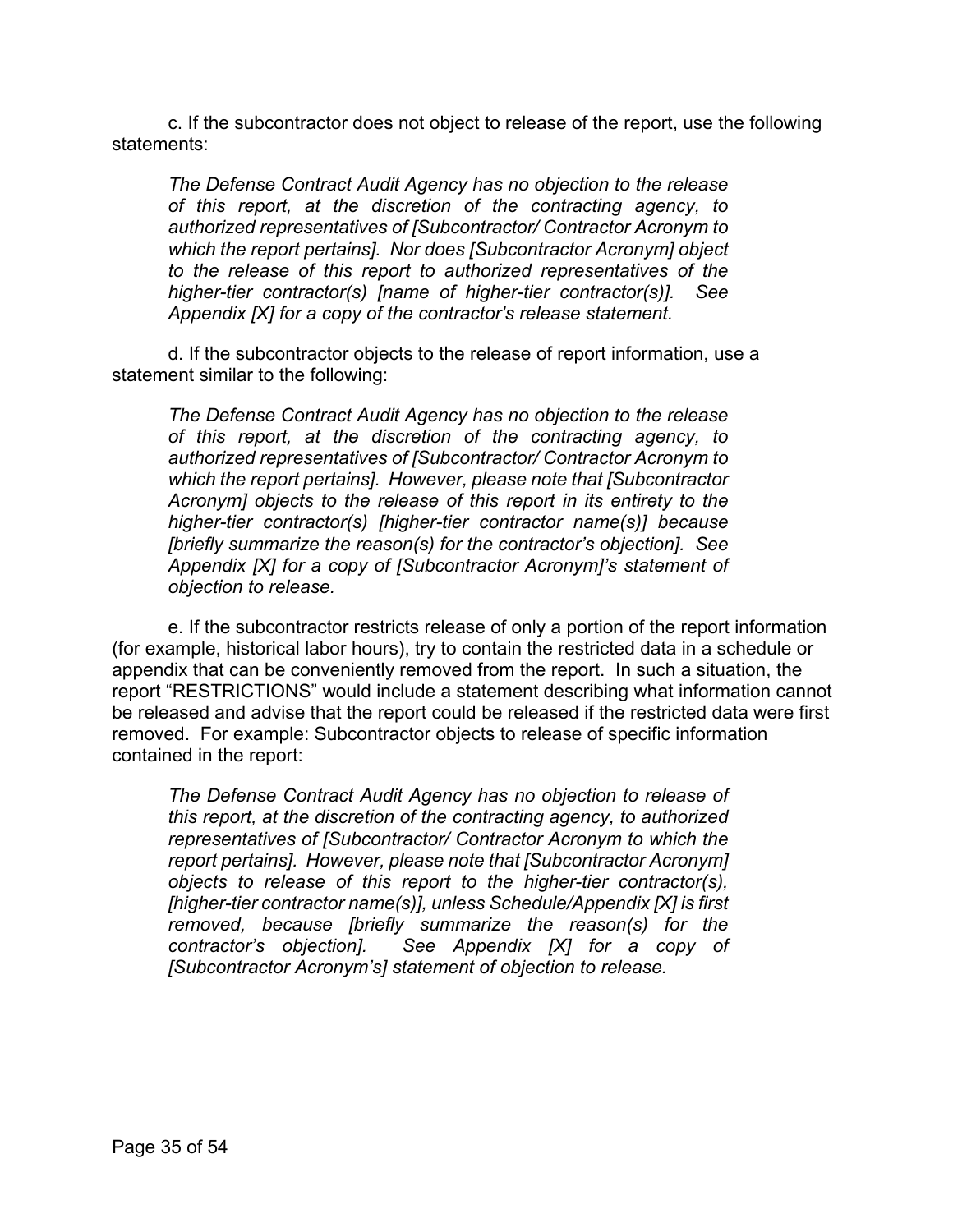#### <span id="page-35-0"></span>**10-210.5 Audit Report Restrictions and Distributing Reports-Proposal Reports [\\*\\*](#page-2-14)**

#### **10-210.5.1 Restrictions – Release of Audit Report to the Contractor Reports on Prime Contract Proposals** \*\*

<span id="page-35-1"></span>Reports on price proposals are not provided to the contractor unless the contracting officer directs such release in writing. See 10-210.3 for information and restrictions on releasing the report to the contractor.

#### **10-210.5.2 Restrictions - Release of Subcontract Audit Report to the Higher-Tier Contractor** [\\*\\*](#page-2-15)

<span id="page-35-2"></span>When the report is on a subcontractor's proposal to a higher-tier contractor, the report "RESTRICTIONS" must contain a statement regarding the subcontractor's agreement or objection to release of the report or information to the higher-tier contractor. See 10-210.4 for information and restrictions on releasing the subcontract audit report to the higher-tier contractor.

#### **10-210.5.3 Restrictions - Release of Audit Report to FMS Customers** [\\*\\*](#page-2-16)

<span id="page-35-3"></span>a. When the contracting officer or DoDCCP identifies that the price proposal is for an FMS/DCC customer, the auditor should determine at the start of the audit whether the contractor objects to the release of the report to the FMS/DCC customer. The audit procedures on this matter are discussed in 9-110. The audit report "RESTRICTIONS" must contain a statement regarding the contractor's agreement or objection to release of the report or information to the FMS/DCC customer. The contractor's letter should be included as an appendix to the audit report.

b. If the contractor objects to release of the report to the FMS or DCC customer, use a statement similar to the following:

> *The Defense Contract Audit Agency has no objection to release of this report, at the discretion of the [contracting agency] or [DoDCCP], to authorized representatives of [name of contractor] or [FMS customer] or [DCC customer]. However, please note that [name of contractor] objects to the release of the propriety data contained in this report to [FMS customer] or [DCC customer]. See Appendix XX for a copy of the contractor's statement objecting to release of the report.*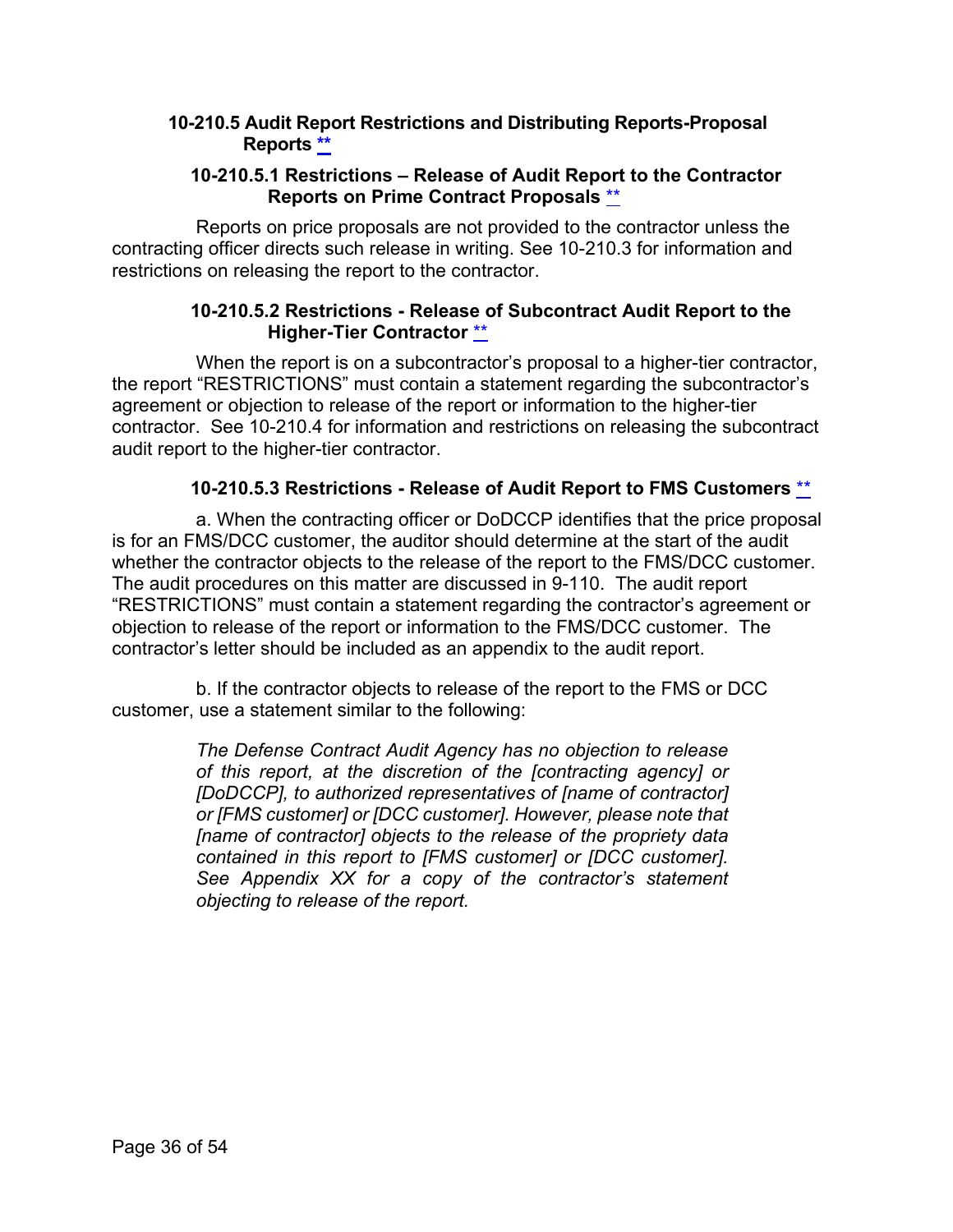c. If the contractor does not object, the following comment should be used in the release restrictions:

> *The Defense Contract Audit Agency has no objection to release of this report, at the discretion of the [contracting agency] or [DoDCCP], to authorized representatives of [name of contractor]. Nor does this Agency or [name of contractor] object to release of this report to authorized representatives of [FMS customer] or [DCC customer]. See Appendix XX for a copy of the contractor's release statement.*

d. If the contractor does not respond to the auditor inquiry, use a statement similar to the following:

> *The Defense Contract Audit Agency has no objection to release of this report, at the discretion of the contracting agency, to authorized representatives of [name of contractor] or [FMS customer] or [DCC customer]. We asked [name of contractor representative and title] on [date] if [name of contractor] objected to the release of the propriety data contained in this report to [FMS customer] or [DCC customer]. As of the date of this report, we have not received a response to our inquiry.*

#### **10-210.5.4 Distributing - Reports on Prime Contract Proposals** [\\*\\*](#page-2-17)

<span id="page-36-0"></span>a. Reports on price proposal audits will usually be distributed to the individual who has responsibility for negotiating the proposal. This is either the PCO or the plant representative/ACO (if the PCO has delegated negotiation authority). If there is doubt about the correct addressee, ask the plant representative/ACO if she or he has been delegated procurement authority to execute the contract pricing action involved.

b. Provide a copy of the report to the appropriate FLA (see the FLA Locator on the DCAA Intranet site). Also provide a copy of each prime contract price proposal audit report to the NASA OIG Center Director (see [15-1S1\)](https://viper.dcaa.mil/guidance/cam/3161/other-dcaa-functions#Sec151S1) if NASA so requests.

#### **10-210.5.5 Distributing - Reports on Intracompany and Subcontract Proposals [\\*\\*](#page-2-18)**

<span id="page-36-1"></span>a. If this is a DoD procurement (9-100 and FAR 15.404-2 /DFARS 215.404-2), an audit report of an intracompany or subcontractor proposal will be distributed to the plant representative/ACO responsible for the segment or subcontractor submitting the proposal. Copies of the audit report will be distributed to the plant representative/ACO and auditor cognizant of the upper-tier contractor. Note that the assist audit report should still be distributed in the above manner even if the assist audit was requested by DCAA (see  $9-104.2$  and  $9-104.4$ ).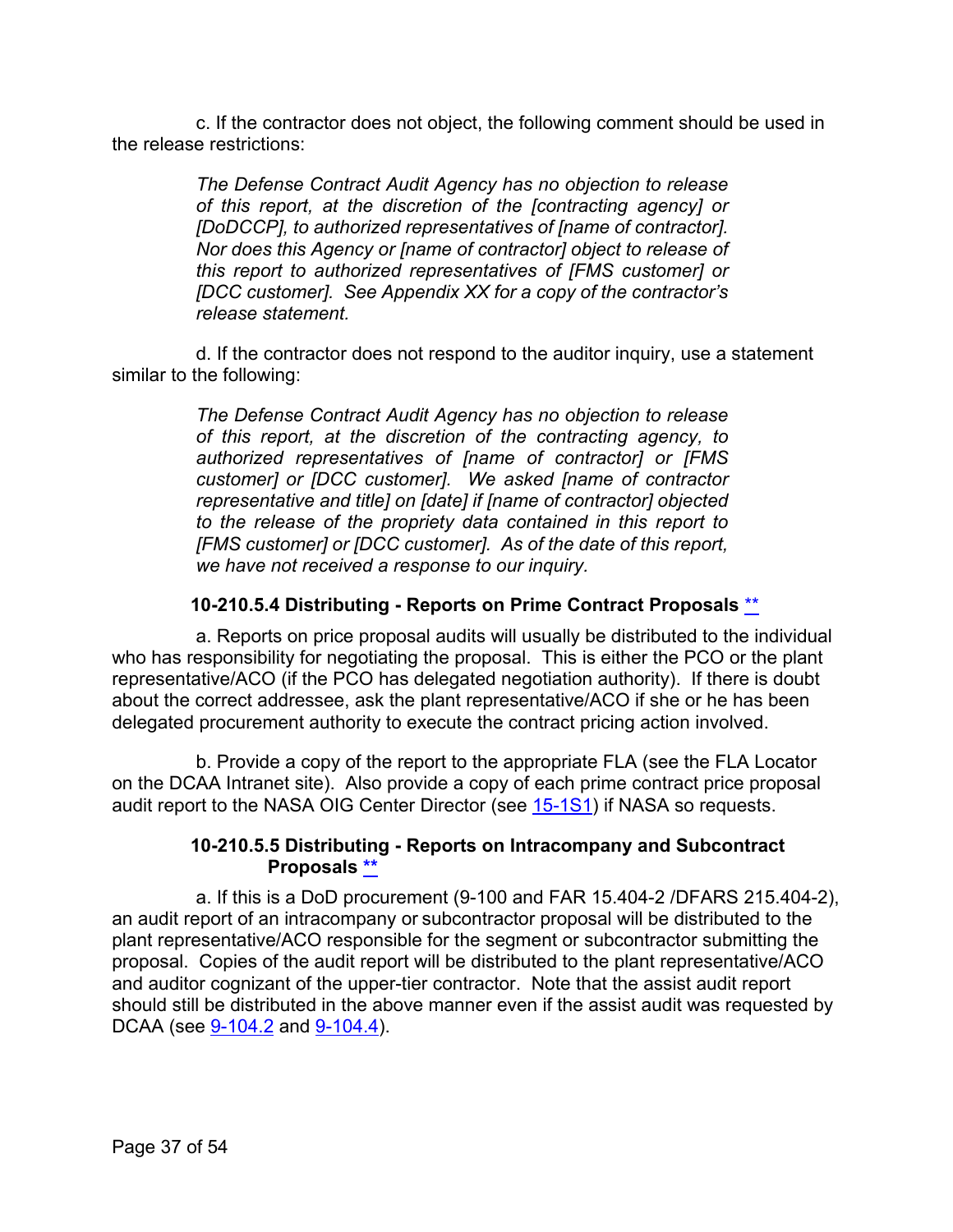b. If the procurement is not for DoD or is a foreign direct sale, and the PCO requests audit assistance directly from the prime contractor auditor, distribute the reports on audits of subcontractor and intercompany proposals to the requesting PCO. Provide a copy to the plant representative/ACO responsible for the audited segment or subcontractor, unless he or she expressly prefers not to receive copies of such reports.

#### <span id="page-37-0"></span>**10-211 Exhibits [\\*\\*](#page-2-19)**

#### **10-211.1 General \*\***

<span id="page-37-1"></span>a. Exhibits and schedules should start on a separate page after the report restrictions. This section should contain exhibits and supporting schedules necessary for a clear and complete presentation of the evaluation results and recommendations. The words "exhibit" and "schedule" should be written entirely in upper case letters when they are used as titles.

b. For audits of prospective or historical cost, this section should start with an exhibit that has a single tabulation that quantifies the audit findings. Present the contractor's submission and the audit results by cost element with explanatory notes that fully describe the findings. Tailor the format to meet the needs of the requester (e.g., CLIN or Task Order with cost elements broken out for each requested item). If additional supporting tabulations are needed to provide further quantification, designate principal tabulations "exhibits" and identify them by capital letters in consecutive order; e.g., EXHIBIT B, EXHIBIT C, etc. (except a single exhibit should be designated simply as "EXHIBIT"). Additional tabulations needed to explain any of the items in the principal exhibits will be designated "schedules". The content of the exhibits and schedules will vary depending on the type of audit report being prepared. Where there are findings in audits dealing with historical cost, the auditor makes a "recommendation". For findings in audits dealing with prospective costs (e.g., forward pricing proposals), the auditor does not "recommend" but may provide a "Difference" column which is intended for the use of the contracting officer in preparing a negotiation position (see 10-304.9). Refer to the language in CaseWare for examples of specific requirements for the type of audit report you are preparing.

#### **10-211.2 Structured Notes [\\*\\*](#page-2-20)**

<span id="page-37-2"></span>The purpose of a structured note is to provide a clear, concise, objective, persuasive, well-supported, evidence-based summary of our audit findings that allows users to understand the findings and the significance of those findings so they can make an informed decision. As required in [4-403g,](https://viper.dcaa.mil/guidance/cam/3130/general-audit-requirements#Sec4403) a structured note is required on every lead working paper even if the cost element/audit area will be excluded from the audit report. There are two types of structured notes: (1) An explanatory note is used to convey findings for prospective or historical costs and other issues that are not internal control, operational, or CAS related, and (2) A Statement of Conditions and Recommendations (SOCAR) is used to convey findings for internal control examinations, operational audits, and CAS audits.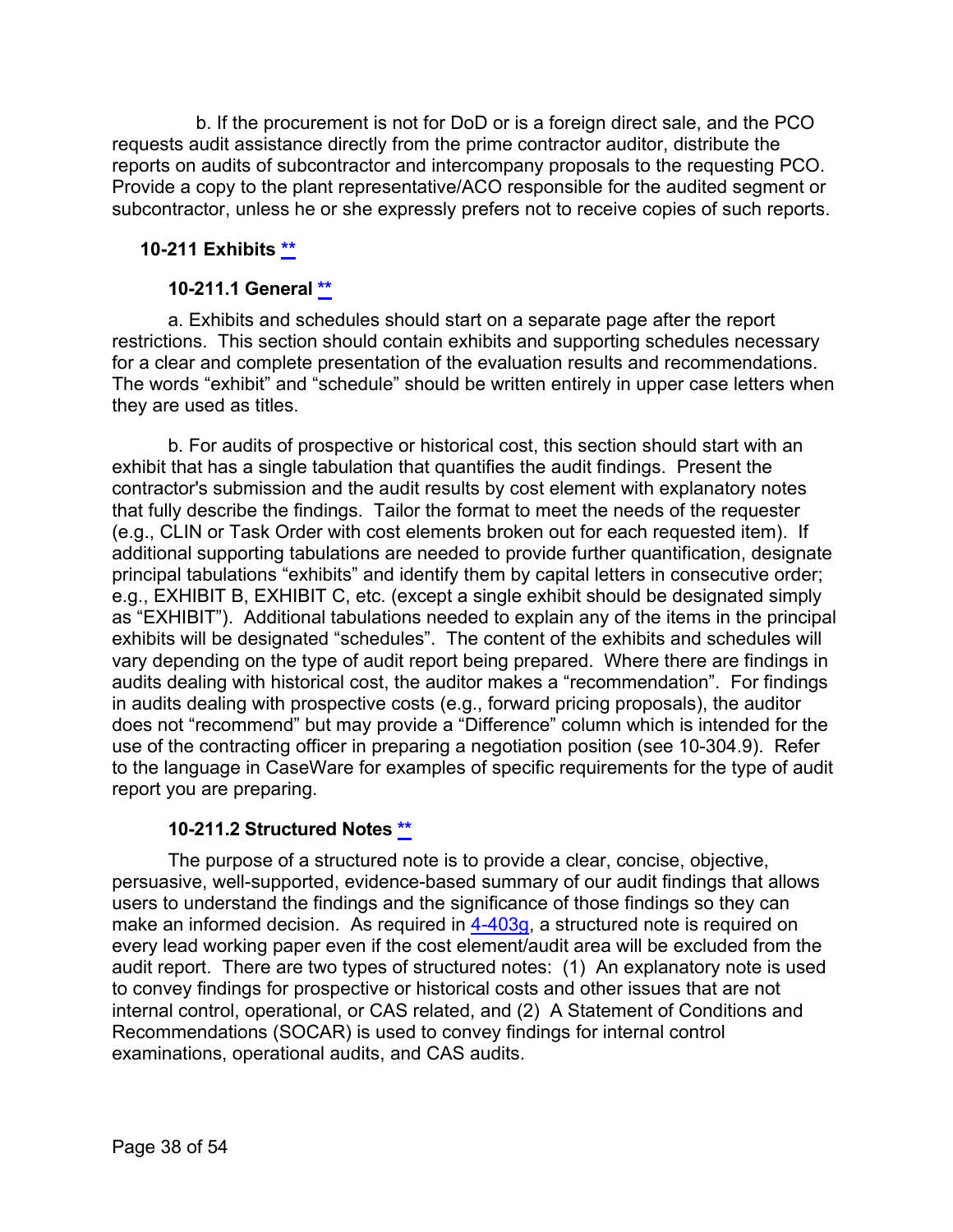a. Upon completion of an assignment auditors should coordinate with the requester/contracting officer to determine whether detailed structured notes in the audit report would serve a useful purpose. If the contracting officer does not feel this information would be useful, the auditor should not include structured notes in the audit report. Auditors must include documentation of this coordination with the requestor/contracting officer in the working papers.

b. In reports that question contractor proposed costs, explanatory notes should contain detailed information such that the contracting officer is able to understand clearly the basis for each element of cost, how the cost was evaluated, and the conclusions made on the basis of that evaluation. Explanatory notes should be prepared for each significant cost element. When the contractor agrees with the audit conclusions, the explanatory note(s) may be abbreviated. When explanatory notes are redundant, a common note may be used, if the results can be presented more efficiently. When developing the explanatory notes auditors will consider the needs of the report recipient. For example, the contractor's action (or inaction) leading to the noncompliance should be reported to the level necessary for the report recipient for understanding and negotiating the finding. Separately, the auditor should determine if additional follow-up (e.g., audit lead) or reporting requirements (e.g., a business system deficiency report) exist. For explanatory notes that deal with proposed costs (i.e., forward pricing, terminations, claims, incurred cost, etc.) the general minimum criteria for the explanatory notes will include the following:

(1) Summary of Conclusions. Provide a brief summary of the audit exception (i.e., the condition). Provide the basis for any questioned or unsupported costs including a description of the costs, a specific reference to the regulatory support such as the cost principle, cost accounting standards, or contract terms (i.e., the criteria), and quantify the questioned or unsupported amounts (i.e., the effect).

(2) Basis of Contractor's Cost. Describe the basis of the contractor's submitted costs. Provide details on how the contractor estimated, charged or claimed these amounts. As appropriate, provide references to the specific parts of the contractor's proposal that provides more detail on the basis. (Note: This is not the place to take exception to how the contractor proposed the cost.)

(3) Audit Evaluation. Provide a description of the audit procedures used to evaluate the cost element. Describe the procedures even if they did not result in questioned, unsupported or unresolved costs. Include details on the calculation of the audit exception (i.e., the effect) and use of quantitative methods. The details describing the rational for the calculation of the effect will include why the noncompliance exists to the extent necessary to achieve the audit objectives. The auditor should include enough information for the customer to make an informed decision on the audit finding. This section should not include "conclusion" language, but should be restricted to what we "did" to form our opinion.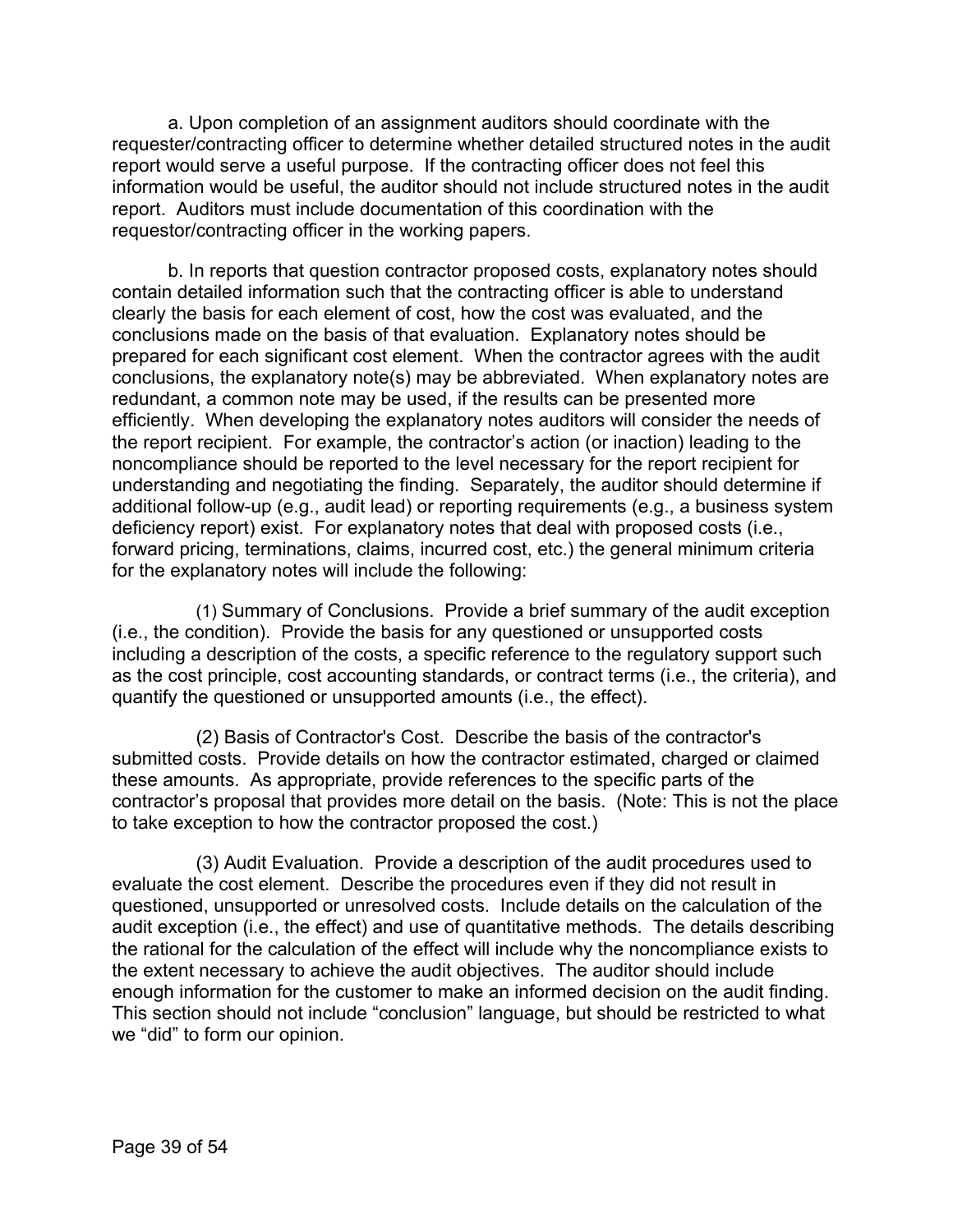- When quantitative methods are used as a basis for the audit conclusions, these methods should be described. The note must disclose whether the auditor used either a nonstatistical or a statistical sample as a basis for the audit conclusions. The description must also include details concerning the sample universe, the sampling method, and sampling unit, and will state whether the statistical sampling results were projected to the sampling universe. Audit reports with projections will also include the confidence level percentage, confidence interval boundary amounts and error rate, as applicable. If the results were not projected, the report should explain the reasons why the results could not be projected.
- Include references to any "Reservations" as a result of a material noncompliance and fully describe the effect these circumstances have on the submitted costs.

(4) Contractor's Reaction. Provide a statement that the contractor either agreed or disagreed with the auditor's conclusions and the basis for any disagreement. For price and rate proposal audits, discuss factual differences, and do not disclose to the contractor the audit conclusions and recommendations on projected costs or rates that are subject to contracting officer negotiation (4-304.2b) unless agreed to by the contracting officer.

(5) Auditor's Response. Provide any appropriate comments if the contractor disagrees with the auditor's conclusions.

c. Structured notes for audit reports that do not pertain to proposed costs (i.e., internal control examinations, CAS, and operations audits), should follow the Statement of Condition(s) and Recommendation(s) (SOCAR) format. This format contains two main subheadings "Condition" and "Recommendation".

The first subheading, condition, should include a comprehensive condition statement for each significant deficiency or area susceptible to improvements in economy or efficiency. The condition statement should include the four-elements of an audit finding as described in GAGAS and outlined below to present a logical condition.

- Condition. This element of a finding identifies the nature of the deficiency, finding, or unsatisfactory condition by disclosing how things are. Factual examples should be included to demonstrate to the contracting officials and contractor that the reported conditions do exist.
- Criterion. This element of a finding establishes the legitimacy of the finding disclosing how things should be.
- Cause. This element of a finding gets to the root of the problem by answering the question, "Why did it happen?" When developing this element of the finding, auditors should consider internal control deficiencies in their evaluation.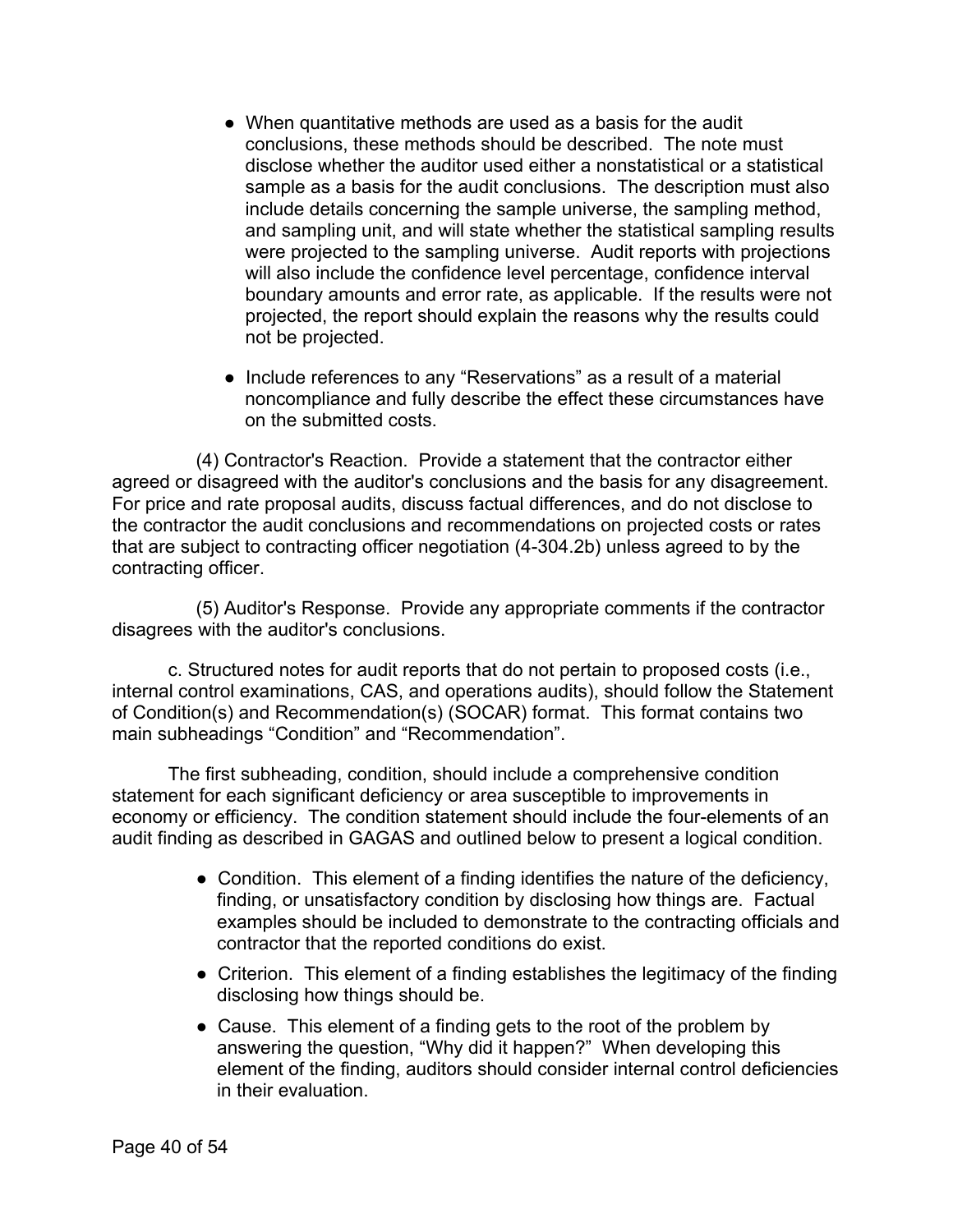● Effect. This element of a finding convinces the reader that the condition is significant by answering the questions, "What happened or could happen as a result of this condition? What is the harm or potential harm to the Government?"

The second sub-heading, recommendation, should recommend actions to correct deficiencies and other findings identified during the audit. The recommended actions should address the following question: "What must be done to eliminate the cause of the condition?" If the relationship between the cause and the condition is clear and logical, the recommended action(s) will most likely be feasible and appropriately directed. The auditor's constructive, specific recommendation(s) should be stated immediately after each reported condition. It is important to remember that the recommendation should not tell the contractor exactly how to fix the problem as it could impair future auditor independence.

Use a separate section labeled "Contractor's Reaction" to summarize the contractor's reaction to the condition and recommendation(s). Include the complete written response as an "appendix." If the contractor's comments warrant a rebuttal or rejoinder, include DCAA's argument in a section labeled "Auditor's Response".

d. When using regulatory citations such as FAR or CAS as the basis to question costs, the report should use the title of the citation the first time it is used. For example, if costs are questioned based on the allowability provisions, the report should use FAR 31.201-2, Determining Allowability. If we are questioning costs based on a subparagraph, it is not necessary to use the full title of the citation again. For CAS, the report should state 48 CFR 9904.402-40 rather than CAS 402-40. The structured note should also include specific language from the regulation which makes the costs unallowable. For example, we questioned costs in accordance with FAR 31.205-51, Costs of Alcoholic Beverages, which states "Costs of alcoholic beverages are unallowable". Below is an example of the beginning of a structured note paragraph related to a citation: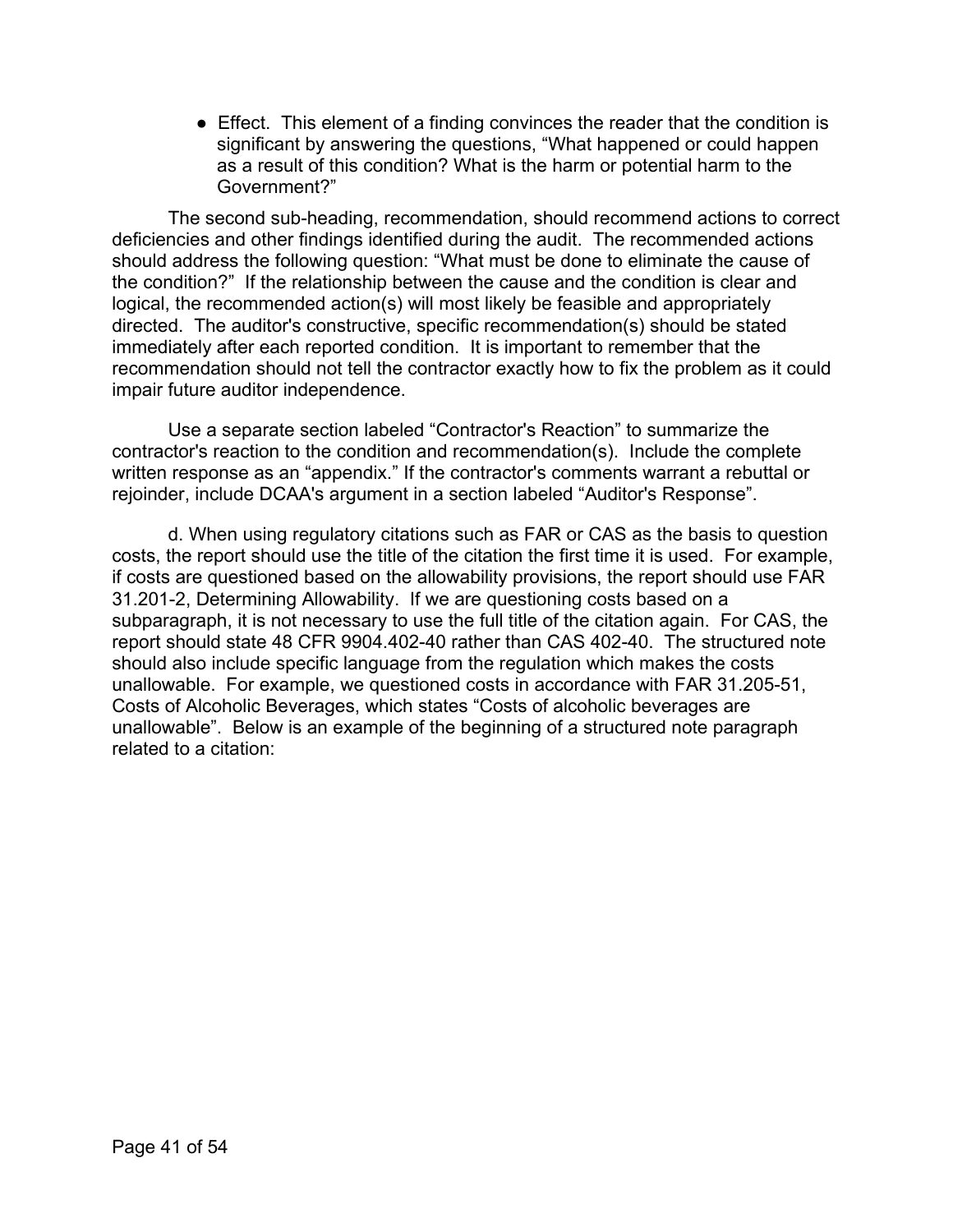*Contractor ABC has not demonstrated that the IWO costs are transferred at cost as is required by FAR 31.205-26, Material Costs. FAR 31.205-26(e) states: "Allowance for all materials, supplies, and services that are sold or transferred between any divisions, subdivisions, subsidiaries, or affiliates of the contractor under a common control shall be on the basis of cost incurred…"*

#### <span id="page-41-0"></span>**10-212 Appendixes (Reports-General) [\\*\\*](#page-2-21)**

a. Appendixes may be used when additional background information is needed to help the reader obtain a full understanding of circumstances or events. Types of appendixes include:

- DCAA Assist Audits,
- Government Technical Reports,
- Subcontracts Requiring Contractor Cost/Price Analyses (see Chapter 9),
- Chronology of Significant Events for postaward audits,
- Rate Agreement Letters,
- Cumulative Allowable Cost Worksheet, and
- Contractor's Response.

When material is sufficiently important to an understanding of the audit as to require incorporation into an appendix, the text must specifically identify the appendix and briefly state its relationship to the point being made. Audit reports of proposals may include an appendix entitled "Other Relevant Information" (Chapter 9) to provide information, which cannot be conveniently shown in the exhibits and schedules and to present any financial management matters. Audit reports on annual indirect costs, may include an appendix on billing rates.

b. Appendixes may also be used when attaching stand-alone documents that contain information which is pertinent to the audit.

c. When another report is referenced, (for example, when an estimating systems examination has disclosed a deficiency discussed in a price proposal evaluation) and the auditor does not know that the user has access to a copy, the referenced report should be furnished as an appendix.

d. Appendixes should be placed immediately after the exhibit section of the report. For specific instructions on appendixes to audit reports for major audit areas, refer to the related chapter.

e. Identify appendixes by numbers in consecutive order (e.g., APPENDIX 1, APPENDIX 2, etc.).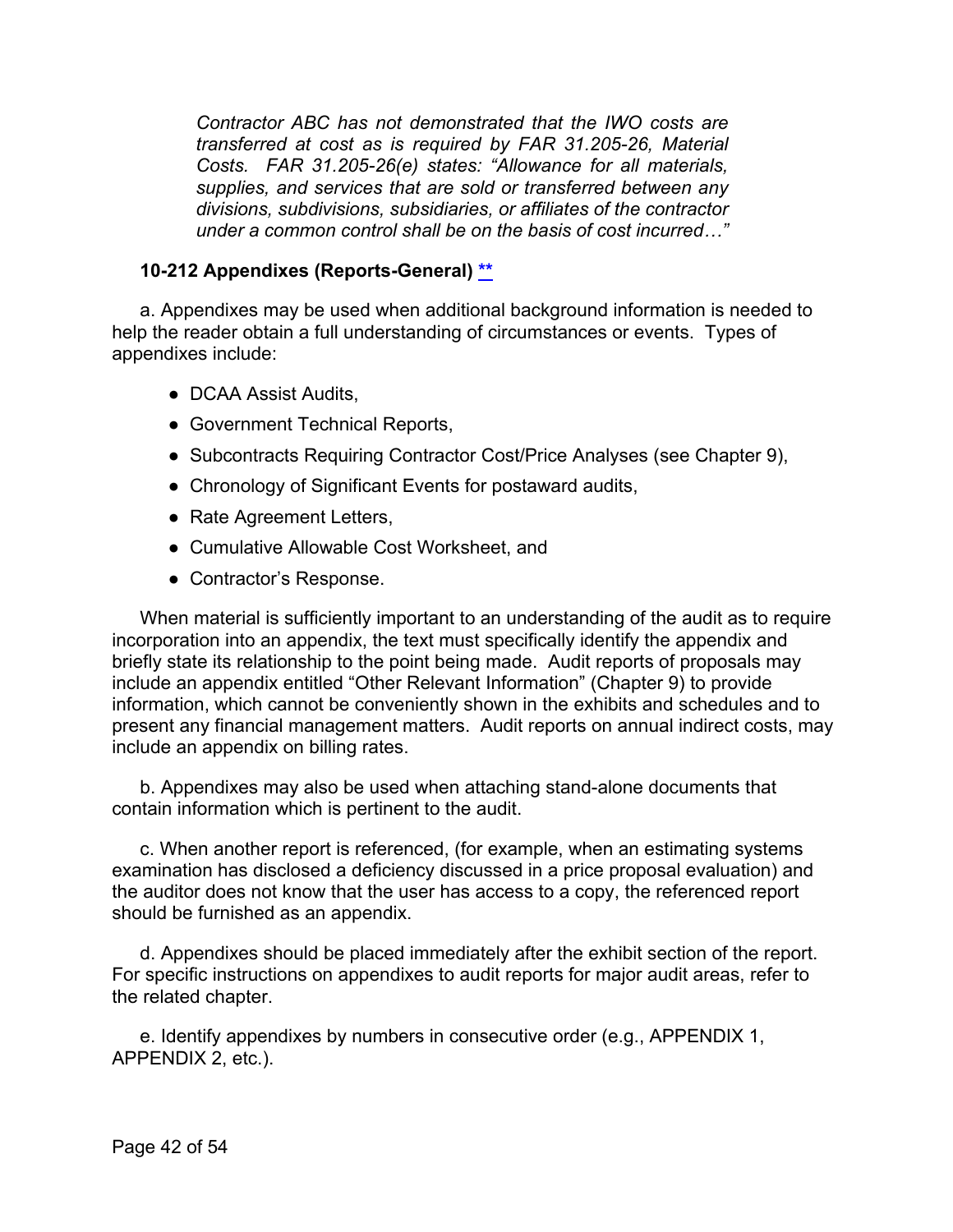#### <span id="page-42-0"></span>**10-213 Supplemental Reports [\\*\\*](#page-3-8)**

#### **10-213.1 Criteria for Use [\\*\\*](#page-3-9)**

<span id="page-42-1"></span>a. Auditing standards provide for issuance of supplemental audit reports when the auditor subsequently becomes aware of information which, had it been known at the time the report was issued, would have affected the report conclusions.

b. A new report (with a different report number) rather than a supplemental report should be issued when the purpose of the report differs from the purpose of the original report. This is the case when a special report is issued to summarize results of audit in previously issued reports or when a follow-up report is issued on a system audit to determine if the contractor took adequate corrective action on reported findings.

c. A supplemental report has the same purpose as the original report, but generally revises the original report's conclusions or significantly modifies some of the report details. Before preparing a supplemental audit report, contact the contracting officer to determine if the supplemental report would serve a useful purpose. If not, do not prepare the supplemental report and document your discussion in the working papers.

d. Supplemental DCAA audit reports should be issued when:

(1) Subsequent to the date of the audit report the auditor became aware that additional facts regarding the subject of audit existed at the report date, and such facts affect the report.

(2) Additional time is needed to perform a complete audit (especially on major proposals, sensitive areas, or where there is potential for significant audit findings), however, circumstances do not permit a due date extension. In this case, a qualified report should be issued advising that a supplemental report will be forthcoming if negotiations have not been concluded and the report will serve a useful purpose.

(3) Relevant and material developments or events occurred after the date of the auditor's report that had a material effect on Government contract costs (such as, final determinations or resolutions of contingencies or other matters disclosed in the audit report or that had resulted in a departure from the auditor's standard report), for example:

- Required technical information is received after the audit report is issued and the results have a significant impact on the audit findings.
- Additional information is received which is necessary to reflect resolution of unresolved costs contained in the audit report.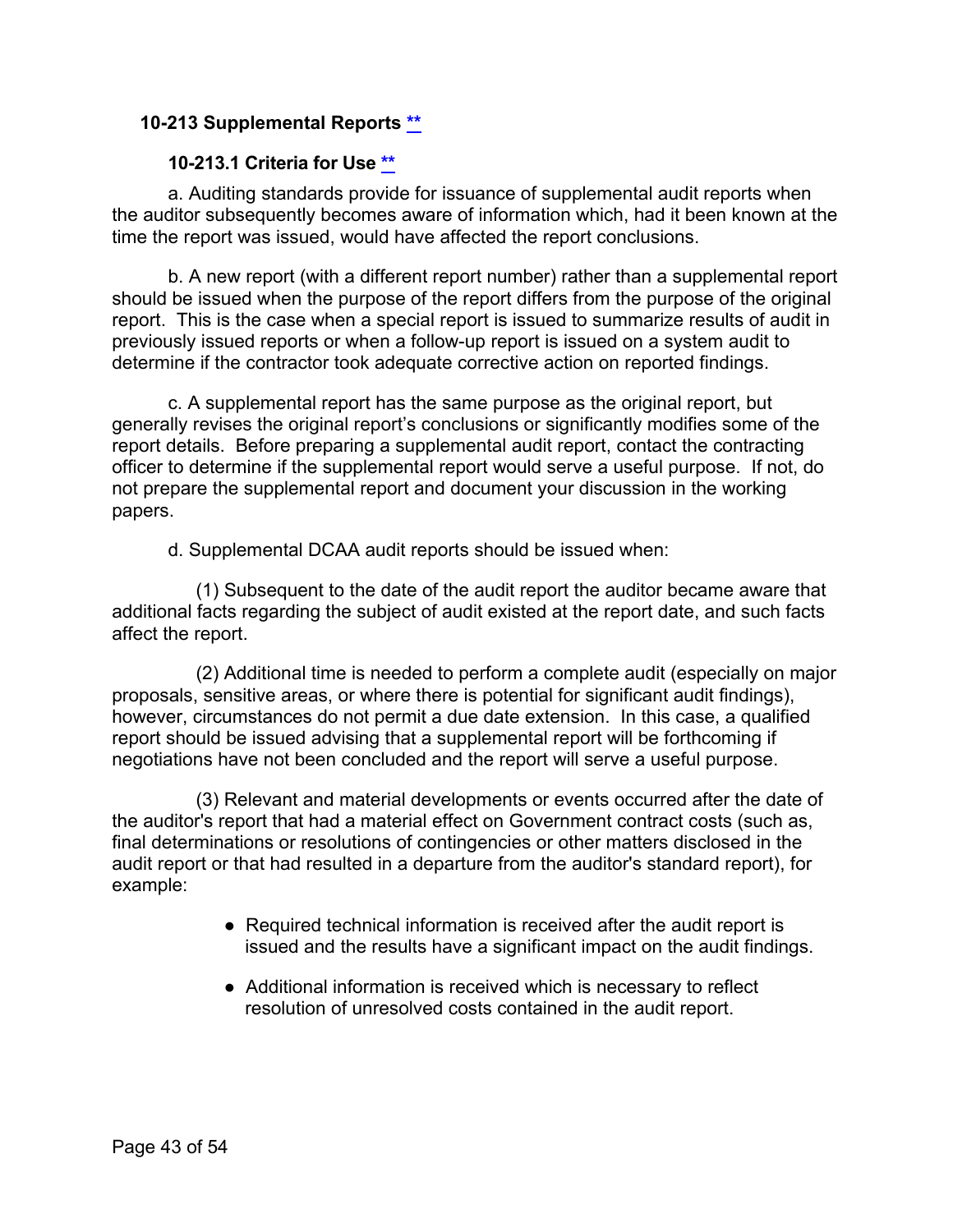● Additional supporting information is provided by a contractor during the negotiation conference that would affect the report conclusions. However, there will be circumstances when supporting information is provided by a contractor during the negotiations and a supplemental audit report is not issued (see  $15-403.2$  and  $15-404.1$ ).

FAR 15.404-2(c)(3) requires that contracting officers should provide updated information that will significantly affect the audit to the auditor. Auditors should assure that any subsequent audits comply with generally accepted government auditing standards, including adequate testing of evidential matter and appropriate supervisory review. If this cannot be accomplished, there should be no appearance of concurrence with the updated information or implied amendment of the audit report recommendations.

e. If a report is not being supplemented as described in d. above, but must be issued with minor changes (e.g., to correct minor math errors), it should be marked as "revised" in accordance with 10-213.6 below.

#### **10-213.2 General Requirements for Supplemental Reports [\\*\\*](#page-3-10)**

<span id="page-43-0"></span>a. A supplemental report must supersede the original audit report in its entirety. Incorporating replacement pages is not possible since electronic reports are furnished to the user in a signed and secured PDF format.

b. Dollars examined, questioned costs, unsupported costs, etc. initially reported will frequently require revision as a result of issuance of a supplemental audit report. As a result, performance data previously reported in the DCAA management information system should be revised as appropriate.

#### **10-213.3 Supplemental Report Format [\\*\\*](#page-3-11)**

<span id="page-43-1"></span>Major components of a supplemental report are listed below. Discussion of the particular elements is contained in the referenced paragraphs. Except where noted, the format and contents of the supplemental report must comply with the basic audit report requirements in 10-204. For example, requirements for an audit report cover would not change, distribution requirements remain the same, etc.

- Report Title Page (10-213.4)
- Table of Contents (10-213.4)
- Executive Summary of Supplemental Audit (10-213.4)
	- About [Contractor's Name]
	- About this Supplemental Audit
	- What We Found in this Supplemental Audit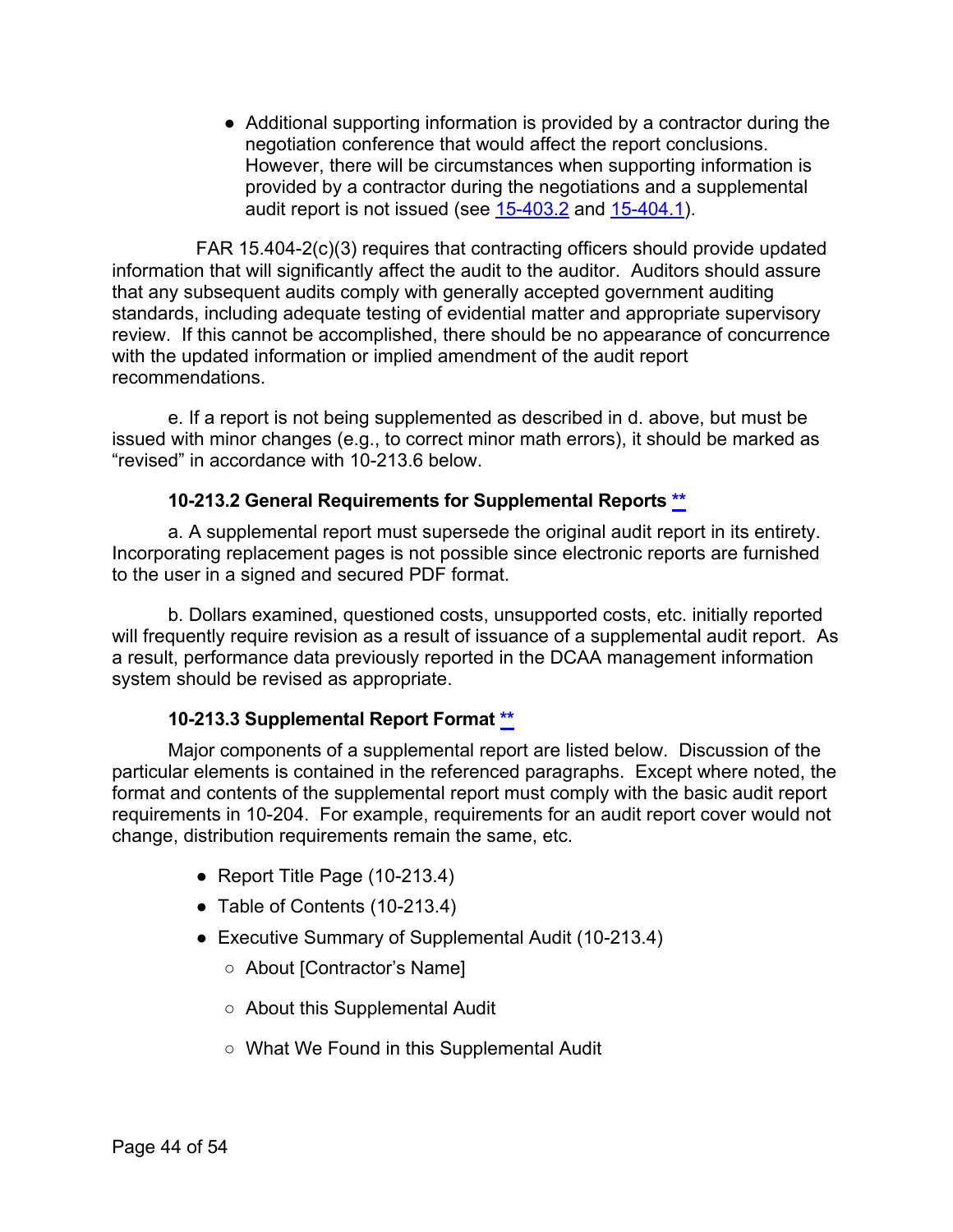- Report on [Brief Description of Audit] of Supplemental Audit (10-213.5.a.)
	- Management's Responsibility (10-208.2.)
	- Auditor's Responsibility (10-208.3)
	- Basis for [Type of Modified Opinion] Opinion of Supplemental Audit (10- 213.5.b.)
	- [Type of Opinion] Opinion of Supplemental Audit (10-213.5.c.)
- Report on Other Matters of Supplemental Audit (10-208.6)
- DCAA Personnel and Report Authorization of Supplemental Audit (10-209)
- Audit Report Distribution and Restrictions of Supplemental Audit (10-210)
- Exhibits of Supplemental Audit (10-213.5)
- Appendixes of Supplemental Audit (10-212)

#### **10-213.4 General, Report Title Page, Table of Contents and Executive Summary [\\*\\*](#page-3-12)**

<span id="page-44-0"></span>a. All the report pages should contain the original audit report number followed by a dash and the supplement number (e.g., -S1, -S2, etc.). If the original exhibit is to be replaced by a revised exhibit, all pages of the revised exhibit should show the supplement number.

b. The supplemental report date should be the date the supplemental report is signed.

c. The descriptive title on the report title page should identify the audit report as a supplement (i.e., Supplement to Independent Audit of . . .).

d. The section headings and subheadings on the table of contents should identify the audit report as supplemental.

e. The "What We Found in this Supplemental Audit" section of the executive summary should briefly state the net effect of the supplemental report and the primary reason(s) for the change. For example:

*As a result of the technical review, total questioned costs of \$ in our original report are revised to \$, primarily because of recommended reductions to proposed material quantities and manufacturing labor hours.*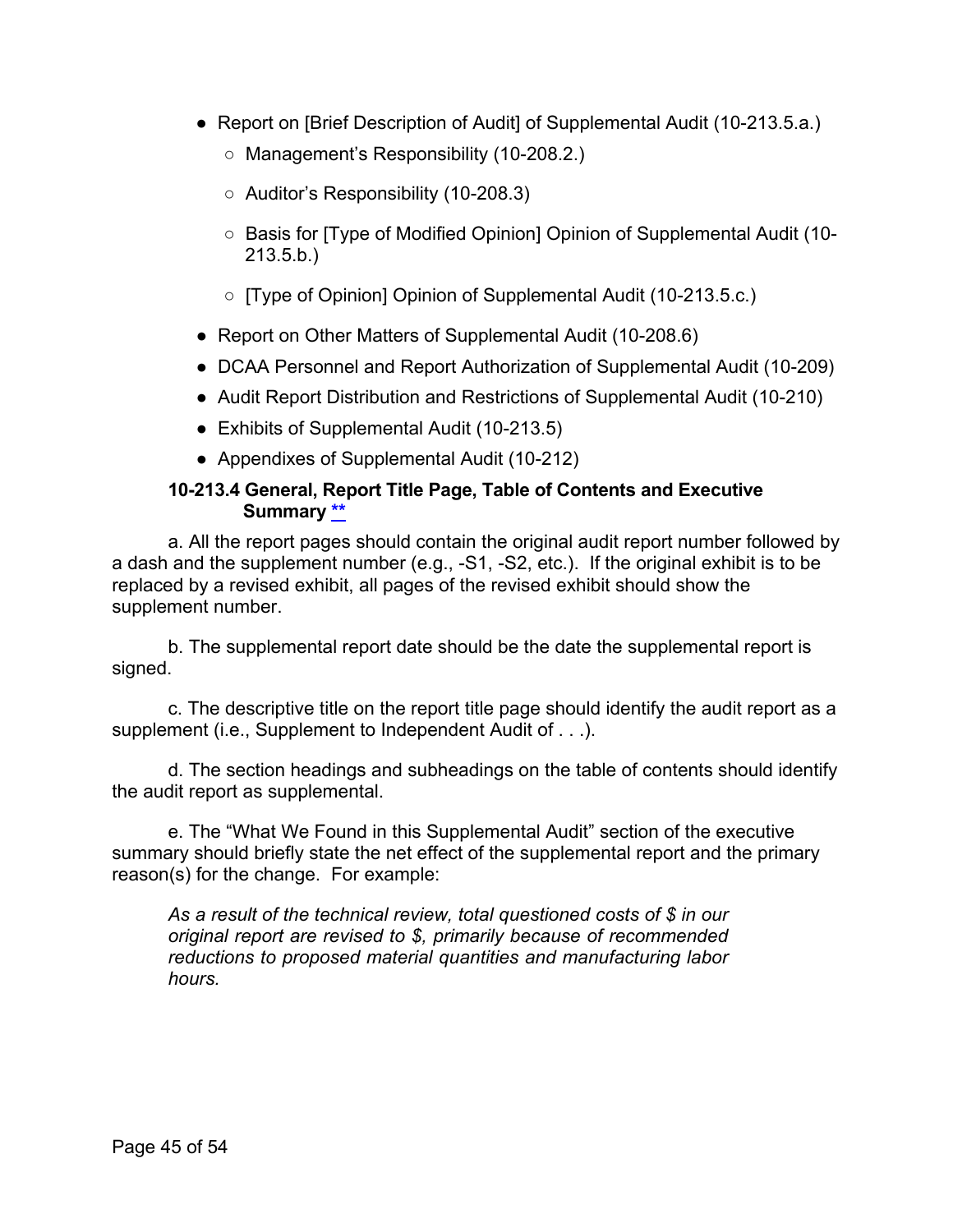#### **10-213.5 Report Narrative \*\***

<span id="page-45-0"></span>a. The "Report on [Brief Description of Audit] of Supplemental Audit" section should state the reason why the supplemental report is being issued. For example:

*This supplemental report incorporates the results of the Government report of technical evaluation, which was not received in time to be included in our original audit report dated . . .*

b. The Basis for [Type of Modified Opinion] Opinion should be changed to reflect any related changes to the audit reservation. In some cases, this section of the report may not apply in the supplemental report. For example, if the only reservation in the original report was the result of non-receipt of the Government technical evaluation and the evaluation was received.

c. The [Type of Opinion] Opinion of Supplemental Audit section should briefly state the net effect of the supplemental report and the primary reason(s) for the change. The section should include a reference to the report exhibit(s) and schedule(s) for additional information, if applicable.

(1) If applicable, state the name and title of the contractor's designated representative with whom the supplemental results were discussed (10-208.5d).

(2) Advise the report recipient that the audit report has been replaced in its entirety (i.e. This supplemental report replaces our original report in its entirety).

d. The Exhibits and Schedules will provide the detailed effect(s) of the supplemental report and the primary reason(s) for the change. For example:

*"As a result of the technical review, total questioned costs of \$ in our original report are revised to \$, primarily because of recommended reductions to proposed material quantities and manufacturing labor hours."*

#### **10-213.6 Revised Report Format [\\*\\*](#page-3-13)**

<span id="page-45-1"></span>If an electronically furnished report is not being supplemented as described in 10- 213.1.d above, but is being reissued in its entirety with minor changes (e.g., to correct minor math errors), the word "Revised," in parentheses, should follow the audit report number on the title page, in the header, and in the report's file name. Since no additional fieldwork was performed, the revised report should not carry a revised date. Revisions are to be made to the final version of the report. The revised final version of the report will then be converted to PDF, secured, digitally signed and issued. Do not identify the revised audit report as a supplement (see 10-213.1.e). If subsequent revisions become necessary, they are to be identified as "Revision 2," "Revision 3," etc. The transmittal should identify the minor change(s) unambiguously.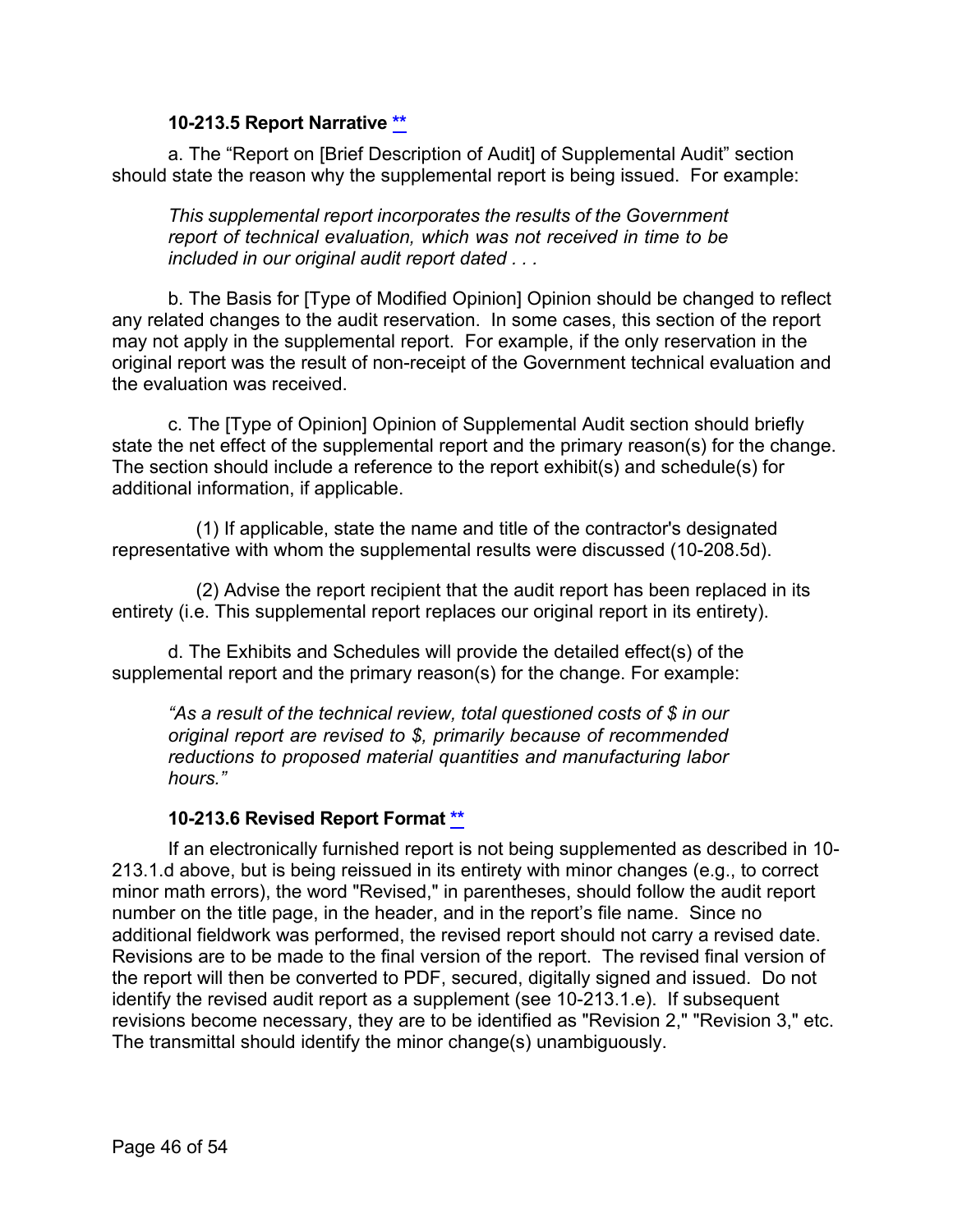#### <span id="page-46-0"></span>**10-214 Rescinding an Audit Report [\\*\\*](#page-3-14)**

<span id="page-46-1"></span>If a report is rescinded, prepare a memorandum indicating th002=/09reason for the rescission, a statement that the original report should not be referred to for future reference, and provide a point of contact for questions regarding the rescission. The memorandum subject line must include the original report number, date released, the subject of the report and the name and address of the contractor. Distribution should be limited to the original recipient(s) of the report (Procurement Contracting Officer, Administrative Contracting Officer, and/or Requesting DCAA Office). One example of a reason for rescinding a report is if subsequent to the date of the audit report, the auditor concludes that one or more procedures considered necessary at the time of the audit were omitted, and performance of such procedures may result in significant findings that impact the audit opinion.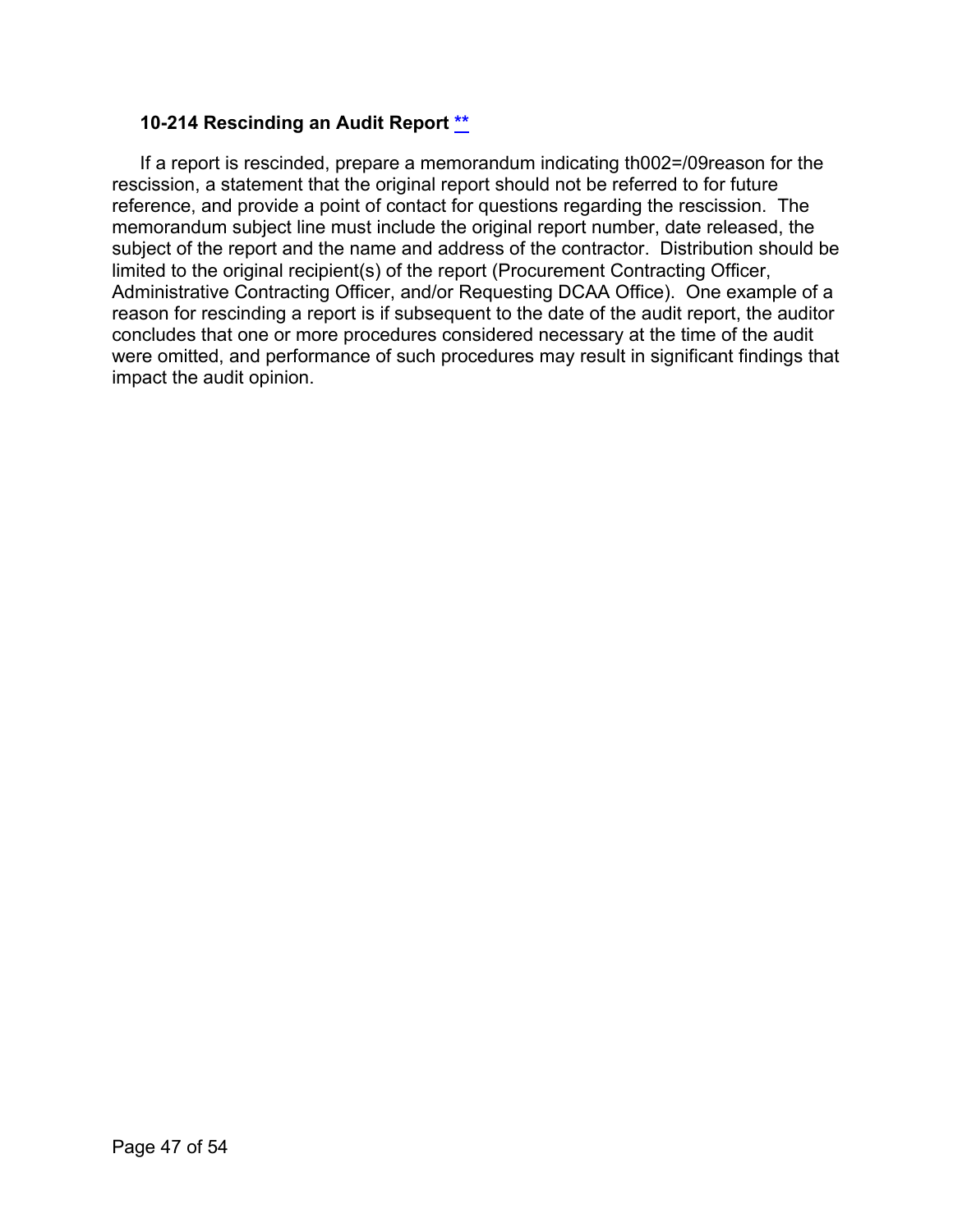**Figure 10-2-1 [\\*\\*](#page-3-15)**

#### **Audit Title Page**

**CUI**



#### **Audit Report No. XXXX–XXXXX21000XXX**

Arizona Branch Office 2741 W Southern Avenue, Suite 14 Tempe, Arizona 85034-3440 July 19, 20XX

#### **Independent Audit Report on Proposed Amounts in High Tech, Incorporated's Firm-Fixed-Price Proposal dated June 1, 2014**

**Controlled by:** Arizona Branch Office **CUI Categories:** PROPIN, PRVCY **POC:** John W. Brown, (602) 379-4102

**SPECIAL WARNING: The contents of this audit report must not be released or disclosed, other than to those persons whose official duties require access in accordance with Department of Defense (DoD) regulations. This document contains controlled unclassified information (CUI), as described in the CUI coversheet, and information exempt from mandatory disclosure under the Freedom of Information Act. Unauthorized disclosure of proprietary, contractor bid or proposal or source selection information may violate Title 18 United States Code (U.S.C.) § 1905 and/or Title 41 U.S.C. § 2102. Please see the Audit Report Distribution and Restrictions section of this report for further restrictions.**

**CUI**

Supporting the warfighter. Protecting the taxpayer.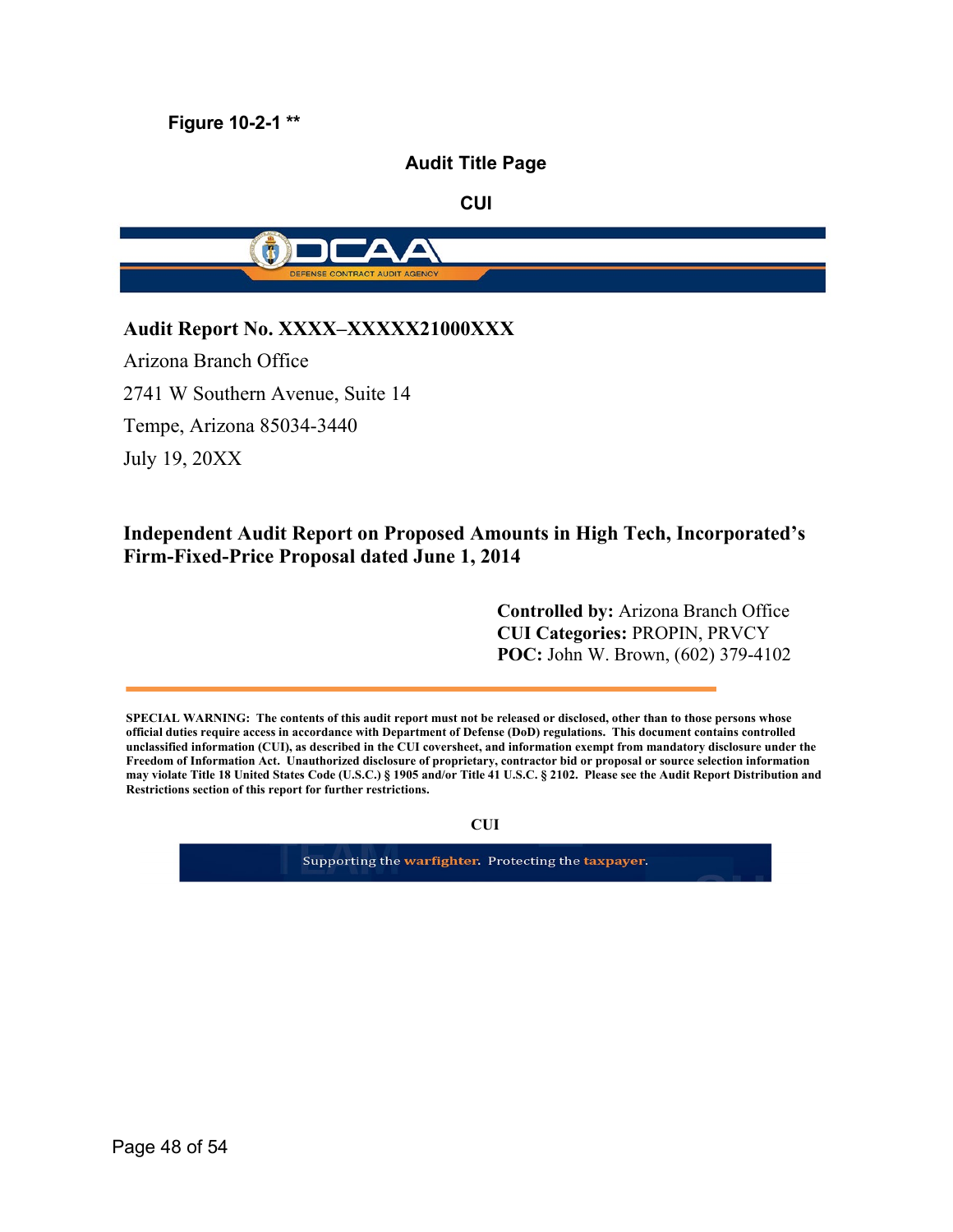## **Figure 10-2-2 Table of Contents and Executive Summary [\\*\\*](#page-3-4)**



## Audit Report No. XXXX-XXXXX21000001 July 19, 20XX

## **Contents**

|                                                   | Page           |
|---------------------------------------------------|----------------|
| <b>Executive Summary</b>                          | 1              |
| <b>Report on Proposed Amounts</b>                 | 2              |
| Management's Responsibility                       | $\overline{2}$ |
| <b>Auditor's Responsibility</b>                   | $\overline{2}$ |
| <b>Unqualified Opinion</b>                        | $\overline{2}$ |
| DCAA Personnel and Report Authorization           | 10             |
| <b>Audit Report Distribution and Restrictions</b> | 11             |
| <b>Exhibits</b>                                   | 12             |
| Appendix                                          | 14             |

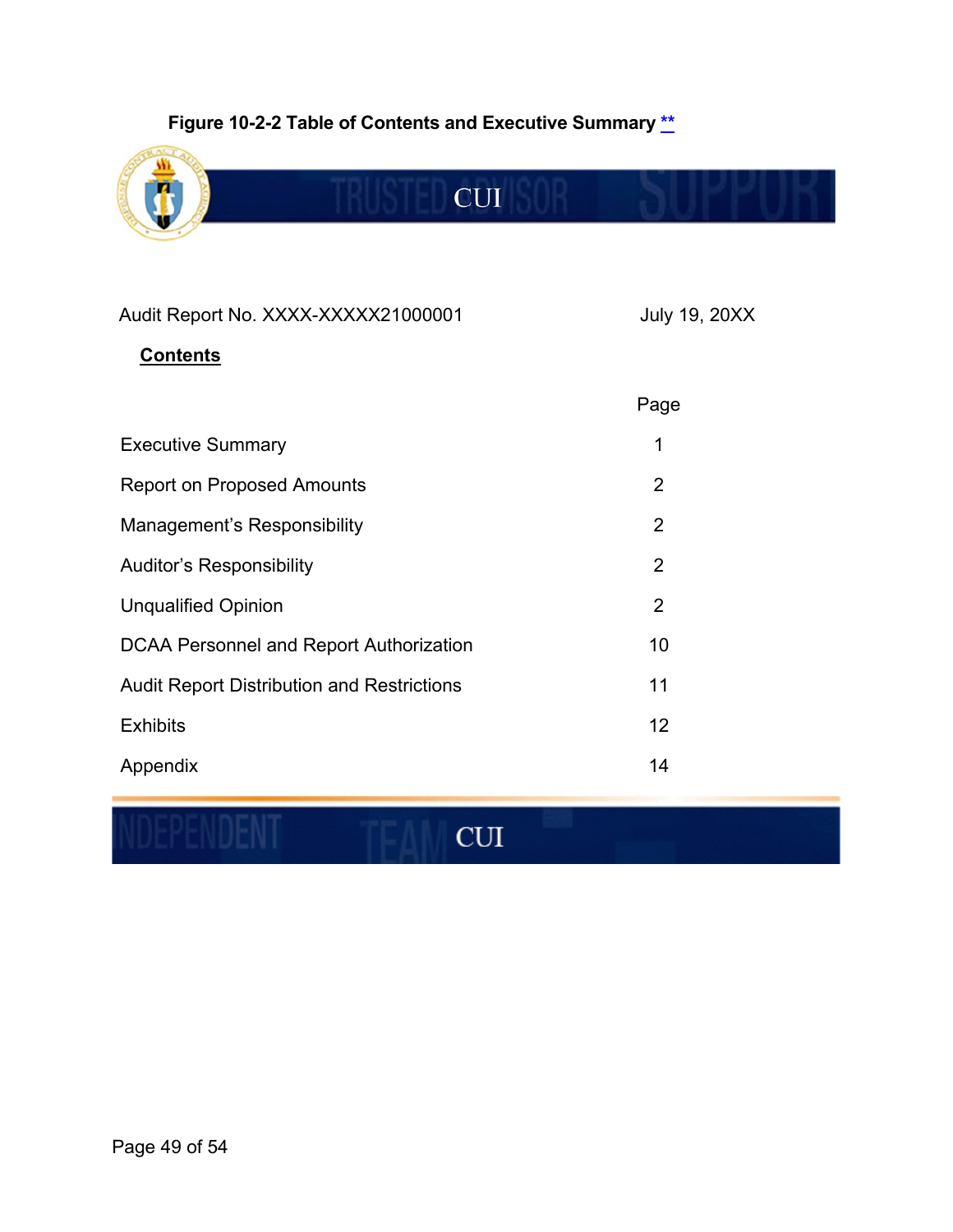

Audit Report No. XXXX-XXXXX21000001 July 19, 20XX

#### **EXECUTIVE SUMMARY**

**CUI** 

#### ABOUT HIGH TECH, INC.

High Tech, Inc. is a wholly owned subsidiary of XYZ, Inc, address (i.e., Street, City, State, Zip Code). High Tech, Incorporated's, CAGE Code is XXXX. The company primarily engages as a subcontractor to provide a wide variety of components for large aircraft. High Tech, Inc. has 952 employees primarily located at its facility in Glendale, Arizona. It had FY 2013 sales of \$95 million, of which 80 percent benefited Government contracts.

#### ABOUT THIS AUDIT

We performed this audit at the request of Ms. Leah Jones, Contracting Officer, at Redstone Arsenal. High Tech, Inc. submitted its \$15,141,268 firm fixed price proposal on June 10, 2014, in response to solicitation number RFQ-2014Q523.

#### WHAT WE FOUND

The contractor significantly overestimated its labor hours; as a result, we questioned \$850,000. Additionally, we identified \$175,000 of unallowable indirect expenses.



**Figure 10-2-3 Report on Proposed Amounts [\\*\\*](#page-3-5)**

**CUI**

Audit Report No. XXXX-XXXXX21000XXX July 19, 20XX

## **REPORT ON PROPOSED AMOUNTS**

Page 50 of 54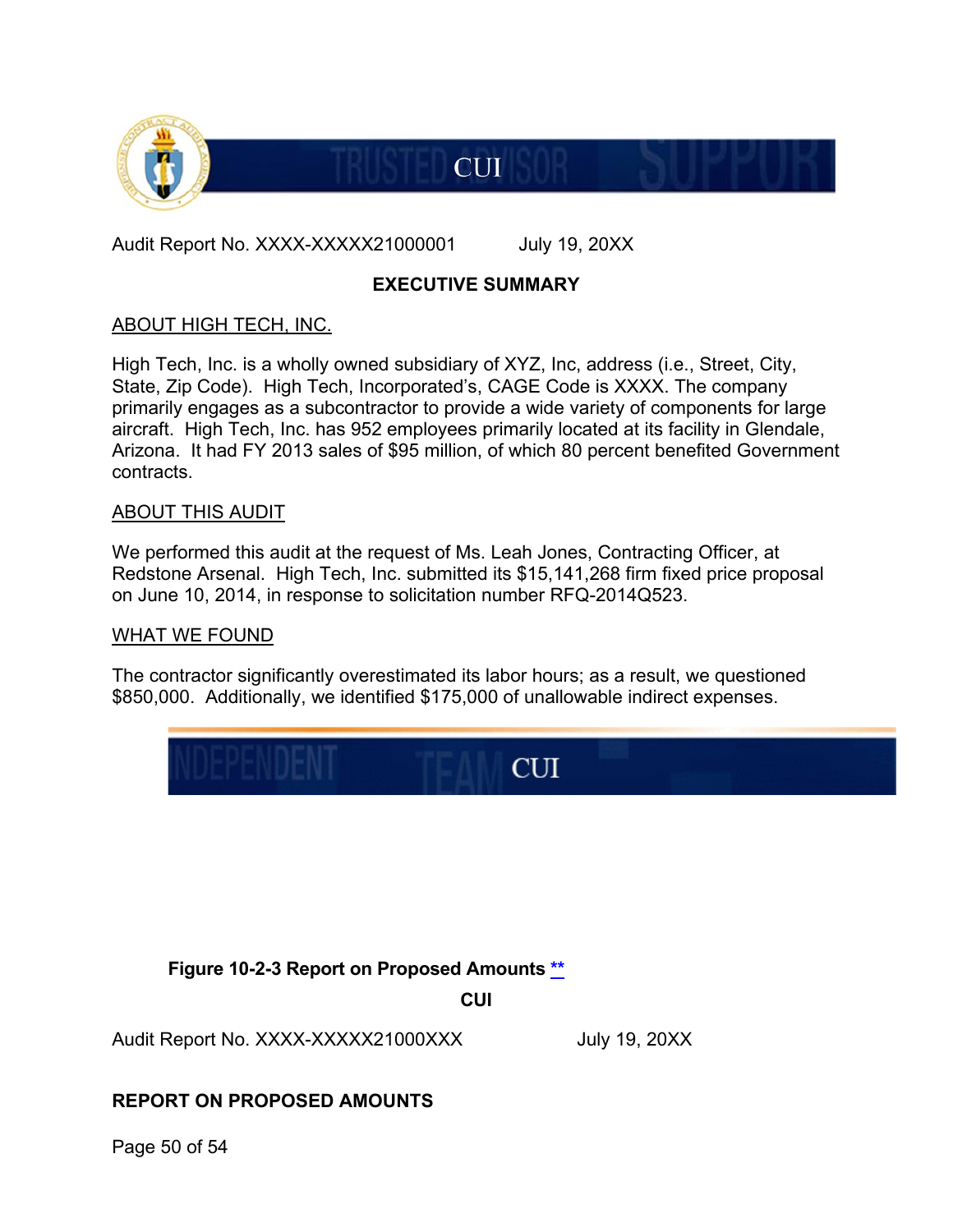We examined High Tech, Inc.'s May 1, 20XX Firm Fixed Price (FFP) proposal to determine if proposed amounts comply with solicitation terms related to pricing as of June 30, 20XX. The \$15,141,268 proposed amount is in response to solicitation RFQ-2014Q523 for 28 torque Inverters for the Orville I aircraft. High Tech, Inc. proposed a performance period of October 1, 20XX to September 30, 20XX.

#### **Management's Responsibility**

High Tech, Inc.'s management is responsible for the preparation of proposed amounts in compliance with the criteria cited above, including the design, implementation, and maintenance of internal control to prevent or detect and correct noncompliance due to fraud or error.

#### **Auditor's Responsibility**

Our responsibility is to express an opinion on High Tech, Inc.'s compliance based on our examination. We conducted our examination in accordance with Generally Accepted Government Auditing Standards (GAGAS).

GAGAS requires that we plan and perform the examination to obtain reasonable assurance about whether High Tech, Inc.'s proposed amounts materially comply with the criteria cited above. An examination includes performing procedures to obtain evidence about whether High Tech, Inc.'s proposed amounts materially comply with the criteria cited above. The nature, timing, and extent of the procedures selected depend on our professional judgment, including an assessment of the risks of material noncompliance, whether due to fraud or error, and involve examining evidence about the proposed amounts.

We believe that the evidence we obtained is sufficient and appropriate to provide a reasonable basis for our audit opinion. Our examination does not provide a legal determination on High Tech, Inc.'s compliance with the criteria cited above.

We are required to be independent and to meet our other ethical responsibilities in accordance with GAGAS.

There will usually be differences between the forecasted and actual results because events and circumstances frequently do not occur as expected, and those differences may be material.

**CUI**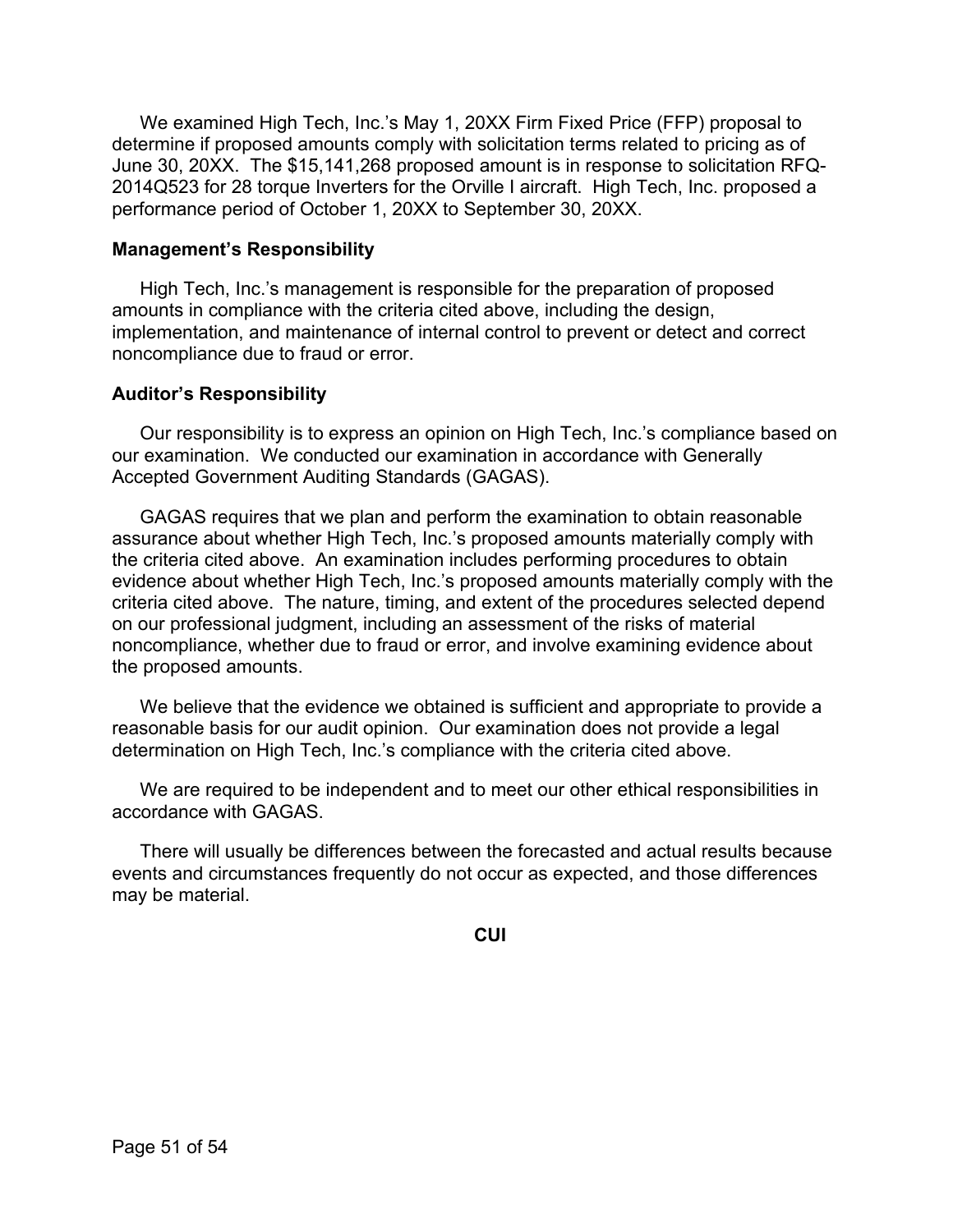| Audit Report No. XXXX-XXXXX21000001                                                                                           | July XX, 20XX                                                     |  |
|-------------------------------------------------------------------------------------------------------------------------------|-------------------------------------------------------------------|--|
| <b>DCAA PERSONNEL</b>                                                                                                         |                                                                   |  |
| Primary contact(s) regarding this audit:<br>Mary E. Green, Senior Auditor<br>Kay J. Jones, Supervisory Auditor                | Telephone No.<br>(602) 561-3112<br>(602) 561-3112                 |  |
| Other contact(s) regarding this audit<br>report:<br>John W. Brown, Branch Manager<br>John A. Smith, Financial Liaison Advisor | (602) 379-4102<br>(301) 757-7852                                  |  |
| Arizona Branch Office<br>John A. Smith, Financial Liaison Advisor                                                             | FAX No.<br>(602) 379-4601<br>(301) 757-7866                       |  |
| DCAA Arizona Branch Office<br>John A. Smith, Financial Liaison Advisor                                                        | E-mail Address<br>dcaa-faoxxxx@dcaa.mil<br>dcaa-fla-xxxx@dcaa.mil |  |

General information on audit matters is available at http://www.dcaa.mil.

#### **AUDIT REPORT AUTHORIZED BY:**

**Figure 10-2-4 DCAA Personnel [\\*\\*](#page-3-6)**

John W. Brown Branch Manager DCAA Arizona Branch Office

**CUI**

## **CUI**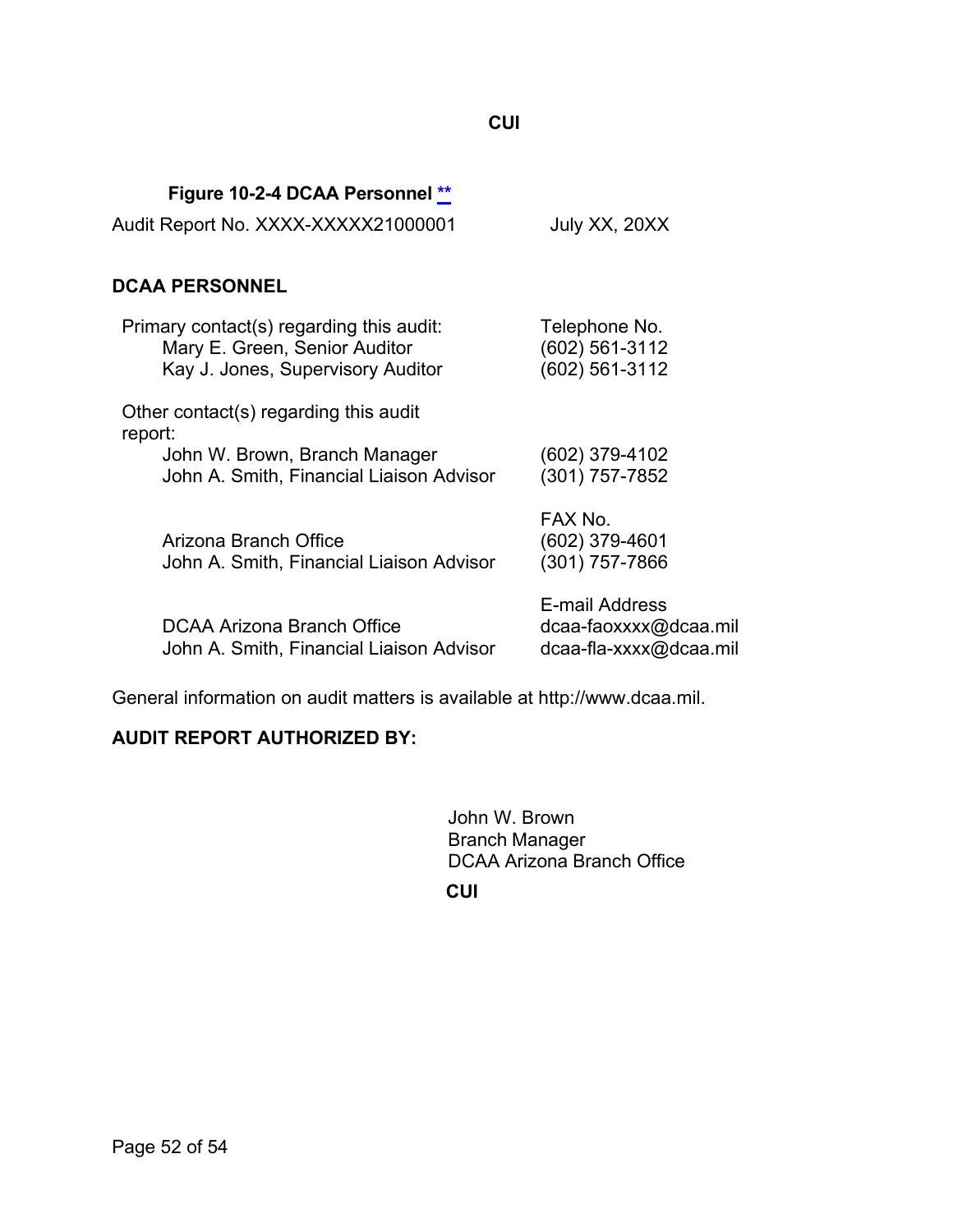## **Figure 10-2-5 Audit Report Distribution and Restrictions \*\***

**CUI**

Audit Report No. XXXX-XXXXX21000XXX July 19, 20XX

#### **AUDIT REPORT DISTRIBUTION**

E-mail Address Procuring Contracting Officer ATTN: AIR 2.2.1 Naval Air Systems Command, **Headquarters** Bldg. 2272 47123 Buse Road Patuxent, MD 20670-1547 grayjs@navair.navy.mil Officer Administrative Contracting Officer ATTN: DCMA-GXAF (J. Doe) Defense Contract Management Agency Phoenix, AZ 85034-1012 jdoe@dcma.mil DCAA Financial Advisor ATTN: DCAA FLA (J. A. Smith) Naval Air Systems Command Bldg. 2272 AIR 2.0 47123 Buse Road Patuxent, MD 20670-1547 [dcaa-fla-navair@dcaa.mil](mailto:dcaa-fla-navair@dcaa.mil)

#### **RESTRICTIONS**

1. The contents of this audit report should not be released or disclosed, other than to those persons whose official duties require access in accordance with Department of Defense (DoD) Manual 5200.01, Volume 4 - DoD Information Security Program, February 2012, Enclosure 3, paragraph 2.d. This document may contain information exempt from mandatory disclosure under the Freedom of Information Act. Exemption 4, of the Freedom of Information Act, which addresses proprietary information, may apply.

It is not practical to identify during the conduct of the audit those elements of the data which are proprietary. You should make proprietary determinations in the event of an external request for access. Unauthorized disclosure of proprietary information violates Title 18 United States Code (U.S.C.) Chapter 93, §1905 and, if the information is contractor bid or proposal or source selection information, Title 41 U.S.C. Chapter 21 § 2102. Any person who unlawfully discloses such information is subject to penalties such as fines, imprisonment, and/or removal from office or employment.